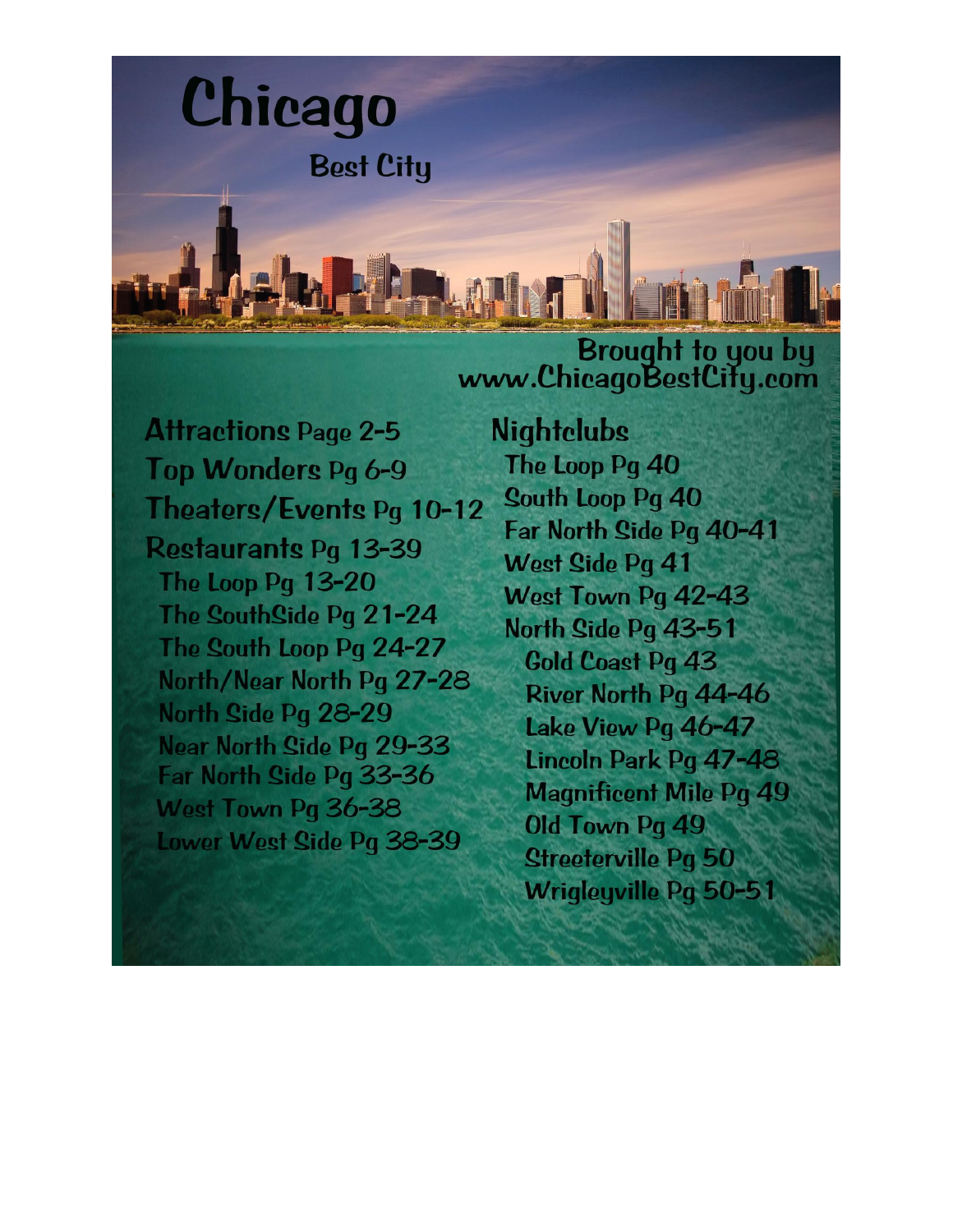# **Attractions that Should NOT be MISSED**

#### Our TOP PICK!! The Art Institute of Chicago | 111 South Michigan Avenue | (312) 443-3600



One of the great art museums of the world, the Art Institute of Chicago presents a collection spanning 5,000 years of artistic expression. Paintings, prints and drawings, sculptures, photographs, video, textiles, and architectural drawings and fragments are complemented by a year-round schedule of exhibitions. And there's more. The museum presents programslectures, workshops, performances, symposia, travel, or courses, every day. From Mini Masters to Elderhostel, there is something for all visitors to do.

Visit often, find your favorites, and make the Art Institute your museum.

## Adler Planetarium

1300 S. Lake Shore Dr. | (312) 922-STAR (7827)

The Adler Planetarium and Astronomy Museum was the first planetarium built in the Western Hemisphere and is the oldest in existence today. The Adler was founded and built in 1930 by the philanthropist Max Adler, with the assistance of the first director of the planetarium, Philip Fox. It is located amongst many other world famous museums on the shores of Lake Michigan in Chicago's Museum Campus.

The Adler is home to more than 35,000 square feet of exhibits including scale models of the Solar System, antique astronomical instruments, and interactive displays. The Adler's historical collections of astronomical instruments and rare books are considered among the finest in the world.

The Adler is the only museum in the world with two full-size planetarium theaters.

Baha'i House of Worship 100 Linden Ave. | Wilmette | (847) 853-2300

Found in Wilmette, the Baha'i House of Worship is one of only seven Baha'i temples in the world. Baha'is come from nearly every national, ethnic and religious background and view all the world's major religions as a part of a single, progressive process. This soaring temple features a nine-sided dome (nine is a significant number in the Baha'i faith) surrounded by beautiful fountains and gardens. The Bahai' House of Worship is open to all every day of the year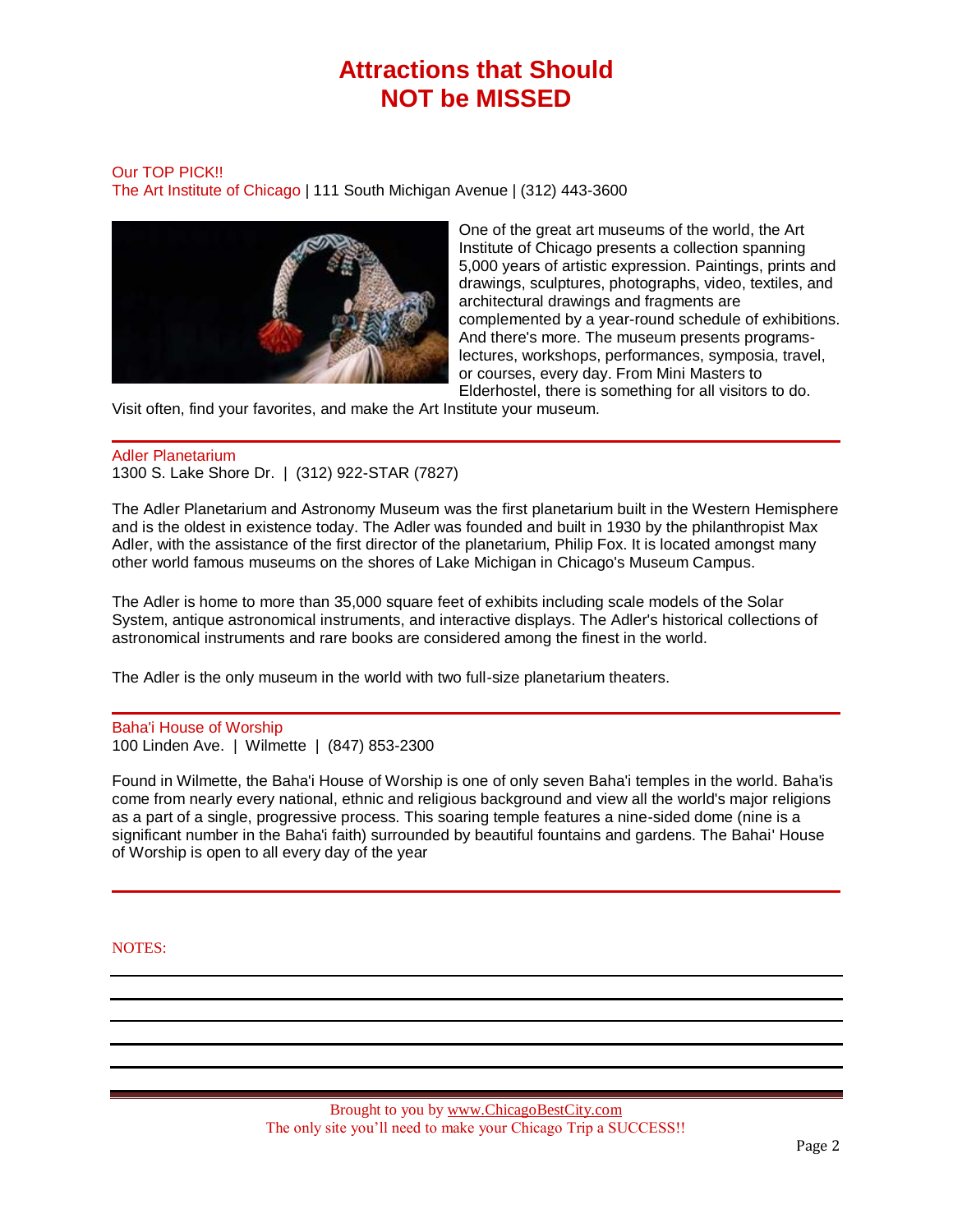#### Brookfield Zoo 8401 31st St | Brookfield | (708) 485-0263

This 200-acre Chicagoland favorite invites visitors to take a walk on the wild side, encountering animals ranging from elegant zebras to the quirky but loveable naked mole rats. Brookfield Zoo also offers amazing experiences with its Wild Encounters program that invites wildlife lovers to experience a bottlenose dolphin training session or try their hand at feeding a colony of Humboldt penguins.

Chicago Botanic Garden 1000 Lake Cook Rd | Glencoe | (847) 835-5440

The Chicago Botanic Garden is operated by the Chicago Horticultural Society, founded 1890, for collections, education, and research. Its ground-breaking was in 1965, with the official opening in 1972. The Chicago Botanic Garden is located minutes away from Ravinia Festval, a world class outdoor music theatre. The Green Bay Trail, which is a walking and bike path leads from the garden to the Ravinia business district.The business district includes stores and restaurants such as Happy Sushi, Ravinia Grill, Sloppy Jo's Lunchroom, Java Love, and Pierro's Pizza.

Today the garden contains some 2.2 million plants representing 8,310 taxa, displayed in landscape settings. One-third of the site is devoted to horticultural display; another third is native habitats; and the remaining third is lakes and facilities.

## Frank Lloyd Wright Home and Studio Tour 951 Chicago Ave | Oak Park | (708) 848-1976

Recognized as one of the greatest architects of the 20th century, Frank Lloyd Wright began his career in Oak Park. The Frank Lloyd Wright Home and Studio served as Wright's private residence and workplace from 1889 to 1909. Visitors can explore this legend's home and see how every structure Wright created was informed by his belief that beautifully designed buildings make a difference in our lives.

Frederick C. Robie House 5757 S. Woodlawn Ave. | U of C Campus

Designated by the American Institute of Architects among the Top Ten Buildings of the Century, the Robie House remains a cornerstone of modern functional form.

The home literally started a revolution in architectural design. It is one of Wright's earlier works and one of the very earliest examples of Prairie style. According to the Historical American Buildings Survey, the city of Chicago's Commission on Chicago Architectural Landmarks stated: "The bold interplay of horizontal planes about the chimney mass, and the structurally expressive piers and windows, established a new form of domestic design."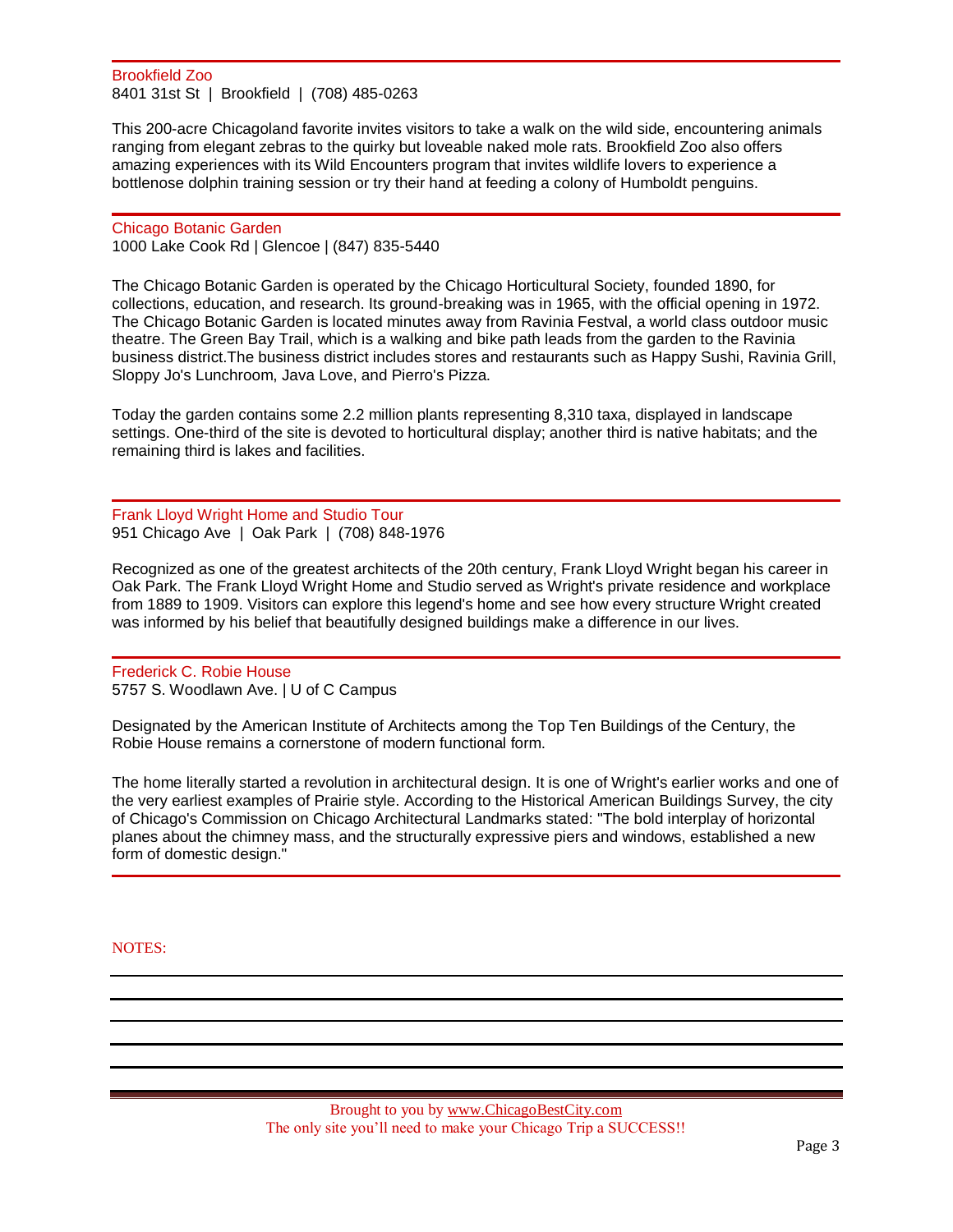John G. Shedd Aquarium

1200 South Lake Shore Dr. | U of C Museum Campus

The John G. Shedd Aquarium received awards for best exhibit from the Association of Zoos and Aquariums (AZA) for Seahorse Symphony in 1999[,](http://www.kqzyfj.com/click-2388614-10415819) Amazon Rising in 2001, and Wild Reef in 2004.Shedd Aquarium is also notable for its architecture. The basic design is taken from classical Greek architecture to match the other structures of the Museum Campus.

The central aquarium building is octagonal, fronted by Doric columns and a formal staircase and topped by a dome. Aquatic motifs are worked in at every opportunity; tortoise shells, dolphins, octopuses, waves, and even the Trident of Poseidon can be found all over the aquarium's exterior and interior. The Oceanarium is done in a more modern style representing the Pacific Northwest, but one that blends with the older part of the building. "Whale Harbor", the Oceanarium's 2 million gallon (7.5 million liter) main tank, is backed by a wall of windows that look out onto Lake Michigan.

John Hancock Observatory John Hancock Center | 875 N. Michigan Ave. | (312) 751-3680

The Hancock Center's observation facilities compete with the Sears Tower's Skydeck across town. The Hancock Center is in a commercial district, while the Sears Tower is in the financial district. The Hancock Center 94th floor observation deck displays exhibits about the city of Chicago. Maps explain the view in each direction and a special meshed-in area allows the visitors to feel the winds 1,030 feet (314 m) above ground level. The 44th-floor skylobby features America's highest indoor swimming pool.

Kohl Children's Museum 2100 Patriot Blvd | Glenview | (847) 832-6600

"As a leader in demonstrating the role of interactive play in learning, Kohl Children's Museum creates exemplary, developmentally appropriate, hands-on educational experiences for young children in a fun, intimate environment."

Kohl Children's Museum is a hands-on learning laboratory for children ages birth to 8. All of our exhibits and programs are aligned to the Illinois State Learning Standards and are designed to make learning fun and interesting for young children.

Lincoln Park Zoo 2200 N. Cannon Dr. | (312) 742-2000

Lincoln Park Zoo is home to a wide variety of animals. The zoo includes polar bears, penguins, gorillas, reptiles, monkeys, and other species totalling nearly 1,250 animals. Also located in Lincoln Park Zoo is a burr oak tree which dates to 1830, three years before the city was founded. Lincoln Park Zoo is one of two zoos in Chicagoland, the other being Brookfield Zoo; however, Lincoln Park Zoo is the only one within the Chicago city limits and the only one with free admission.

Two sections of Lincoln Park Zoo have been set aside for children.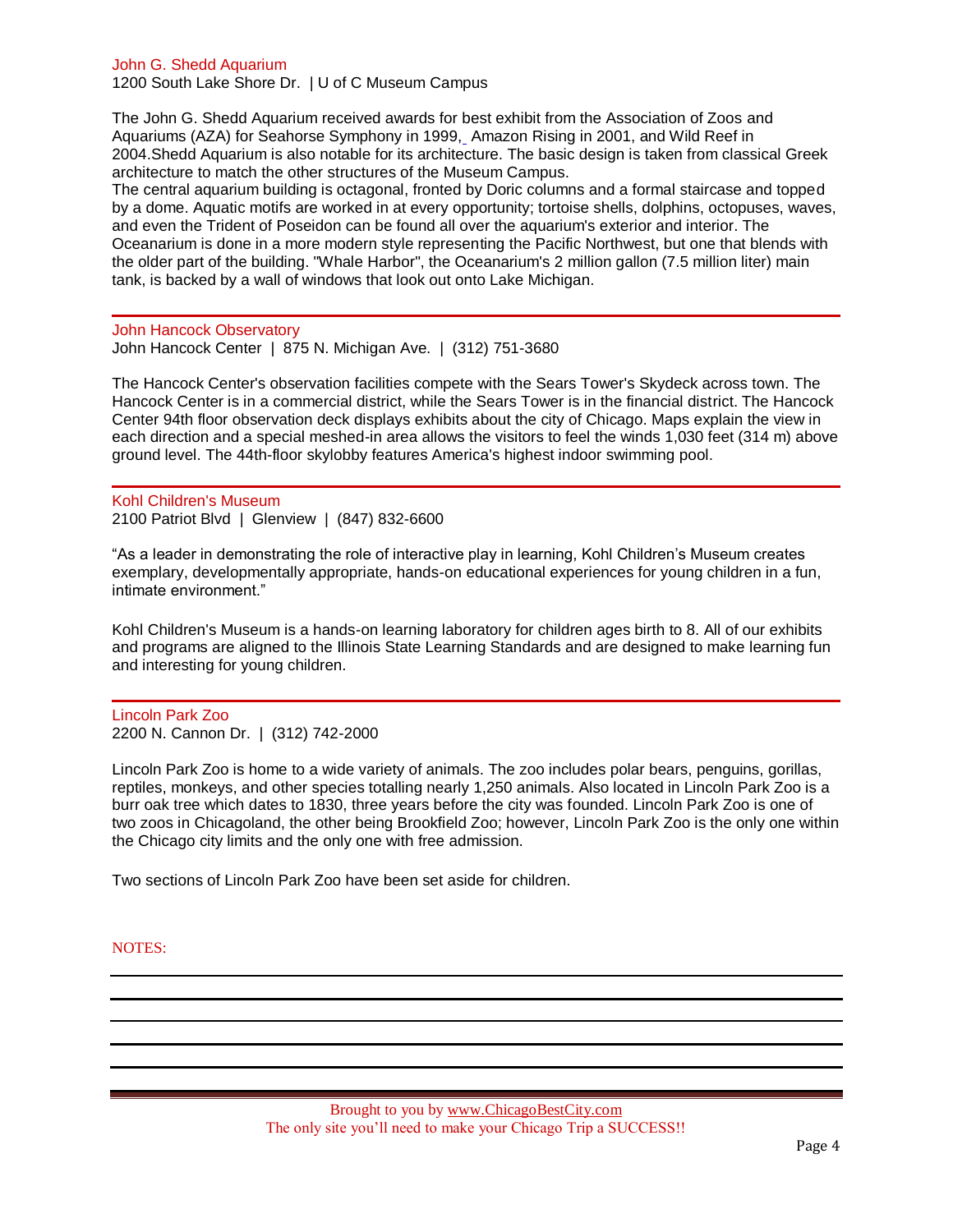The Morton Arboretum 4100 Illinois Route 53 | Lisle | (630) 968-0074

More than 3,700 kinds of trees and other plants, beautiful landscapes and gardens, research and education programs and year-round family activities make this 1,700-acre outdoor museum a Chicagoland must-see destination. Kids can explore the interactive Children's Garden, complete with a pond, TreeFinder Grove, a miniature cornfield, a "secret" stream to splash in, and much more. To challenge the mind, the Maze Garden offers a one-acre, living puzzle, fun for kids and adults alike.

#### Navy Pier

600 E. Grand Ave | (312) 595-7437

Rebuilt in the 1990s, the pier's current layout includes fast-food kiosks, shops, a ballroom, a concert stage, and convention exhibition halls[.](http://www.dpbolvw.net/click-2388614-10426312)

Centerpiece attractions include a 150-foot-tall Ferris wheel, an IMAX theater, the Chicago Shakespeare Theater, the Chicago Children's Museum, and the Smith Museum of Stained Glass Windows.

The pier now features a large front lawn showcasing numerous larger-than-life public art sculptures and an interactive dancing fountain. It continues to be used as an embarkation point for tour and excursion boats. One of its most popular yearly attraction is the tall ships Venetian Night festival.

The pier and its grounds encompass more than 50 acres of parks, gardens, shops, restaurants and other entertainment. Navy Pier contains 170,000 total square feet of exhibition space, 50,000 square feet of reception space and 48,000 square feet of meeting room space.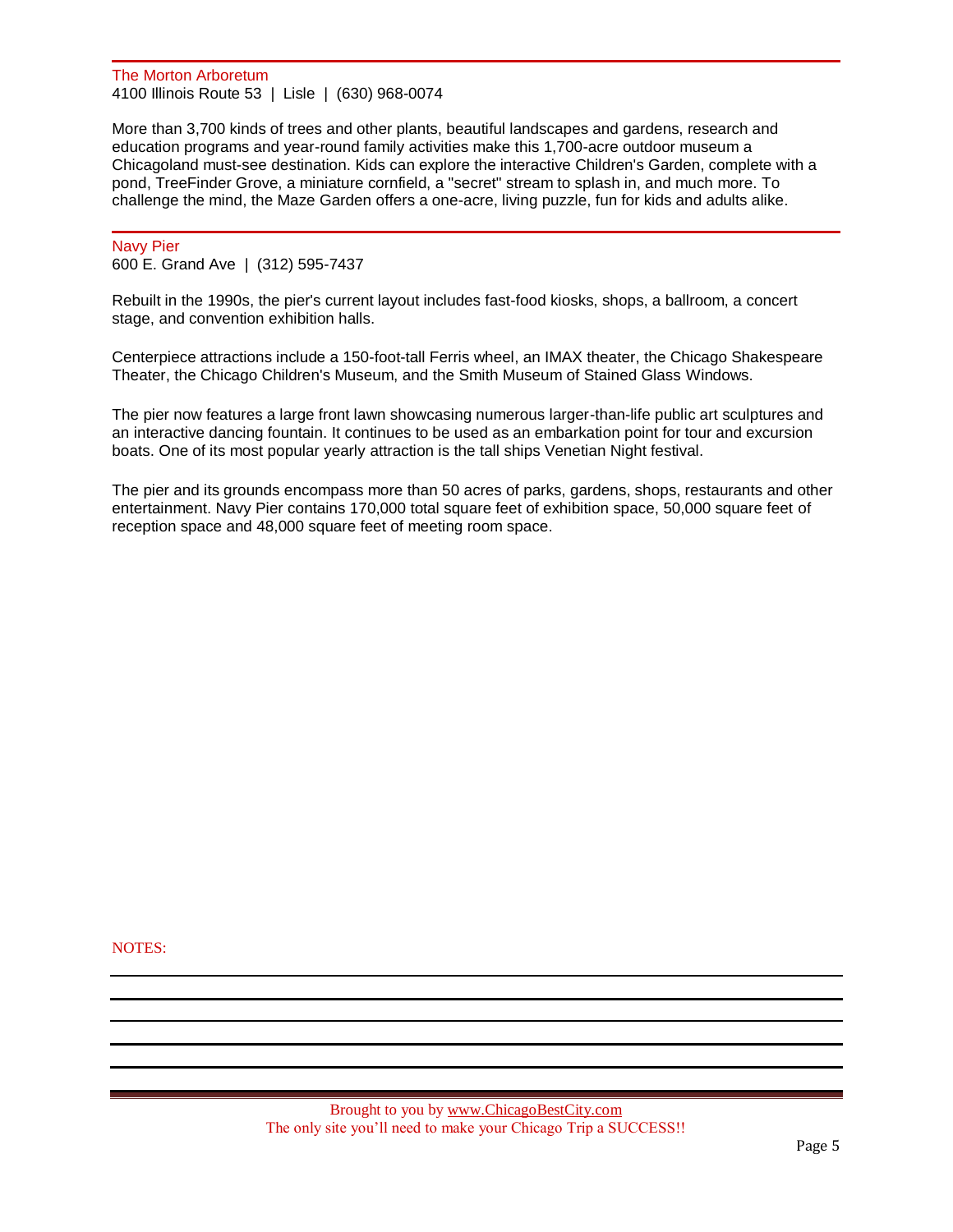## **Chicago has spoken: The top 7 Wonders of Chicago**



## The 1st Wonder is: The Lakefront

One of the top activities is the "Dog Beach" on the North Side. People are able to let their Retrievers and herders run amok along the shore.

Then there's the Navy Pier on the east side downtown with a view of the skyline that takes your breath away. And Shakespeare, and a Ferris wheel!

On the south shore there's the Cultural Center where the water moves to the sounds of Jazz.

Become one of the million people who flock to the 4th of July fireworks. In the summer, the lake offers respite from the heat and a place of solitude for an early morning run in winter.



## The 2nd Wonder is: Wrigley Field

Formerly a working class neighborhood, Wrigleyville, is the neighborhood directly surrounding Wrigley Field along North Clark and West Addison Streets. Wrigleyville features lowrise brick buildings and houses, some with rooftop bleachers colloquially called Wrigley Roofs.



## The 3rd Wonder is: The "L"

The 'L' consists of a network of eight heavy rail lines totalling 106.1 route miles (57.1 miles elevated, 36.9 miles surface, and 12.1 miles subway) on over 242.6 miles of double-track rail line with 144 stations. The oldest section dates from 1892. The 'L' primarily serves the city proper plus eight close-in suburbs. Seventeen stations, mainly newer or at outlying locations, include "park-'n'-ride" facilities with a total of more than 6,600 parking

spaces. About 15% of the total track length is underground.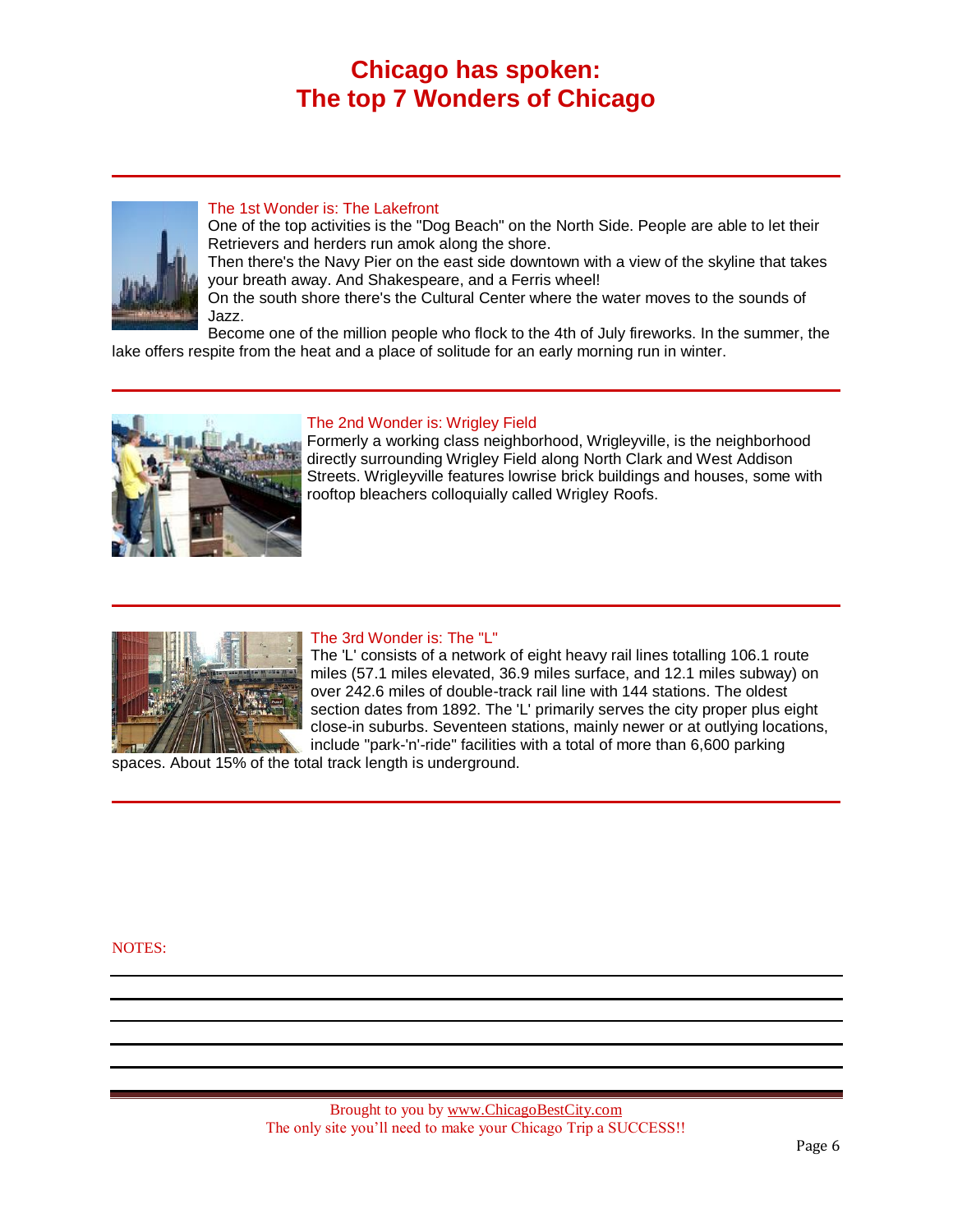

## The 4th Wonder is: Sears Tower

The Sears Tower is the tallest building in the United States, by the measurement from the ground to its roof. It was also th[e tallest Skyscraper in the world](http://en.wikipedia.org/wiki/List_of_tallest_buildings_in_the_world) until 1998, when Petronas Towers in Kuala umpur reached 1,483 ft. Then in 2004, the Petronas Towers were surpassed by Taipei 101 in Taipei Taiwan when it reached 1,671 ft.



## The 5th Wonder is: The Water Tower

The Chicago Water Tower is a landmark located at 806 North Michigan Avenue along the Magnificent Mile shopping district of the city.

Located adjacent to Loyola University Chicago's downtown campus, the Chicago Water Tower is listed on the National Register of Historic Places and serves as the Chicago Convention and Tourism Bureau Visitor's Welcome Center.

The tower, built in 1869 by architect William W. Boyington from yellowing Joliet limestone, is 154 feet tall. Inside was a 138 foot high standpipe to hold water. In addition to being used for firefighting, the pressure in the pipe could be regulated to control water surges in the area.



#### The 6th Wonder is: The University of Chicago

Responsible for 78 Nobel Prize winners (all faculty members, students or researchers), 13 recipients of a MacArthur Fellowship (commonly known as a "genius grant"), 3 Pulitzer Prize winners, 8 recipients of the National Medal of Science, the University of Chicago was founded by another achiever, John D. Rockefeller, along with the American Baptist Educational Society, on land donated by Marshall Field. It has become one of the world's pre-eminent institutions of learning and advancing knowledge. As the school motto notes: Crescat scientia; vita excolatur ("Let knowledge grow; let life be enriched").

NOTES: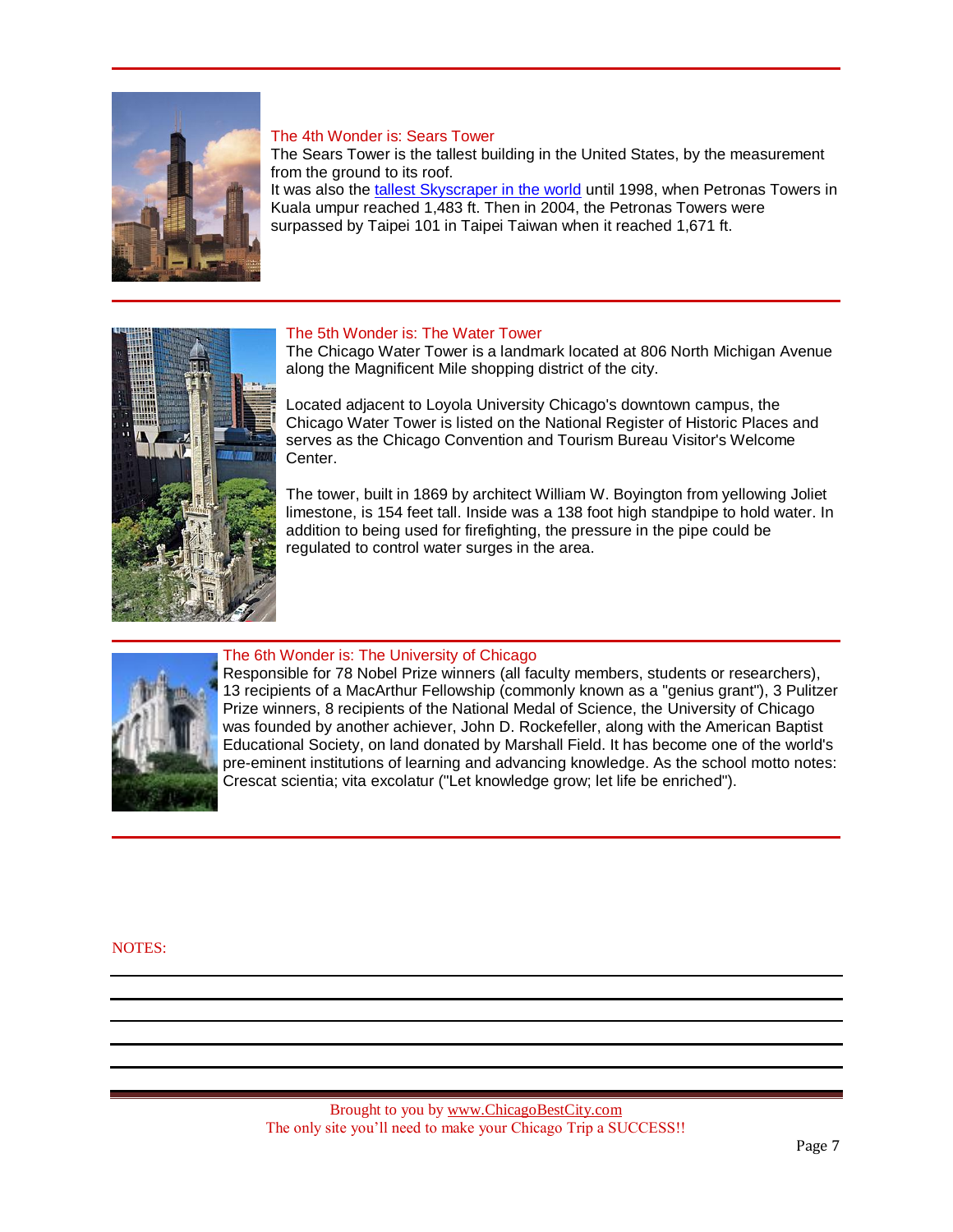

The 7th Wonder is: The Museum of Science and Industry The Museum of Science and Industry was established in 1926 by wealthy Sears, [Roebuck & Company](http://en.wikipedia.org/wiki/Sears_Holdings_Corporation) chairman [Julius Rosenwald,](http://en.wikipedia.org/wiki/Julius_Rosenwald) who pledged \$3 million to the institution. He eventually donated about \$7 million. He also insisted that his name not appear on the building, but nonetheless, for the first few years of the museum's

existence, it was known as the Rosenwald Industrial Museum. The name of the museum was later change to the Museum of Science and Industry in 1928.



## 8th Place is: The Chicago River

In the 1770s, Jean Baptiste Pointe du Sable built his farm on the northern bank of the river near Wolf Point, the first non-Native American settlement of Chicago, and early in the next century Fort Dearborn was built on the southern bank of the river.



## 9th Place is: Millennium Park

It was Mayor of Chicago Richard M. Daley's ambitious idea to realize that which was originally designed as part of [Daniel Burnham's](http://en.wikipedia.org/wiki/Daniel_Burnham) [Plan of Chicago,](http://en.wikipedia.org/wiki/Plan_of_Chicago) a plan for the future of Chicago created in [1909.](http://en.wikipedia.org/wiki/1909)



## 10th Place is: Chicago Blues

The Chicago [blues](http://en.wikipedia.org/wiki/Blues) is a form of **blues** music that developed in Chicago, Illinois by adding electrically amplified guitar, drums, piano, bass guitar and sometimes saxophone to the basic guitar/harmonica [Delta blues.](http://en.wikipedia.org/wiki/Delta_blues) The music developed mainly as a result of the ["Great Migration"](http://en.wikipedia.org/wiki/Great_Migration_(African_American)) of poor black workers from the South into the industrial cities of the North such as Chicago in particular, in the first half of the twentieth century.



#### 11th Place is: Chicago hot dog

The style, once known as a ["Depression](http://en.wikipedia.org/wiki/Great_Depression) sandwich," is generally acknowledged as having originated at [Fluky's,](http://en.wikipedia.org/wiki/Fluky) a well-known [Maxwell Street](http://en.wikipedia.org/wiki/Maxwell_Street) stand, in 1929.

NOTES: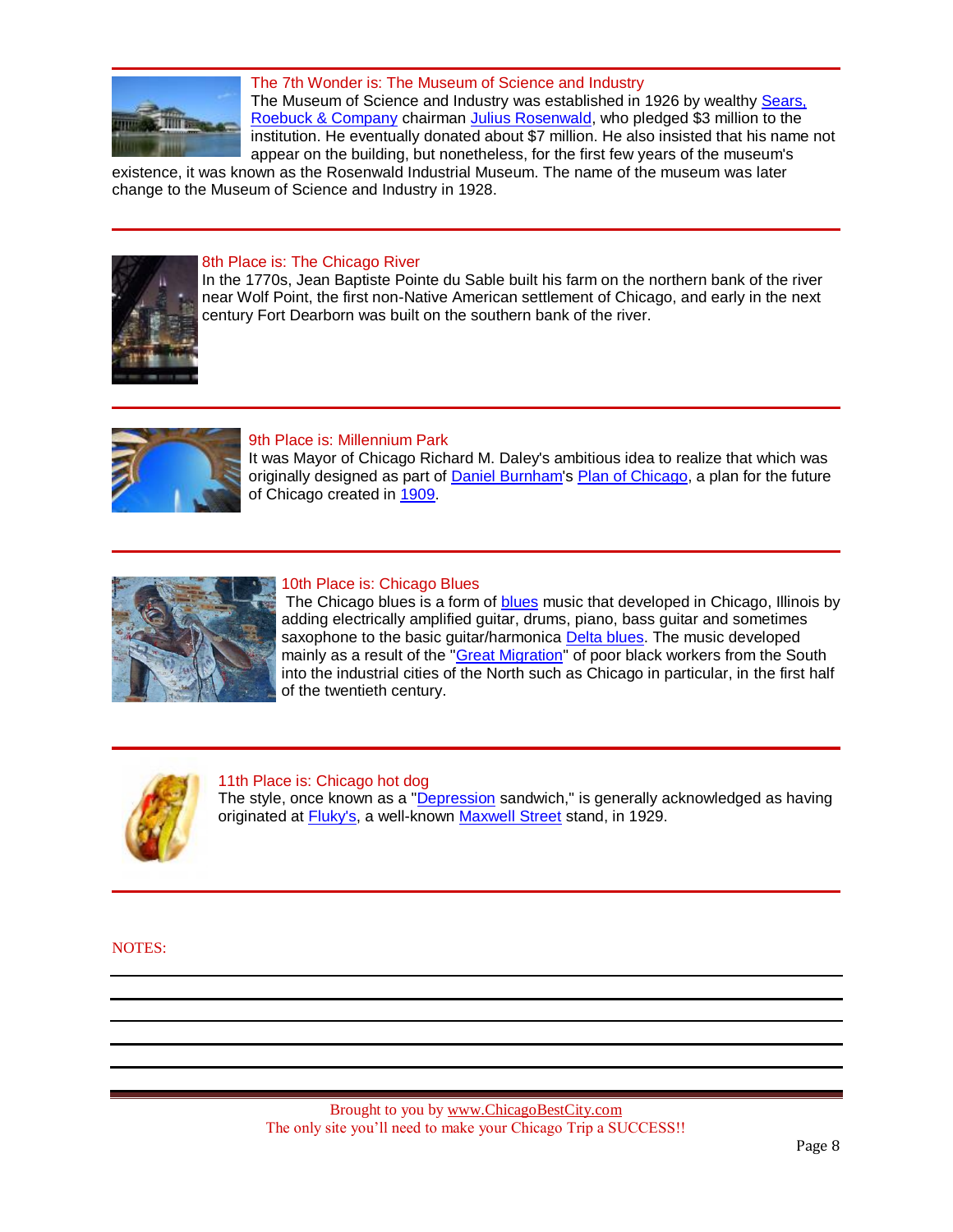

## 12th Place is: The Chicago theater scene

Theater is the heart and soul of Chicago with [The Goodman Theater](http://en.wikipedia.org/wiki/Goodman_Theater) (Chicago's oldest currently-active nonprofit organization), [Steppenwolf](http://en.wikipedia.org/wiki/Steppenwolf_Theater_Company) (founded in 1974 by Gary Sinise, Terry Kinney and Jeff Perry in the basement of a church) and **Second City** (an improvisational comedy troupe started in 1959 and is based in the [Old Town\)](http://www.chicagobestcity.com/getting-around.html). If you're in Chicago, you better be in a [Theater!](http://www.ticketsnow2.com/b.asp?id=11713&img=bantheatr.gif&p=theater_tickets.cfm)



## 13th Place is: Lower Wacker Drive

Locals love to surprise their out of town friends with a drive into lower Wacker, a twisting, tunnel-like roadway you'd swear was built for the sole purpose of filming car chases.



## 14th Place is: Chicago bungalows

The majority of Chicago Bungalows were built between 1910 and 1940. They were typically constructed from brick (sometimes in decorative patterns) and had one and a half stories. At one point, nearly a third of the houses in the Chicago area were bungalows.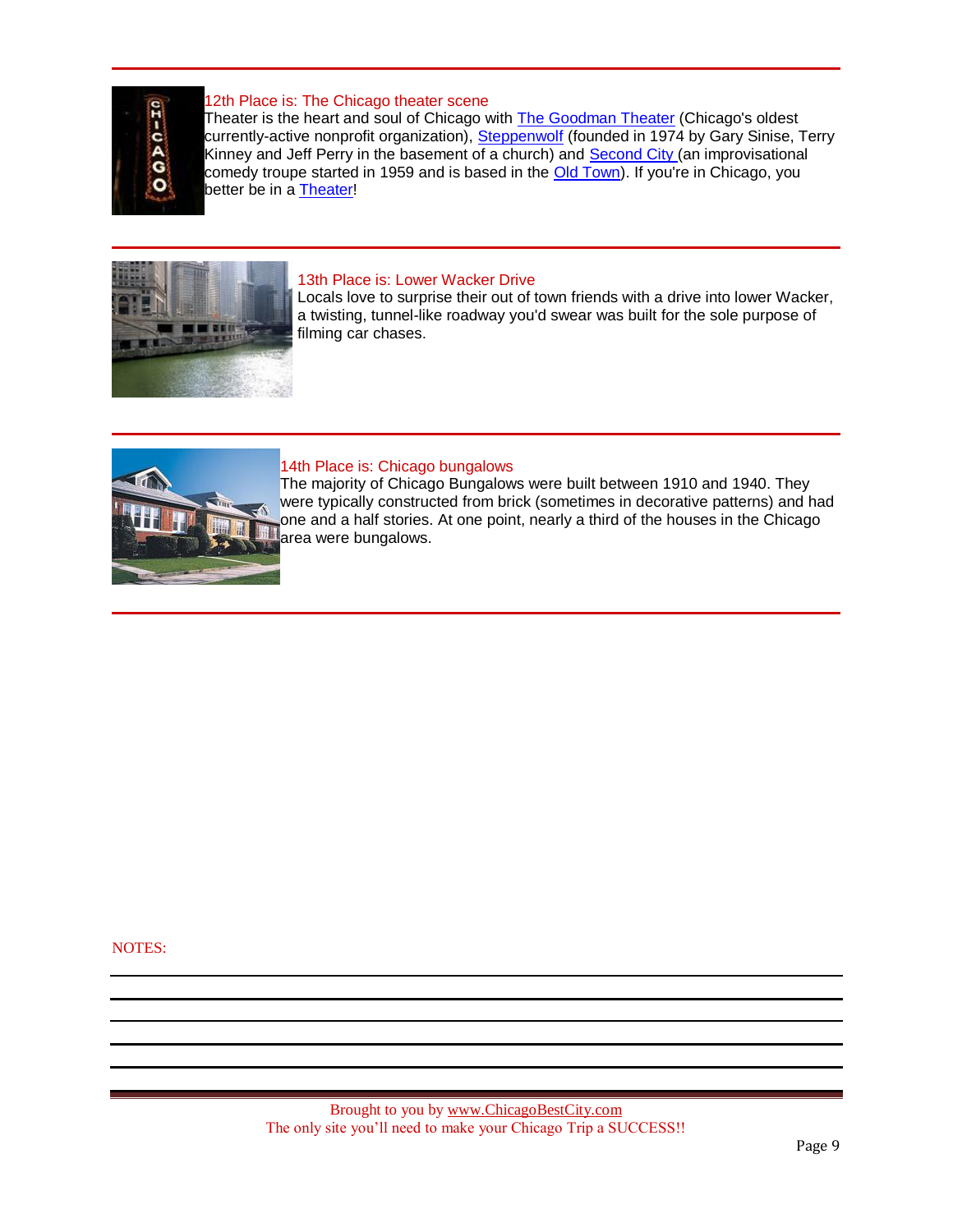## **Chicago Theatres and Events**

The Apollo Chorus of Chicago Various Venues (Music)

Arie Crown Theatre 2301 Lake Sore Dr. At McCormick Pl. (Theatre)

Auditorium Theatre 50 E. Congress Way (Music, Dance, Theatre)

Black Orchid Classic Nightclub 230 W. North Ave. (Supper Club)

Briar Street Theatre 3133 N. Halsted (Blue Man Group)

Cadillac Palace Theatre 151 W. Randolph St. (Theatre)

The Chicago Chamber Musicians Various Venues (Music)

Chicago Human Rhythm Project Various Venues in July and August (Dance)

Chicago Opera Theatre 70 E. Lake St. (Opera Theatre)

Chicago Shakespeare Theatre 800 E Grand Ave Navy Pier (Theatre)

The Chicago Sinfonietta Various Venues (Music)

Chicago Symphony Orchestra 220 S. Michigan Ave. Symphony Center (Music, Symphony)

Chicago Theatre 175 North State St (Music)

Chicagoland Speedway Route 66 Raceway Joliet (NASCAR)

Civic Opera House 20 N. Wacker Dr. (Opera)

Congress Theatre 2135 N. Milwaukee Ave. (Music, Theatre)

Cubby Bear 1059 W. Addison St. (Music)

Dance Chicago Annual Event in November Athenaeum Theatre 2936 N. Southport Ave. (Dance)

Drury Lane Theatre 100 Drury Lane Oakbrook Terrace (Theatre)

NOTES: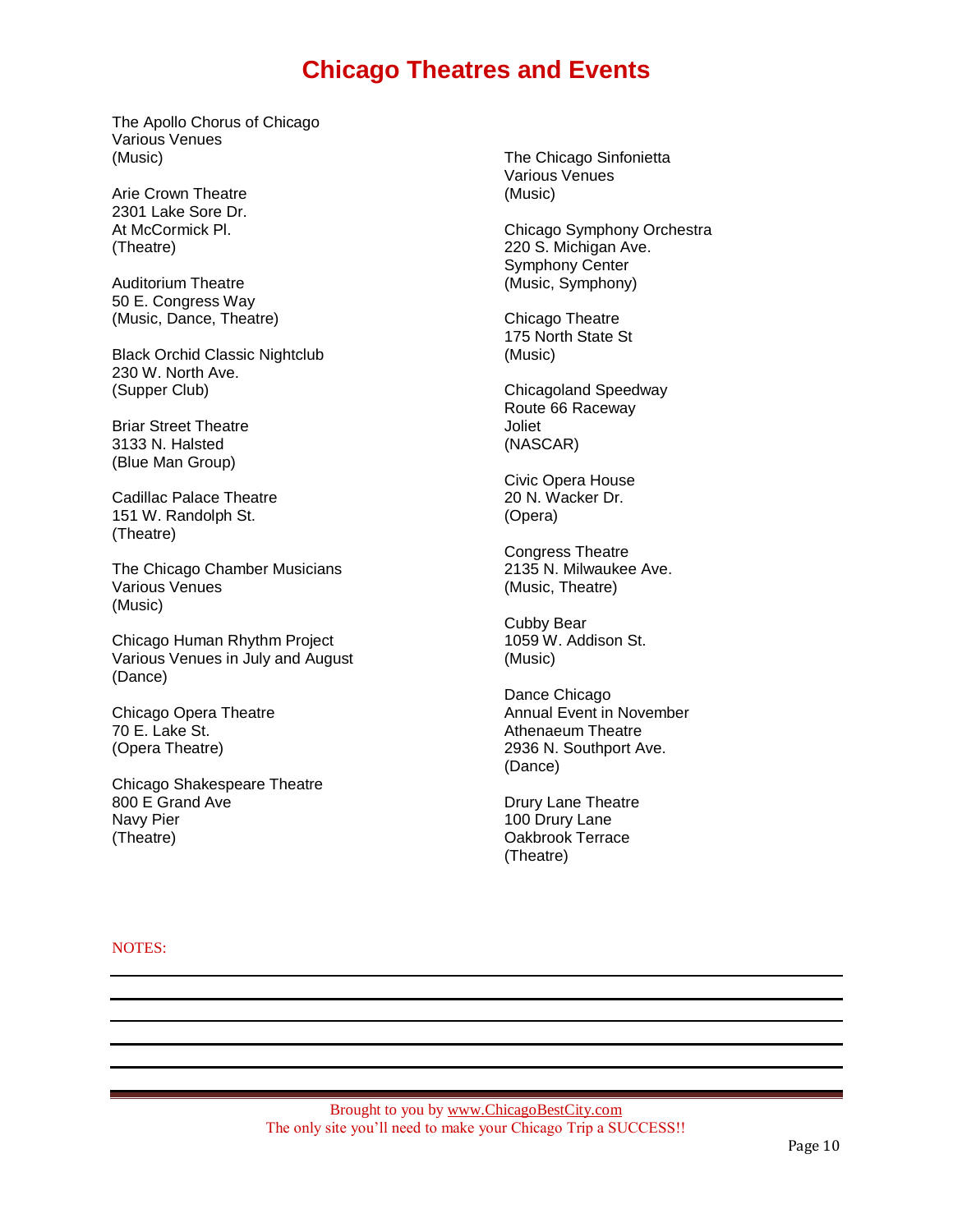Ford Center for the Performing Arts Oriental Theatre 24 W. Randolph St (Theatre)

Genesee Theatre 203 N. Genesee St. Waukegan (Music)

Goodman Theatre 170 N. Dearborn St. (Theatre)

Harris Theatre for Music and Dance 205 E. Randolph St. (Music, Dance)

House of Blues Chicago 329 N. Dearborn St. (Music)

The Joffrey Ballet Company 70 E. Lake St. (Dance)

LaSalle Bank Theatre (Shubert Theatre) 18 W. Monroe (Theatre)

Lyric Opera of Chicago 20 N. Wacker Dr Civic Opera House (Music, Opera)

Metropolis Performing Arts Center 111 W. Campbell St Arlington Heights (Theatre)

Music of the Baroque Various Venues (Music Opera)

Paramount Arts Centre 23 E. Galena Blvd. Aurora (Dance, Music, Theatre, Comedy)

Ravinia 200 Ravinia Park Rd. Highland Park (Music)

Rialto Square Theatre 102 N. Chicago St. Joliet (Theatre, Music)

The Riviera Nightclub 4746 N. Racine Ave. (Music, Nightclub)

Riviera Theatre 4750 N. Broadway (Music)

Rosemont Theatre 5400 N. River Rd. Rosemont (Music)

Sears Center Arena 5333 Prairie Stone Pkwy. Hoffman Estates (Music)

Shubert Theatre (LaSalle Bank Theatre) 50 E. Congress Pkwy. (Music, Dance)

Skyline Stage Navy Pier 600 E. Grand Ave (Music)

Soldier Field 1410 S. Museum Campus Dr. (Chicago Bears, Charity Events)

NOTES: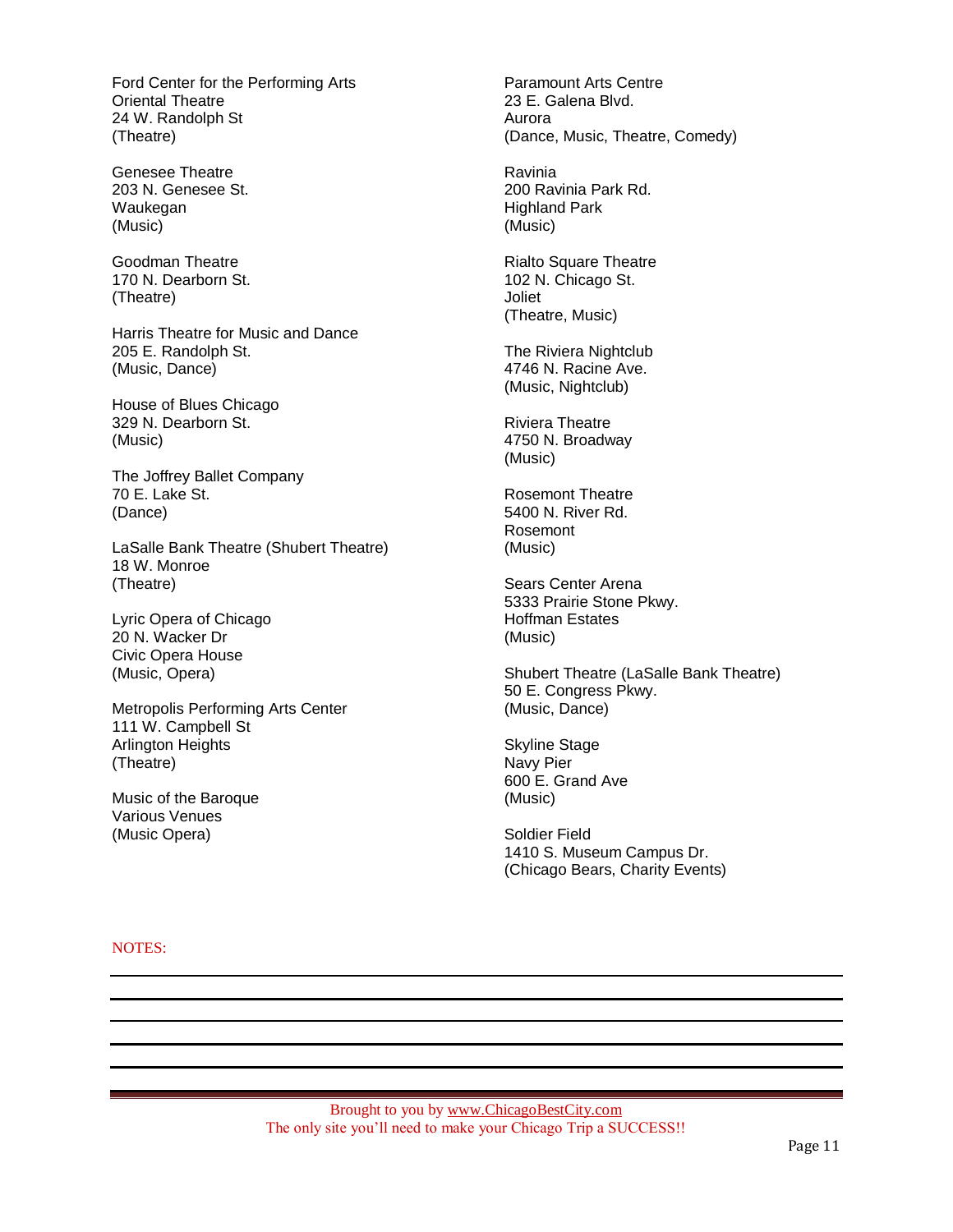Star Plaza Theatre 8001 Delaware Pl. Merrillville (Music)

Steppenwolf Theatre Company 1650 N. Halsted St (Theatre)

Symphony Center 220 S. Michigan Ave. (Music)

Tweeter Center 19100 S. Ridgeland Ave Tinley Park (Music)

UIC Pavillion 1150 W. Harrison (Music)

US Cellular Field 333 W. 35th St. (White Sox!)

United Center 1901 W. Madison St. (Chicago Bulls) (Chicago Blackhawks) (Music, Theatre, Skating Events)

Vic Theatre 3145 N. Sheffield (Music)

Welsh Ryan Arena 1501 Central St. Evanston (Music)

Wrigley Field 1060 W. Addison (Chicago Cubs Baseball)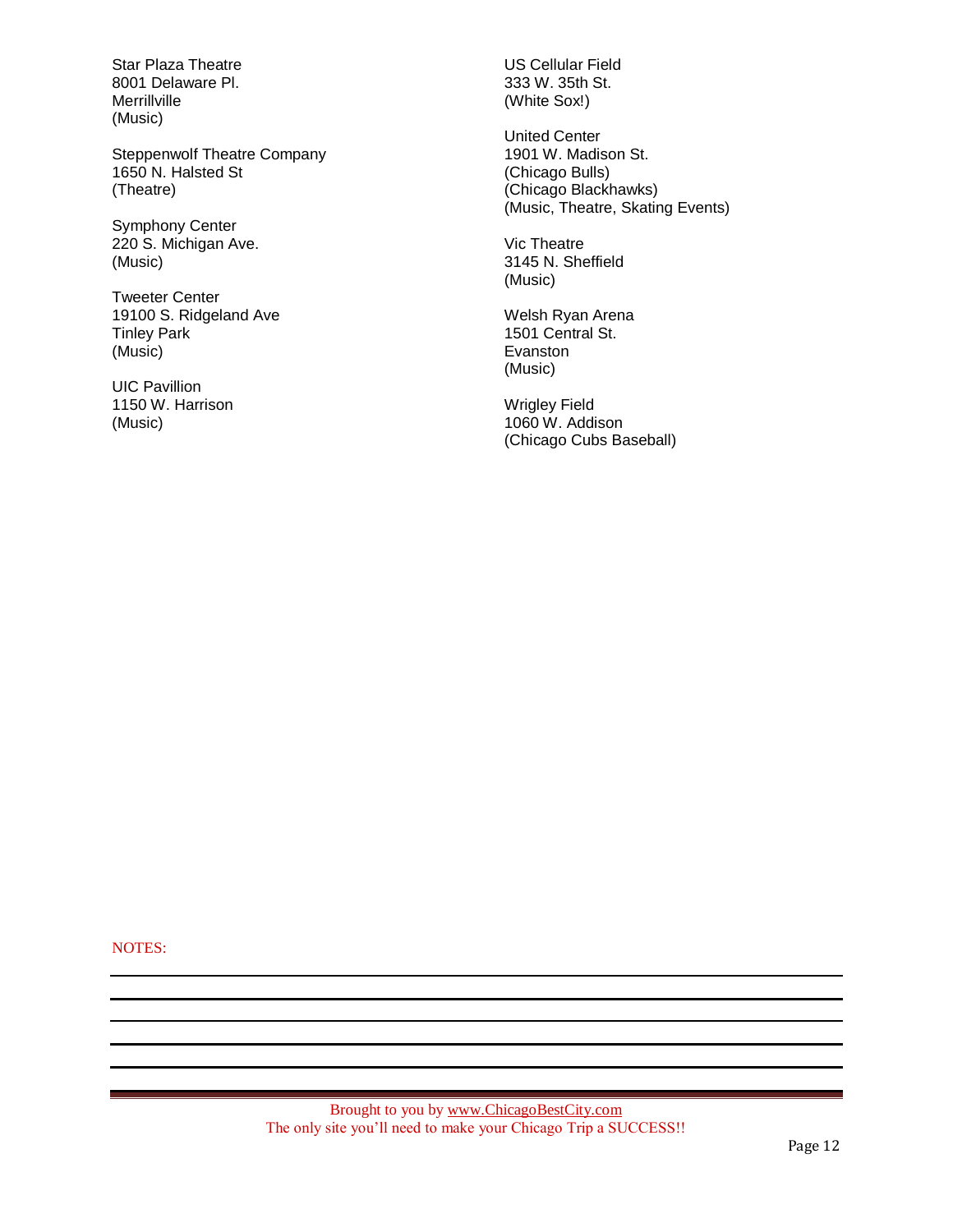## **Restaurants**

## **The Loop**

**American Dining** 7 on State Telephone (312) 781-1000 111 N. State St.

Atwood Cafe Telephone (312)368-1900 1 W Washington St

Back Stage Bistro Telephone (312) 475-6920 180 N Wabash Ave

Bennigan's Telephone (312) 427-0577 150 S Michigan Ave

Bennigan's Telephone (312) 938-9080 225 N Michigan Ave

Berghoff Cafe Telephone (312) 427-3170 17 W Adams St

Bongo Room South Telephone (312) 291-0100 1152 S Wabash Ave

Cardozo's Telephone (312) 236-1573 170 W Washington St

Cosi Telephone (312) 263-6595 116 S. Michigan Ave

Cosi Telephone (312) 422-1002 230 W Washington St

Custom House Telephone (312) 523-0200 500 S Dearborn St

Dine Telephone (312) 602-2100 733 W Madison

Eleven City Diner Telephone (312) 212-1112 1112 S Wabash Ave

Exchequer Pub Telephone (312) 939-5633 226 S Wabash Ave

Fuse Telephone (312) 346-7100 71 E Wacker Dr

Great Street Restaurant & Bar Telephone (312) 795-3333 1 W. Wacker Drive

Hackney's Printers' Row Telephone (312) 461-1116 735 S. Dearborn Ave.

Heaven on Seven Telephone (312) 263-6443 111 N. Wabash Ave

Koozy's Cafe Telephone (312) 263-0260 162 N Franklin St

Lexi's Telephone (312) 829-4600 1330 W Madison St

NOTES: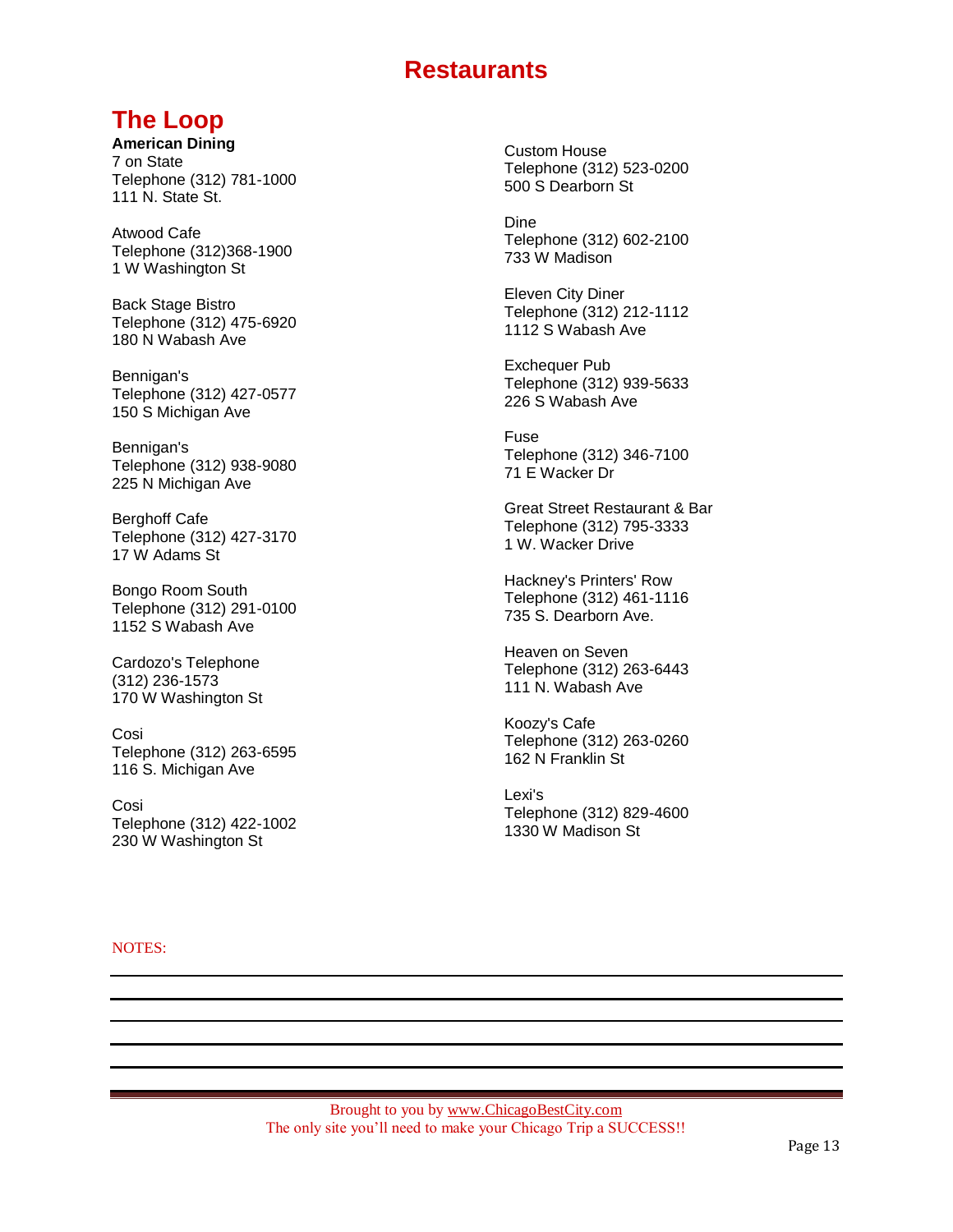Lloyd's Chicago Telephone (312) 407-6900 200 W. Madison Ave.

Midtown Kitchen + Bar Telephone (312) 379-5086 203 N La Salle

Nine Telephone (312) 575-9900 440 W Randolph St

One North Telephone (312) 750-9700 1 E Wacker Dr

Orange on Harrison Telephone (312) 447-1000 75 W Harrison St

Park Grill Telephone (312) 521-7275 11 N Michigan Ave

Phil & Lou's Telephone (312) 455-0070 1124 W Madison St

Polletto World Telephone (312) 214-0011 170 W Washington St

Quincy Grille on the River Telephone (312) 627-1800 200 S. Wacker Dr.

Rhapsody Telephone (312) 786-9911 65 E Adams St

Rushmore Telephone (312) 421-8845 1023 W. Lake St.

South Water Kitchen Telephone (312) 236-9300 225 N Wabash Ave

NOTES:

Spa Cafe Telephone (312) 551-0000 112 W Monroe St

Taza Telephone (312) 425-9988 39 S Wabash Ave

The Chicago Firehouse Restaurant Telephone (312) 786-1401 1401 S. Michigan Ave.

The Court Café at the Art Institute of Chicago Telephone (312) 443-3600 111 S Michigan Ave

The Garden Restaurant at the Art Institute of Chicago Telephone (312) 553-9675 111 S Michigan Ave

The Green at Grant Park Telephone (312) 642-7888 352 E Monroe St

Townhouse Restaurant and Wine Bar Telephone (312) 948-8240 111 S Wacker Dr

Wishbone Telephone (312) 850-2663 1001 W Washington St

WOW Cafe and Wingery Telephone (312) 997-9969 717 W Maxwell St

**Asian Pacific Rim Dining** Aria Telephone (312) 444-9494 200 N Columbus Dr

Billy Goat Inn Telephone (312) 733-9132 1535 W. Madison St.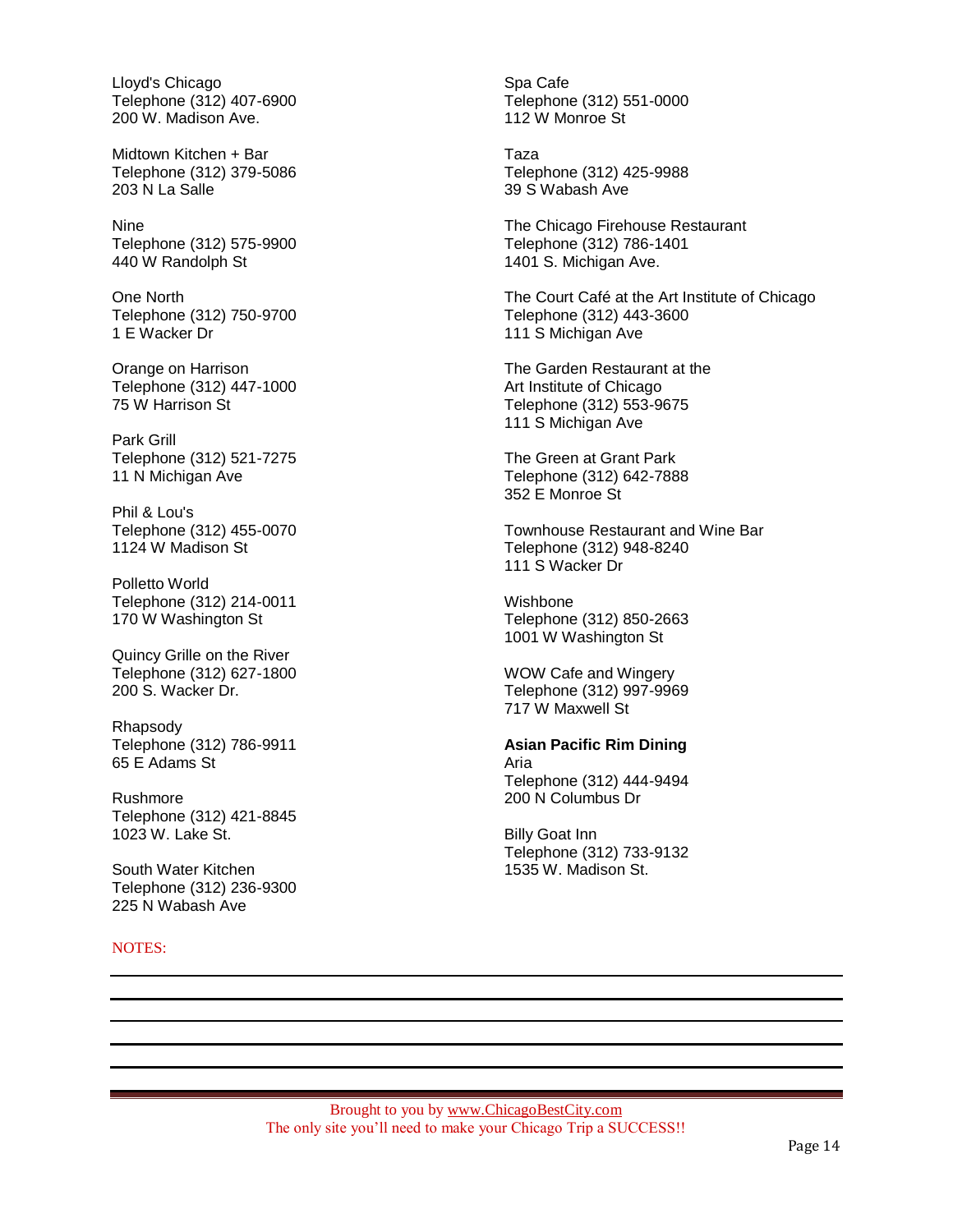China Grill Telephone (312) 345-1000 230 N Michigan Ave

Dragonfly/Fly Bar Telephone (312) 787-7600 832 W. Randolph St.

Flat Top Grill Telephone (312) 829-4800 1000 W Washington Blvd

Golden Budha Chinese Steakhouse Telephone (312) 609-0000 312 W Randolph St

Moto Telephone (312) 491-0058 945 W Fulton Market

My Thai Telephone (312) 345-1234 30 S Michigan Ave

Opera Telephone (312) 461-0161 1301 S Wabash Ave

Osaka Sushi Express & Fresh Fruit Smoothies Telephone (312) 566-0118 400 S Michigan Ave

Red Light Restaurant Telephone (312) 733-8880 820 W Randolph

**Saltaus** Telephone (312) 455-1919 1350 W Randolph St

Sixty Five Restaurant Telephone (312) 372-0306 336 N Michigan Ave

Tamarind Telephone (312) 379-0970 614 S Wabash Ave

Yang Telephone (312) 986-1688 28 E. Roosevelt Rd.

## **Breakfast and Coffee Houses**

Artopolis Bakery & Cafe Telephone (312) 559-9000 306 S Halsted St

BomBon Cafe Telephone (312) 733-7788 38 S Ashland Ave

Gourmand Coffeehouse Telephone (312) 427-2610 728 S Dearborn St

Hannah's Bretzel Telephone (312) 621-1111 180 W Washington St

**Hashbrowns** Telephone (312) 226-8000 731 W Maxwell St

Ina's Telephone (312) 226-8227 1235 W Randolph

Krispy Kreme Telephone (312) 922-4700 Union Station

Landmark Bagels Telephone (312) 441-1800 442 W Randolph St

Le Peep Telephone (312) 563-9990 1000 W Washington Blvd

#### NOTES: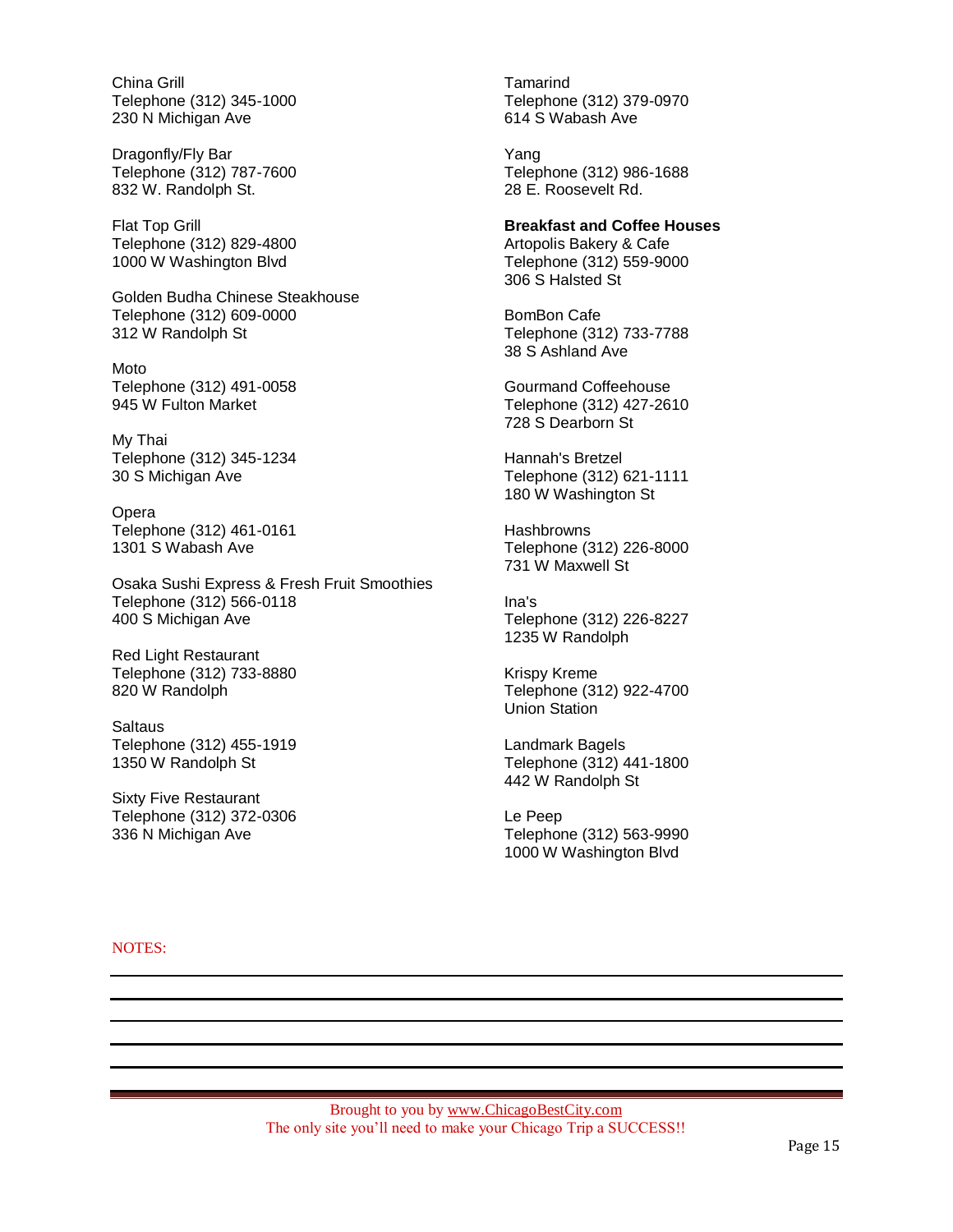Lou Mitchell's Telephone (312) 939-3111 565 W Jackson Blvd

Room 12 Telephone (312) 427-9972 1152 S Wabash Ave Seattle's Best Coffee Telephone (312) 648-0036 500 W. Madison #14-A

Sweet Maple Cafe Telephone (312) 243-8908 1339 W Taylor St

Torrefazzione Italia Telephone (312) 920-9024 30 N. La Salle St.

Yolk Telephone (312) 789-9655 1120 S Michigan Ave

**No matter where you go, there they are! Starbucks** Telephone (312) 431-0226 550 W Van Buren St

Starbucks Coffee Telephone (312) 341-9850 209 W. Jackson

Starbucks Coffee Telephone (312) 346-4360 227 W. Monroe St.

Starbucks Coffee Telephone (312) 357-0927 70 W. Madison

Starbucks Coffee Telephone (312) 441-1919 10 S. Riverside Plaza

Starbucks Coffee Telephone (312) 454-1010 400 W. Madison

NOTES:

Starbucks Coffee Telephone (312) 541-8317 35 E. Wacker Dr.

Starbucks Coffee Telephone (312) 553-0373 231 S. LaSalle St.

Starbucks Coffee Telephone (312) 578-9602 200 W. Adams

Starbucks Coffee Telephone (312) 704-0655 150 N. Wacker Dr.

Starbucks Coffee Telephone (312) 759-5559 100 S. Wacker Drive

Starbucks Coffee Telephone (312) 781-9845 303 W. Madison

Starbucks Coffee Telephone (312) 786-9201 55 East Jackson Blvd.

Starbucks Coffee Telephone (312) 855-0099 105 W Adams St

Starbucks Coffee Telephone (312) 922-8910 555 S. Dearborn

## **French Dining**

Chez Joël Telephone (312) 226-6479 1119 W. Taylor St.

Everest Telephone (312) 663-8920 440 S La Salle St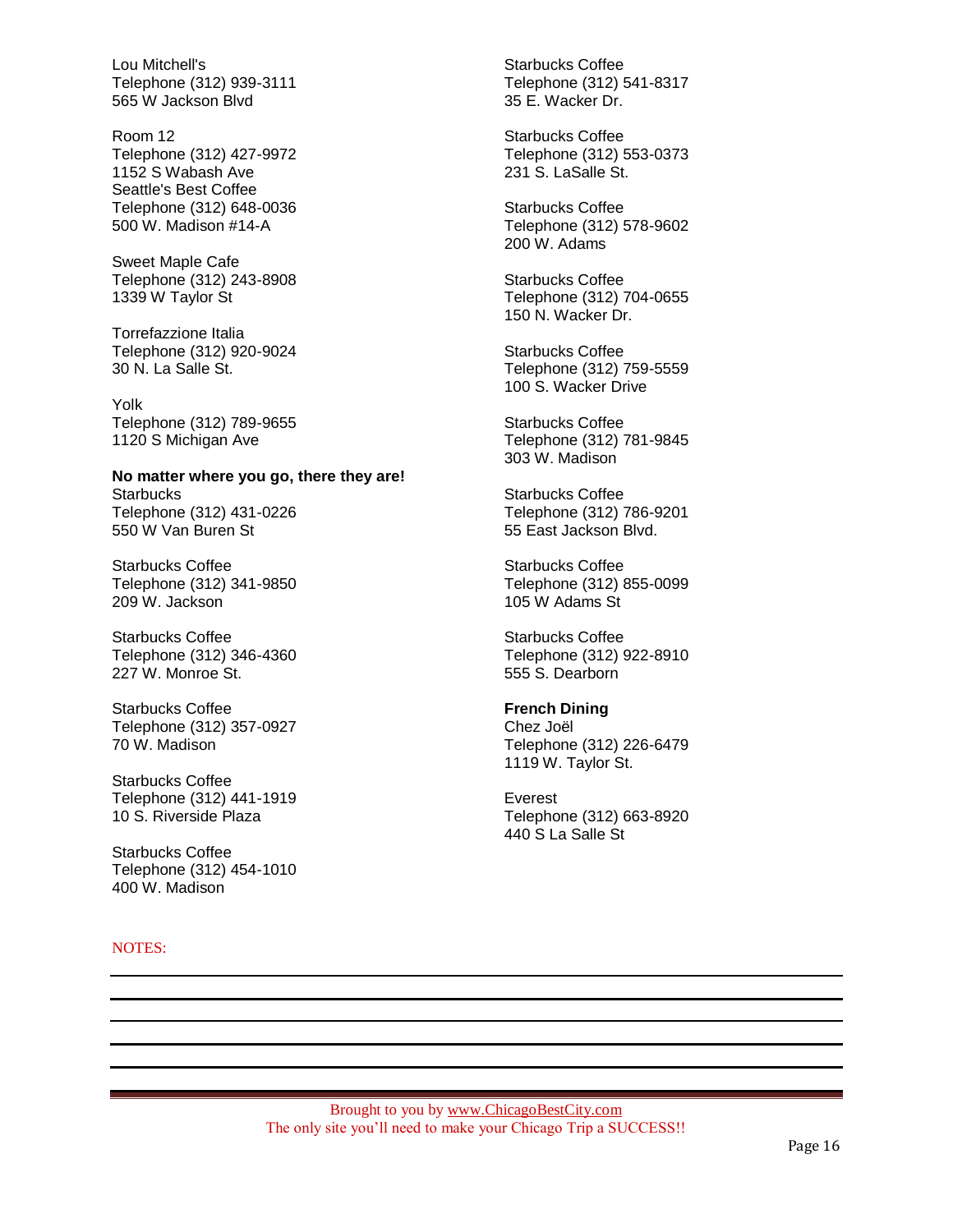La Sardine Telephone (312) 421-2800 111 N. Carpenter St.

Marche Telephone (312) 226-8399 833 W. Randolph St.

**Greek Dining** Athena Greek Restaurant Telephone (312) 655-0000 212 S Halsted St

Costa's Telephone (312) 263-9700 340 S Halsted St

Greek Islands Restaurant Telephone (312) 782-9855 200 S Halsted St

Haifa Telephone (312) 332-0063 163 N Wells St

The Parthenon Restaurant And Banquets Telephone (312) 726-2407 314 S Halsted

Pegasus Restaurant & Taverna Telephone (312) 226-3377 130 S. Halsted St.

Roditys Restaurant Telephone (312) 454-0800 222 S Halsted St

Santorini Telephone (312) 829-8820 800 W Adams St

Venus Greek-Cypriot Cuisine Telephone (312) 714-1001 820 W Jackson Blvd

**Italian Dining** 12 Chicago Telephone (312) 696-2420 136 N. LaSalle St. Hotel Allegro

Al's No 1 Italian Beef Telephone (312) 226-4017 1079 W Taylor St

Amore Ristorante Telephone (312) 829-3333 1330 W. Madison St.

Bacino's Telephone (312) 876-1188 118 S. Clinton St.

BiCE Ristoriante Telephone (312) 664-1474 158 E. Contario St.

Cafe Ciao Telephone (312) 850-2426 939 W Madison St

Caffe Baci Telephone (312) 322-2108 20 N Michigan Ave

Coco Pazzo Cafe Telephone (312) 836-0900 300 W. Hubbard St

Delicatezza Telephone (312) 456-0901 186 N Wells St

Extra Virgin Telephone (312) 474-0700 741 W Randolph St

Follia Telephone (312) 243-2888 953 W Fulton Market

#### NOTES: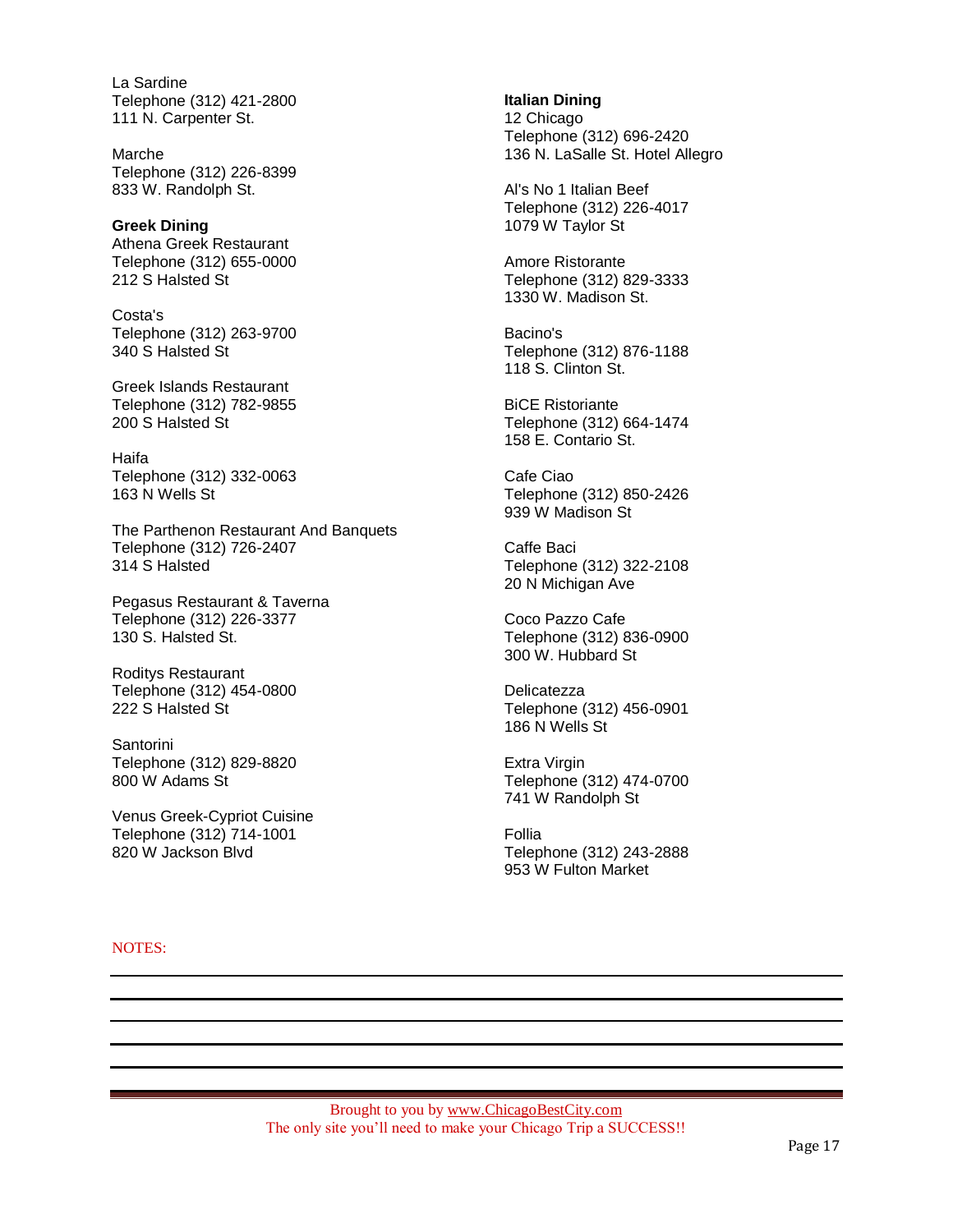Francesca's on Taylor Telephone (312) 829-2828 1400 W. Taylor St.

Gennaro's Telephone (312) 243-1035 1352 W. Taylor St.

Gioco Telephone (312) 939-3870 1312 S Wabash Av

Jay's Amore Ristorante & Lounge Telephone (312) 829-3333 1330 W Madison St

La Borsa Telephone (312) 563-1414 375 N. Morgan St.

La Luce Telephone (312) 850-1900 1393 W Lake

La Strada Ristorante Telephone (312) 565-2200 155 N Michigan Ave

La Vita Telephone (312) 491-1414 1359 W. Taylor St.

Lavazza Cafe Telephone (312) 447-0000 111 W Jackson Blvd

Pat's Pizza Telephone (312) 946-0220 211 N. Stetson Ave.

Pazzo's Telephone (312) 372-2700 100 S. Wacker

Pazzo's Mediterranean Grille Telephone (312) 913-1600 311 S. Wacker

NOTES:

Primavera Telephone (312) 565-6655 200 N. Columbus Dr.

ristorante we Telephone (312) 917-5608 172 W. Adams St.

RoSal's Italian Kitchen Telephone (312) 243-2357 1154 West Taylor Street

Rosebud Telephone (312) 942-1117 1500 W Taylor St

Rosebud Theater District Telephone (312) 332-9500 70 W Madison St

Salerno's Telephone (312) 666-3444 1201 W. Grand Ave.

Sparacino Ristorante Telephone (773) 836-2089 6966 W. North Ave.

Trattoria Caterina Telephone (312) 939-7606 616 S Dearborn St

Trattoria No. 10 Telephone (312) 984-1718 10 N. Dearborn St.

Tufano's Vernon Park Tap Telephone (312) 733-3393 1073 W. Vernon Park Pl.

**Tuscanv** Telephone (312) 829-1990 1014 W Taylor St

Tutto Orsi Telephone (312) 421-3636 324 S Racine Ave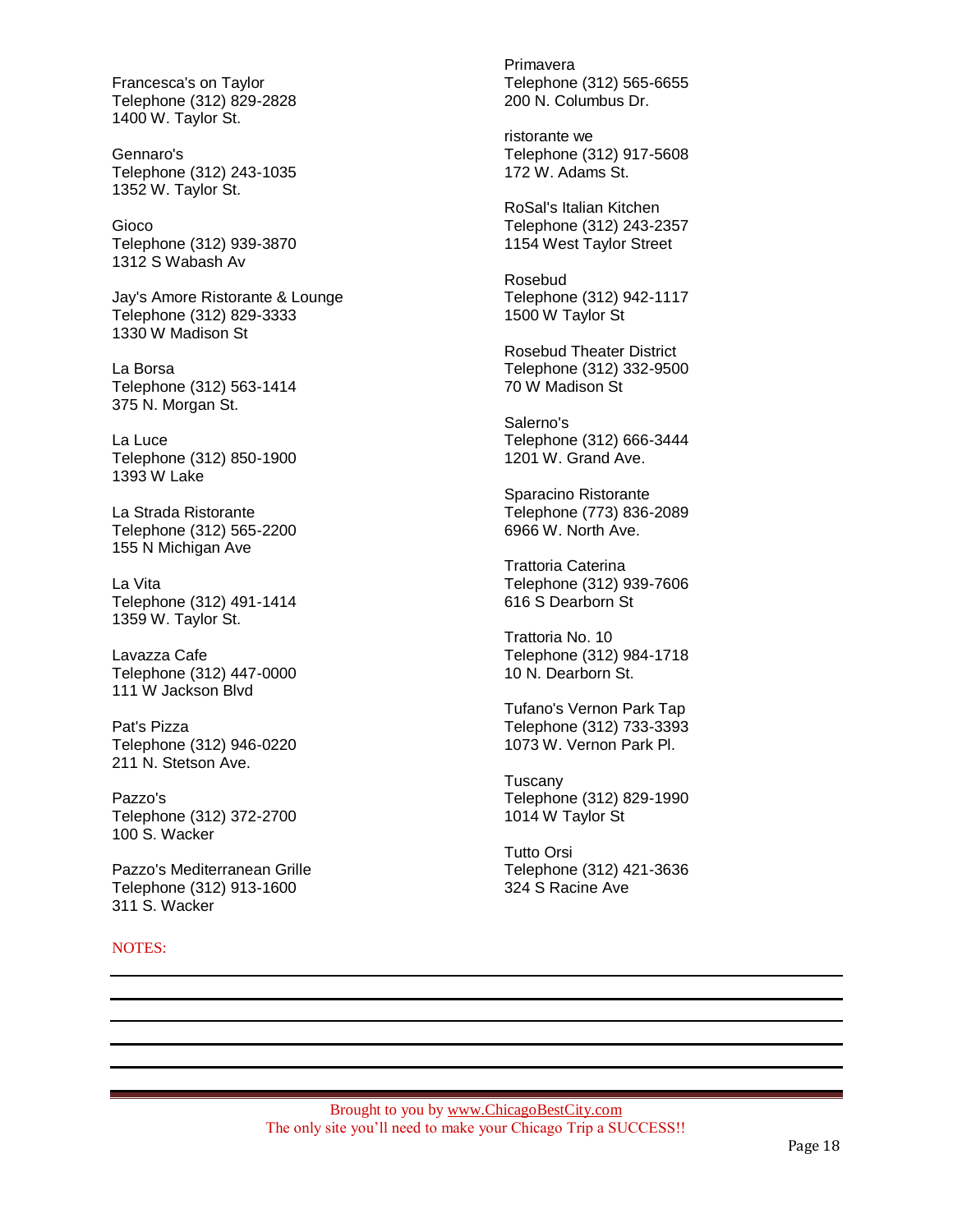Venice Cafe Telephone (312) 382-0300 250 S Wacker Dr

Vivere Telephone (312) 332-4040 71 W. Monroe St.

Vivo Telephone (312) 733-3379 838 W. Randolph St.

Volare Telephone (312) 410-9900 201 E. Grand Ave

**Japanese and Sushi Dining**  Izumi Sushi Bar & Restaurant Telephone (312) 207-5299 731 W Randolph

**Japonica** Telephone (312) 421-3288 1422 W Taylor St

Kamehachi on Wacker Telephone (312) 765-8700 311 S Wacker Dr

Kohan Japanese Restaurant Telephone (312) 421-6254 730 W Maxwell St

Meiji Telephone (312) 887-9999 623 W Randolph St

Oysy Japanese Sushi Restaurant Telephone (312) 922-1127 888 S Michigan Ave

**Starfish** Telephone (312) 997-2433 804 W. Randolph Ave.

Sushi Loop Telephone (312) 714-1234 810 W Jackson Blvd

Sushi Wabi Telephone (312) 563-1224 842 W Randolph St

**Mexican Dining**  Burrito Beach Telephone (312) 578-9340 19 S La Salle St # 105

De Cero Telephone (312) 455-8114 814 W Randolph St

Frontera Fresco Telephone (312) 781-1000 111 N State St

**Zapatista** Telephone (312) 435-1307 1307 S Wabash Ave

**PIZZA!** Bacino's On Wacker Telephone (312) 263-0070 75 E Wacker Dr

CPK/ASAP Telephone (312) 920-9662 30 N La Salle

Got Pizza Music Cafe Telephone (312) 957-1111 719 S State St

Pizano's Pizza & Pasta Telephone (312) 236-1777 61 E Madison St

NOTES: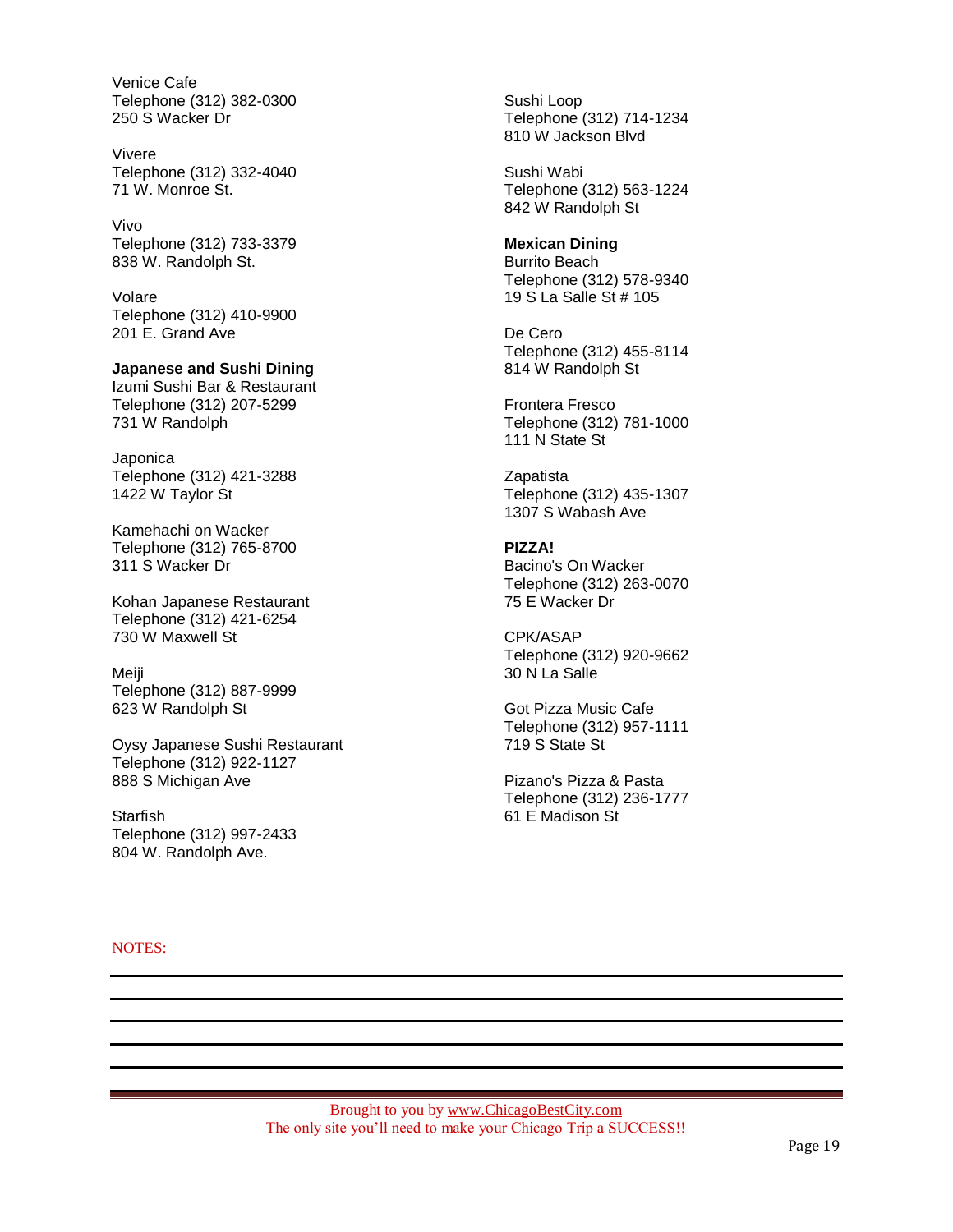Pizzeria Ora Telephone (312) 464-1872 545 N. La Salle St

Pompei Telephone (312) 421-5179 1531 W Taylor

**Seafood Dining Butter** Telephone (312) 666-9813 130 S Green St

**Carnivale** Telephone (312) 850-5005 702 W Fulton

Catch 35 Telephone (312) 346-3500 35 W Wacker Dr

McCormick & Schmick's on Wacker Telephone (312) 923-7226 1 E Wacker Dr

Nick's Fishmarket Telephone (312) 621-0200 51 S Clark St

Rivers Telephone (312) 559-1515 30 S Wacker Dr

Union Park Telephone (312) 243-9002 228 S Racine Ave

**Steakhouse Dining**  Buckingham's Restaurant Telephone (312) 922-4400 720 S Michigan Ave

Carmichael's Telephone (312) 433-0025 1052 W Monroe St

Morton's Telephone (312) 201-0410 65 E Wacker Pl

One sixtyblue Telephone (312) 850-0303 1400 W Randolph St

Petterino's Telephone (312) 422-0150 150 N. Dearborn St.

Poag Mahone's Carvery & Ale House Telephone (312) 566-9100 175 W Jackson Blvd

Porter's Steakhouse Telephone (312) 346-7100 71 E Wacker Dr

Stetson's Chop House and Bar Telephone (312) 565-1234 151 E Wacker Dr

The Grillroom Telephone (312) 960-0000 33 W Monroe

The Palm Telephone (312) 616-1000 323 E. Wacker Dr.

NOTES: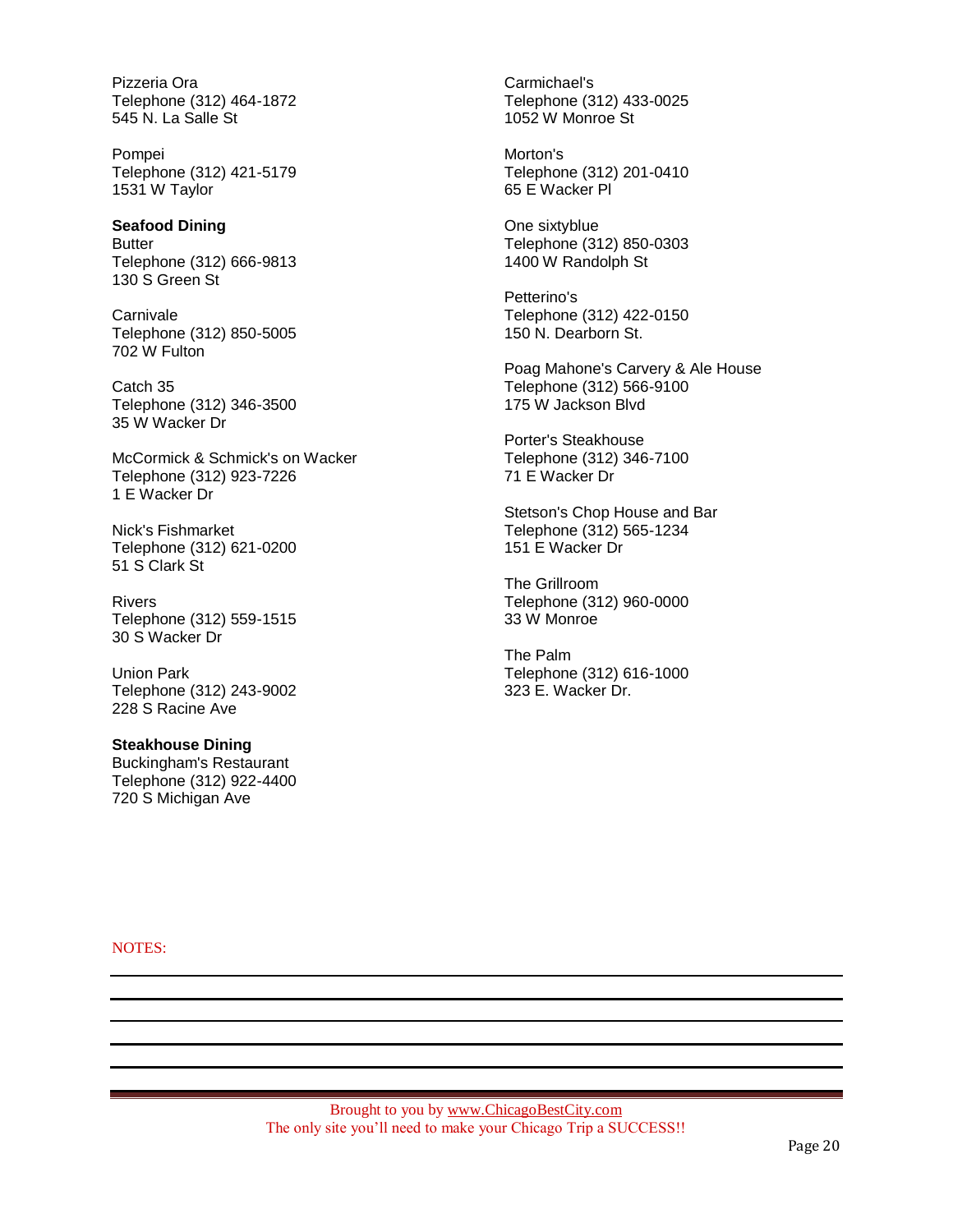## **The SouthSide.**

**American Dining** Blue 47 4655 Martin Luther King Drive Telephone (773) 536-6000

Epitome 2347 South Michigan Ave. Telephone (773) 238-7300

Gioco 1312 S. Wabash Ave Telephone (312) 939 3870

**Memories** 2333 S Michigan Ave Telephone (312) 328-0100

Mystic Blue Dining Cruise Navy Pier 600 E. Grand Ave Telephone (888) 330-4700

Solo 1530 1530 S State St Telephone (312) 567-9840

The Firehouse 1401 S. Michigan Ave. Telephone (312) 786-1401

Valois Restaurant 1518 E. 53rd Telephone (773) 667-0647

**Asian Pacific Rim Dining** Bo Bo Restaurant 417 W North Ave Telephone (312) 664-4101

China Cafe 2300 S Wentworth Ave Telephone (312) 808-0202

Emperor's Choice 2238 S Wentworth Ave. Telephone (312) 225-8800

## NOTES:

Evergreen Restaurant 2411 S Wentworth Ave Telephone (312) 225-8898

Furama Restaurant 2828 S Wentworth Ave Telephone (773) 271-1161

Happy Chef Dim Sum House 2164 S Archer Ave Chinatown Square Mall Telephone (312) 808-3689

Hong Min 221 W.Cermak Rd. Telephone (312) 842-5026

Joy Yee's Noodle Shop 2159 South China Pl Chinatown Square Mall Telephone (312) 328-0001

LaoSze Chuan 2172 S. Archer Ave (312) 326-5040

Mandarin Chef – Lao Sze Chuan 2172 S Archer Ave Telephone (312) 326-5040

Moon Palace Restaurant 216 W. Cermak Rd (CS) Telephone (312) 225-4081

Noodles Etc 1460 E 53rd St Telephone (773) 947-8787

Opera 1301 S. Wabash Ave Telephone (312) 461-0161

Phoenix 2131 S Archer Ave Telephone (312) 328-0848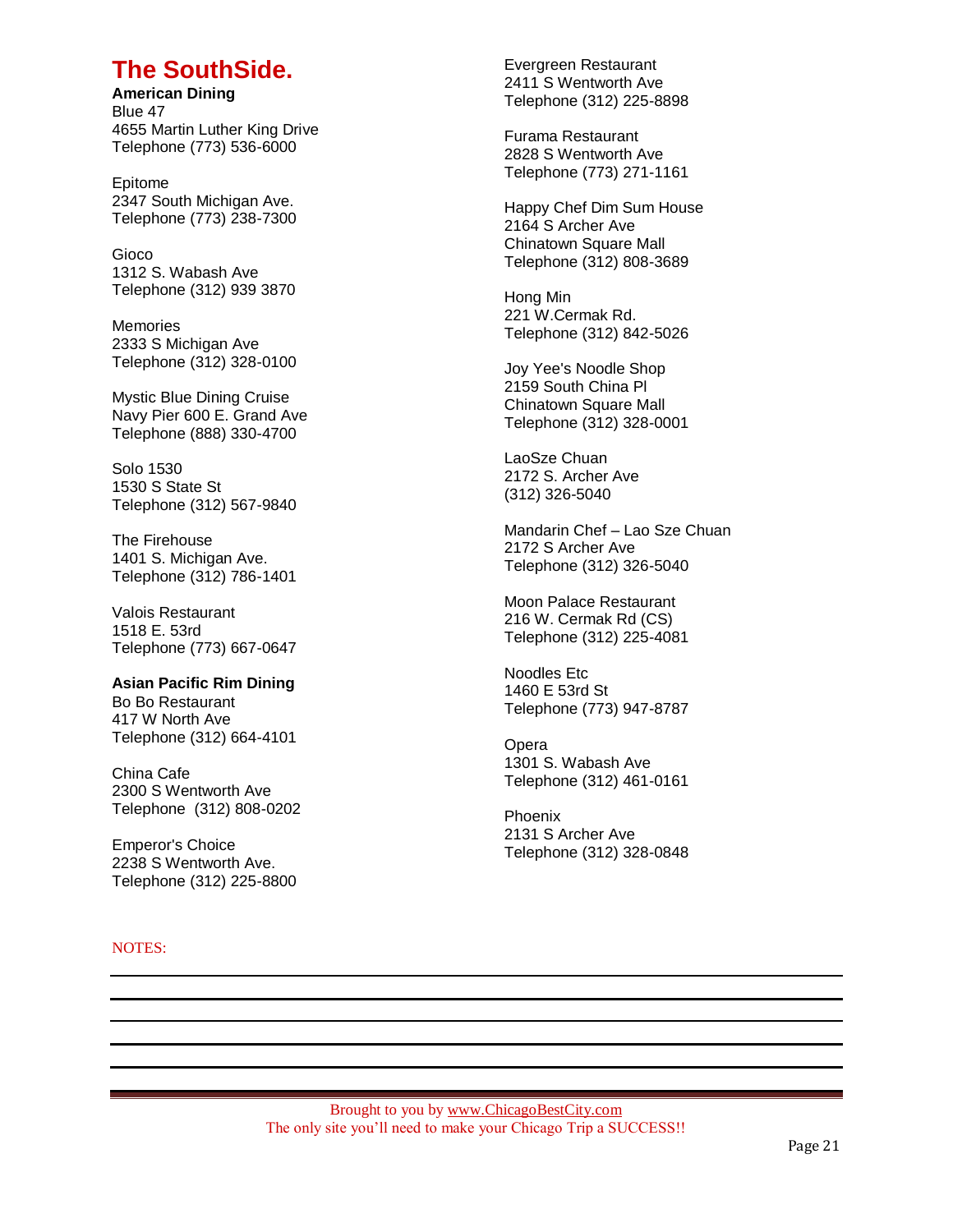Sakura Sushi 234 W Cermak Rd Telephone (312) 326-9168

Shui Wah Chinese Cuisine 2162 S. Archer Ave Telephone (312) 225-8811

Snails Thai Cuisine 1649 E 55th St Telephone (773) 667-5423

Three Happiness 2130 S. Wentworth Telephone (312) 791-1228

Triad 1933 S Indiana Ave Telephone (312) 225-8833

Won Kow Restaurant 2237 S. Wentworth Ave. Telephone (312) 842-7500

### **Breakfast and Coffee Houses**

The Original Pancake House 22 E Bellevue Pl. Telephone (312) 642-7917

Bake for Me 608 W. Roosevelt Telephone (312) 957-1994

**Starbucks** 1500 E. 53rd St. Telephone:

**Starbucks** 1174 E. 55th St. Telephone:

## **French Dining**

Chez Joel 1119 W. Taylor St Telephone (312) 226-6479

NOTES:

La Petite Folie 1504 E 55th St Telephone (773) 493-1394

Great Bars Buddy Guy's Legends 754 S. Wabash Telephone (312) 427-1190

Grace O'Malley's 1416 S. Michigan Ave Telephone (312) 588-1800

Hot House 31 E. Balbo Telephone (312) 362-9707

Scarlett's Gentleman's Club 750 S. Clinton Telephone (312) 986-1300

South Loop Club 1 E Balbo Ave. Telephone (312) 427-2787

**Tantrum** 1023 S. State Telephone (773) 826-8786

## **Italian Dining**

Cafe Bionda 1924 S. State St. Telephone (312)326-9800

Cafe Florian 1450 E 57th St Telephone (773) 752-4100

Caffe La Scala 626 S. Racine Ave Telephone (312) 421-7262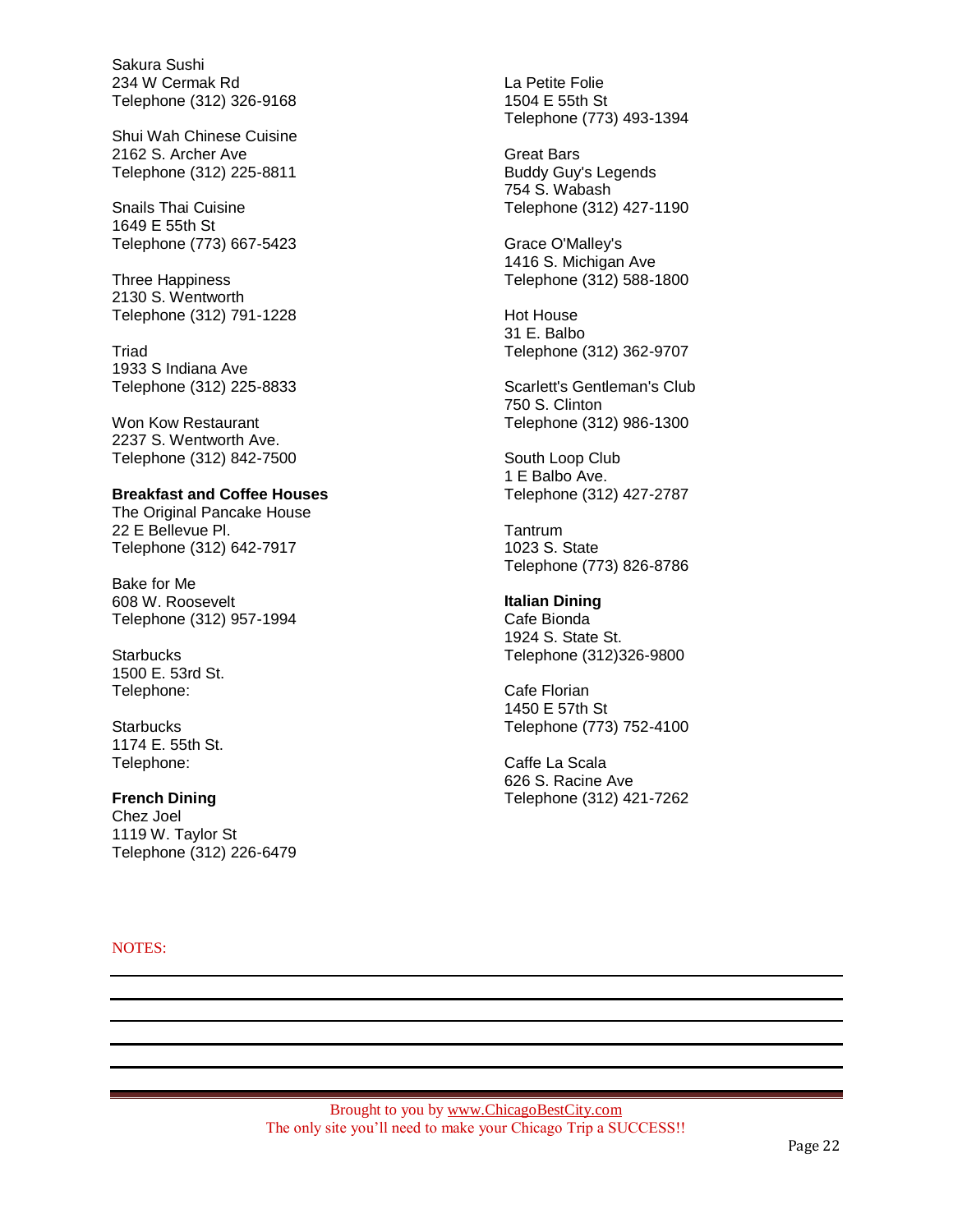Edwardo's Natural Pizza 1321 E 57th St Telephone (773) 241-7960

Francesca's On Taylor 1400 W. Taylor St Telephone (312) 829-2828

LaVita Restaurant 1359 W. Taylor St Telephone (312) 491-1414

Leona's Restaurant Hyde Park 1236 E. 53rd St. Telephone (773) 363-2600

Medici on 57th 1327 E 57th St Telephone (773) 667-7394

Ricobene's 252 W 26th St. Telephone (312) 225-5555

RoSal's Italian Kitchen 1154 W. Taylor St. Telephone (312) 243-2357

The Rosebud 1500 W. Taylor St Telephone (312) 942-1117

Tufanos Vernon Park Tap 1073 W. Vernon Park Pl Telephone (312) 733-3393

Tuscany 1014 W. Taylor St. Telephone (312) 829-1990

**Zapatista** 1307 S. Wabash Ave Telephone (312) 435-1307 **Japanese and Sushi Dining**

Kikuya Japanese Restaurant 1601 E 55th St Telephone (773) 667-3727

Kohan Japanese Restaurant 730 W. Maxwell St. Telephone (312) 421-6254

## **Mexican Dining**

**Cactus** 1112 N State St Telephone (312) 642-5999

LaCantina Grill 1911 S. Michigan Ave Telephone (312) 842-1911

Mundail Cocina Mestiza 1640 W. 18th St. Telephone (312) 491-9908

Nuevo Leon Restaurant 1515 W. 18th St. Telephone (312) 421-1517

Pancho's Pistolas 700 W 31st St Telephone (312) 225-8808

Tacaqueria Cardona's 1451 W. 18th St. Telephone (312) 850-3420

Taqueria El Milagro 1923 S. Blue Island Ave Telephone (312) 433-7620

## **Pizza!**

Connie's Pizza 2373 S Archer Ave Telephone (312) 326-3443

NOTES: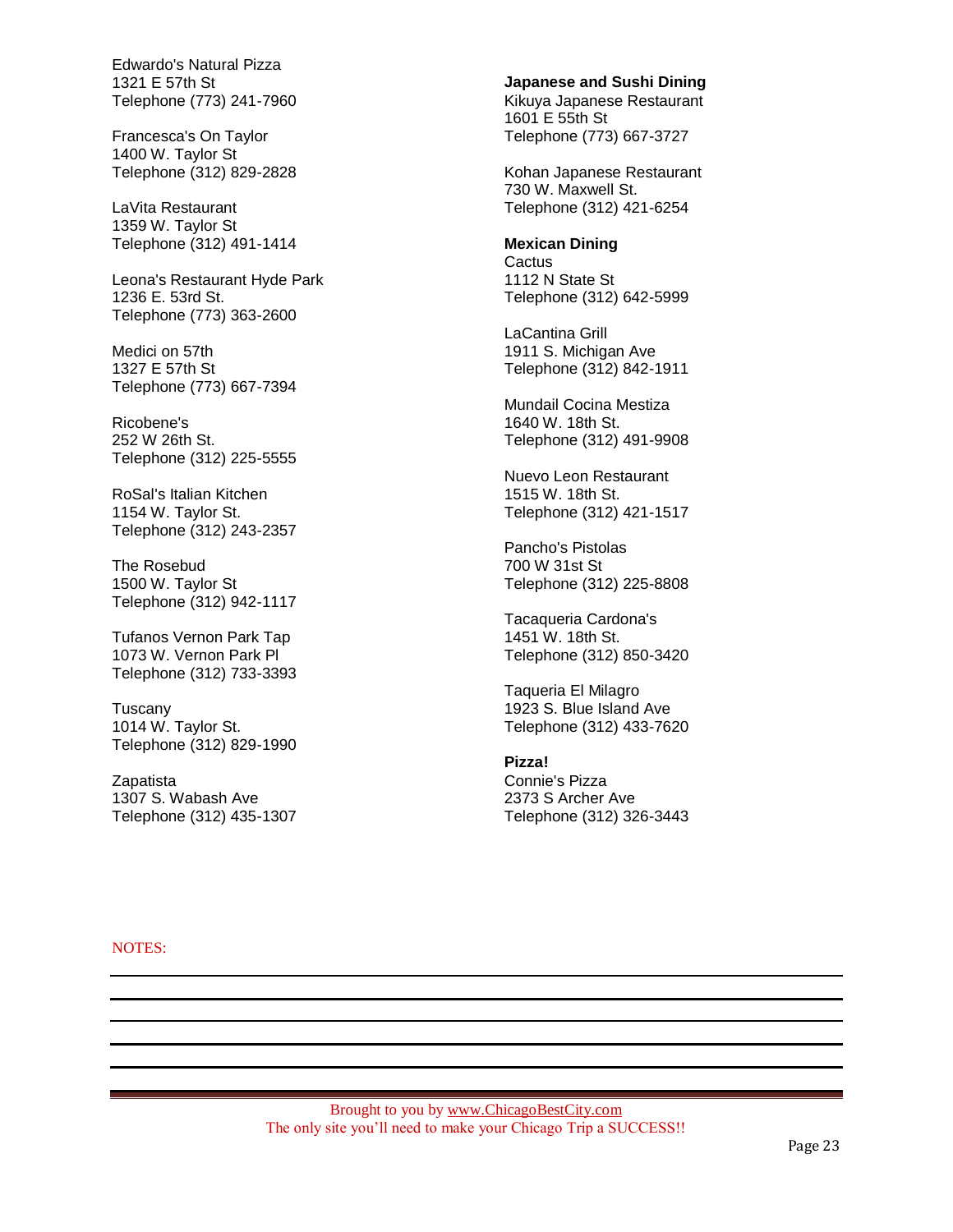Edwardo's Natural Pizza 1321 E 57th St. Telephone (773) 241-7960

Giordano's 5311 S Blackstone Ave Telephone (773) 947-0200

Pompei Bakery 1531 W. Taylor St Telephone (312) 421-5179

#### **Seafood Dining**

China Cafe Seafood Restaurant 2300 S Wentworth Ave Telephone (312) 808-0202

Palmito 3605 N. Ashland Ave Telephone (773) 248-3087

Southside Shrimp House 335 W. 31st St. Telephone (312) 567-0000

## **South Loop**

**American Dining** Bar Louie 47 W. Polk, Chicago Telephone: (312) 347-0000.

Blackie's 755 S. Clark St., Chicago Telephone: (312) 786-1161.

Buddy Guy's Legends 754 S. Wabash Telephone: (312) 427-0333 Telephone: (312) 427-1190

Cactus Bar & Grill 404 S. Wells St Telephone (312) 922-3830

Chicago Firehouse Restaurant 1401 S. Michigan Ave Telephone: (312) 786-1401

Hackney's 733 S. Dearborn, Chicago Telephone: (312) 461-1116. Manny's Cafe Shop and Deli 1141 S. Jefferson Telephone:(312) 939-2855

Rhapsody 65 E. Adams St. Telephone: (312) 786-9911

Standing Room Only 610 S. Dearborn St., Chicago Telephone: 312) 360-1776.

## **Asian and Pacific Rim Dining**

My Thai Restaurant 333 S. State St. Telephone: (312) 986-0999

**Opera** 1301 S. Wabash Ave Telephone: (312) 461-0161

Taste of Siam 600 S. Dearborn St. Telephone: (312) 939-1179.

**Breakfast & Coffee Houses Gourmand** 728 S. Dearborn, Chicago Telephone: (312) 427-2610.

NOTES: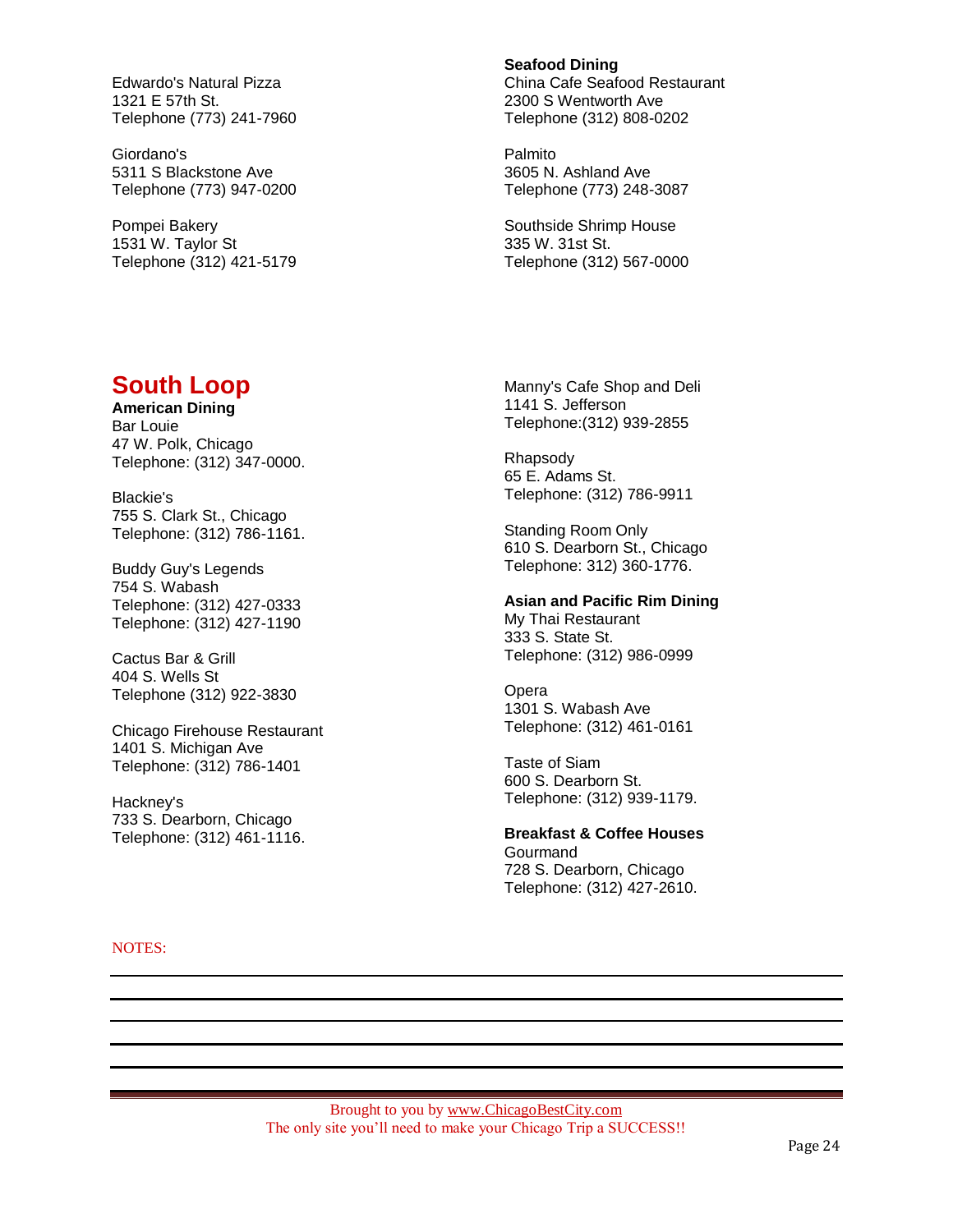Yolk 1120 S. Michigan Ave. Telephone: (312) 789-9655

### **Italian Dining**

Gioco 1312 S. Wabash Ave. Telephone: (312) 939-3870

## **Pizza**

Edwardo's Natural Pizza 521 S. Dearborn St., Chicago Telephone: (312) 939-3366.

## **West/Near West Side**

**American Dining Blackbird** 619 W. Randolph St. (312) 715-0708

Butter 130 S. Green St (312) 666-9813

Carmichael's Chicago Steak House 1052 W. Monroe St. (Greektown) (312) 433-0025

Ina's 1235 W. Randolph St. (312) 226-8227

Lou Mitchell's 565 W. Jackson Blvd (at Jefferson) (312) 939-3111

Meritage Cafe & Wine Bar 2118 N. Damen Ave. (773) 235-6434

Millennium 832 W. Randolph St. (312) 455-1400

NOTES:

Trattoria Caterina 616 S. Dearborn St., Chicago Telephone: (312) 939-7606.

Nine Restaurant 440 W. Randolph St. (312) 575-9900

One Sixtyblue 160 N. Loomis St (312) 850-0303

Rushmore 1023 W. Lake St. (312) 421-8845

Union Park 228 S. Racine Ave. (312) 243-9002

Wishbone 1001 W. Washington St. (312) 860-2663

#### **Asian and Pacific Rim Dining**

Dragonfly Mandarin Restaurant 832 W. Randolph (312) 787-7600

Japonica 1422 W. Taylor St. (312) 421-3288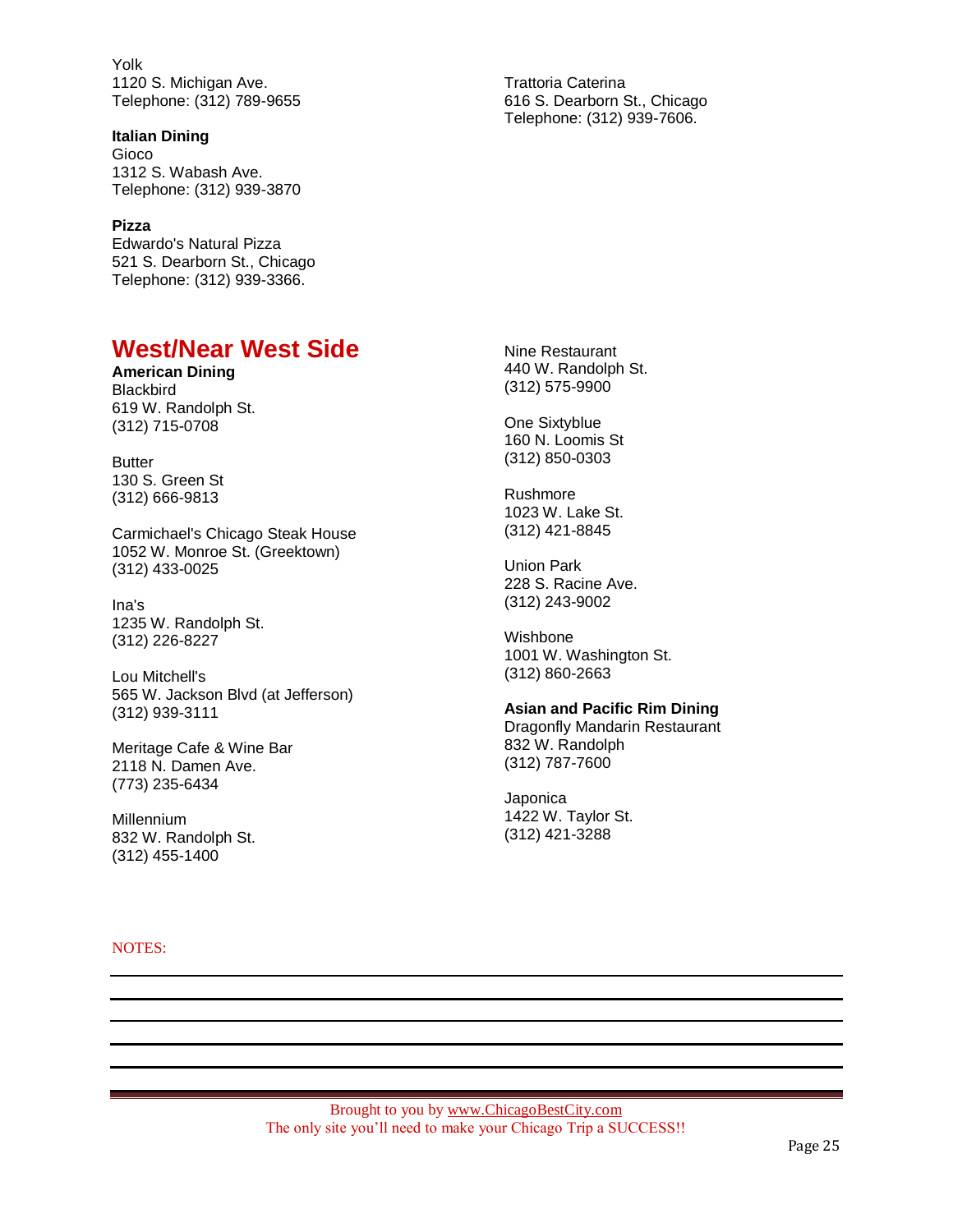**Starfish** 904 W. Randolph Ave. (312) 997-2433

Sushi Wabi 842 W. Randolph St. (Greektown) (312) 563-1224

### **French Dining** Chez Joel 1119 W. Taylor St.

(312) 226-6479

La Sardine 1111 N. Carpenter St. (312) 421-2800

Le Bouchon 1958 N. Damen Ave (at Armitage) (773) 862-6600

Marche 833 West Randolph Street Telephone (312) 226-8399

**Greek Dining** Artopolis Bakery & Cafe 306 S. Halsted St. (312) 559-9000

Athena 212 S. Halsted St. (312) 655-0000

Costa's 340 S. Halsted St. (at Jackson) (312) 263-9700

Greek Islands 200 S. Halsted St. (312) 782-9855

**Parthenon** 314 S. Halsted St. (312) 726-2407

## NOTES:

Pegasus Restaurant and Tavern 130 S. Halsted St. (312) 226-4666

Roditys 222 S. Halsted St. (312) 454-0800

Venus Greek 820 W. Jackson Blvd. (312) 714-1001

**Santorini** 800 W. Adams St (312) 829-8820

Zorba's House 301 S. Halsted, Chicago (312) 454-0748. **Italian Dining** a tavola 2148 W. Chicago Ave. (773) 276-7567

Bacchanalia 2413 S. Oakley Ave. (773) 254-6555

Cafe Ciao 939 W. Madison St. (312) 850-2426

Francesca's on Taylor 1400 W. Taylor St. (312) 829-2828

Gennaro's 1352 W. Taylor St. (312) 243-1035

Jay's Amore Ristorante & Lounge 1330 W. Madison St. (312) 829-3333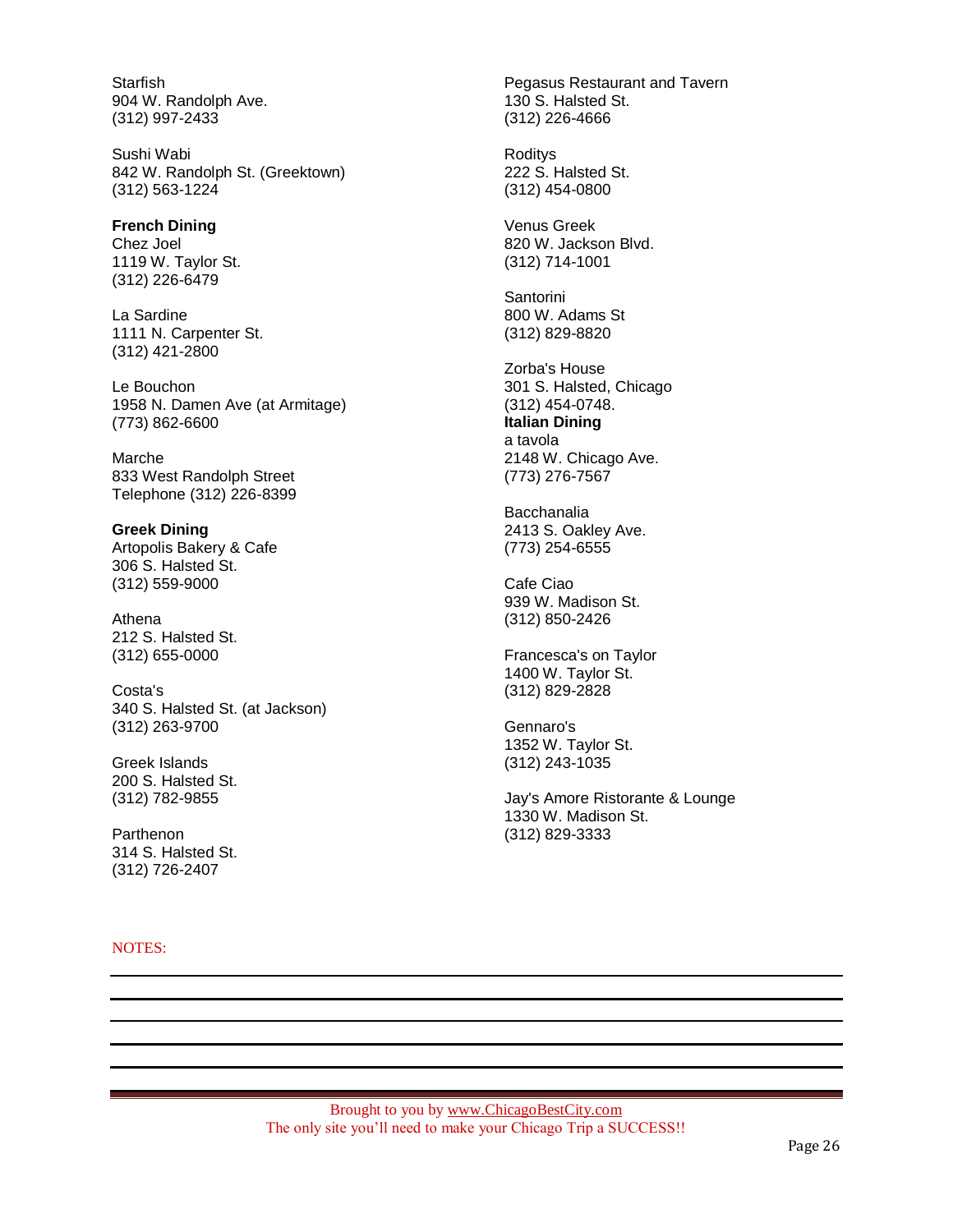LaLuce 1393 W. Lake (312) 850-1900

La Vita 1359 W. Taylor St. (312) 491-1414

Pompei Bakery 1531 W. Taylor St. (312) 421-5179

RoSal's Italian Kitchen 1154 W. Taylor St. (312) 243-2357

The Rosebud Cafe 1500 W. Taylor (312) 942-1117

Sabatino's 4441 W. Irving Park Rd. (773) 283-8331

Salerno's 1201 W. Grand Ave. (312) 666-3444

## **North/Near North Side Gold Coast**

**American Dining Gibsons** 1028 N. Rush St. (312) 266-8999

Hugo's Frog Bar & Fish House 1024 N. Rush St. (312) 640-0999

Morton's Steakhouse 1050 N. State St. (312) 266-4820

NOTES:

Tufano's Vernon Park Tap 1073 W. Vernon Park Pl. (312) 733-3393

Tuscany 1014 W. Taylor St. (312) 829-1990

Tutto Orsi 324 S. Racine Ave (312) 421-7250

#### **Mexican Dining**

Maiz 1041 N. California Av (773) 276-3149

Nuevo Leon 1515 W. 18th St. (312) 421-1517

**Tecalitlan** 1814 W. Chicago Ave. (773) 384-4285

Pump Room 1301 N. State St. (312) 266-0360

Season's Cafe 120 E. Delaware Pl Four Seasons Hotel (7th Floor) (312) 649-2349

Tavern on Rush 1031 N. Rush St. (312) 664-9600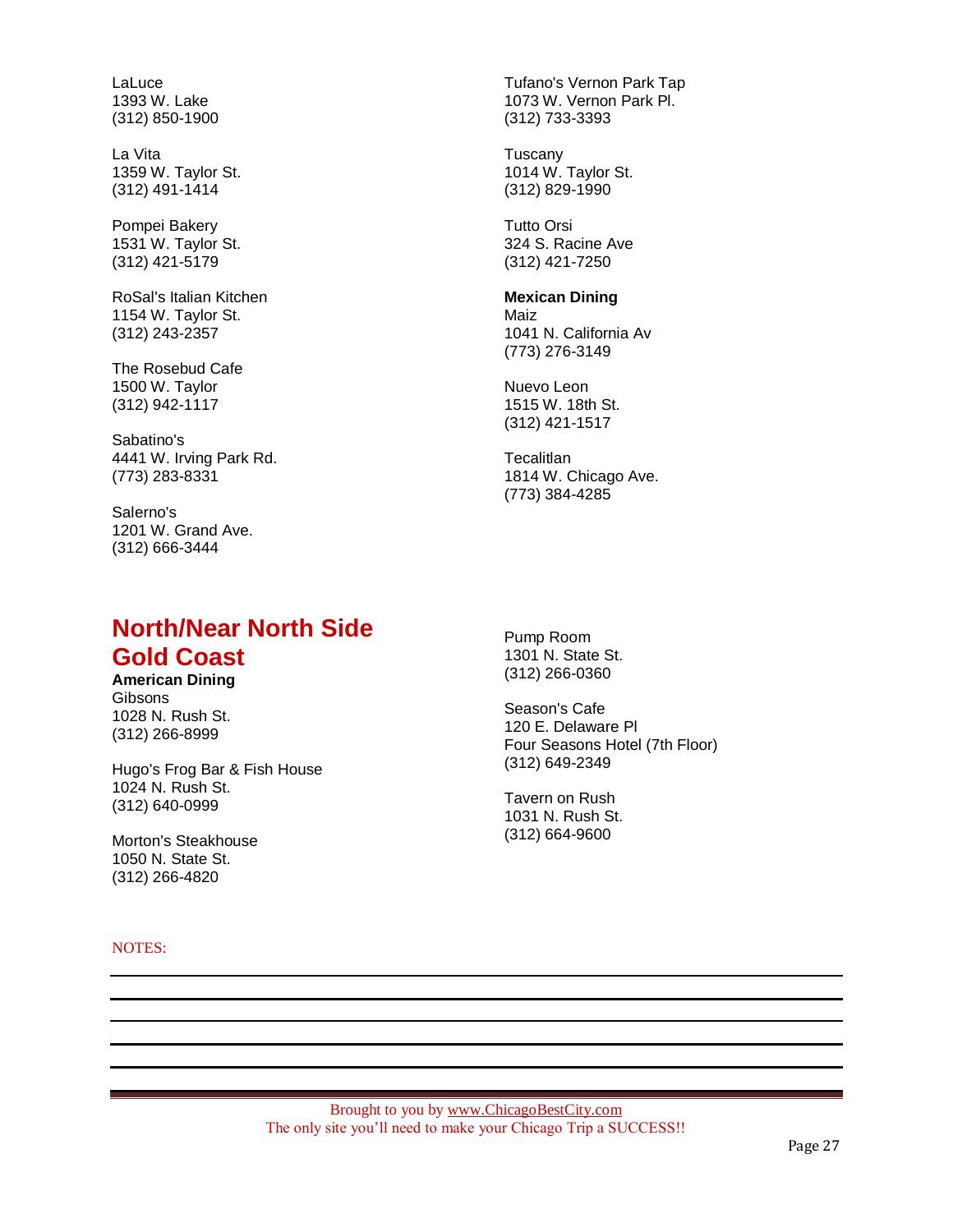## **Asian and Pacific Rim Dining** Jia's 2 E. Delaware Pl. (312) 642-0626

### **French Dining**

Bistrot Zinc 1131 N. State St. (312) 337-1131

Le Colonial 937 N. Rush St. (312) 255-0088

## **Italian Dining**

Il Mulino New York 1150 N. Dearborn St (312) 440-8888

### Pane Caldo 72 E. Walton (312)649-0055 **Mexican Dining** Blue Agave 1050 N. State St. (312) 335-8900

**Salpicon** 1252 N. Wells St. (312) 988-7811

## **North Side Lake View/Wrigleyville**

**American Dining Wrigleyville** Bar Louie 3545 N. Clark St. (773) 296-2500

Jack's on Halsted 3201 N. Halsted St. (773) 244-9191

## **Lake View (Lakeview)**

Erwin, an American Cafe 2925 N. Halsted St (773) 528-7200

Half Shell 676 W. Diversey Pkwy (773) 549-1773

### **Asian and Pacific Rim Dining Wrigleyville** Itto Sushi

2616 N. Halasted St. (773) 871-1800

### **Lake View (Lakeview)**

Monsoon 2813 N. Broadway St. (773) 665-9463

Yoshi's Cafe 3257 N. Halsted St. (773) 248-6160

## **Breakfast and Coffee Houses**

**Lake View (Lakeview)** Cafe 28 1800 W. Irving Park Rd. (773) 528-2883

NOTES: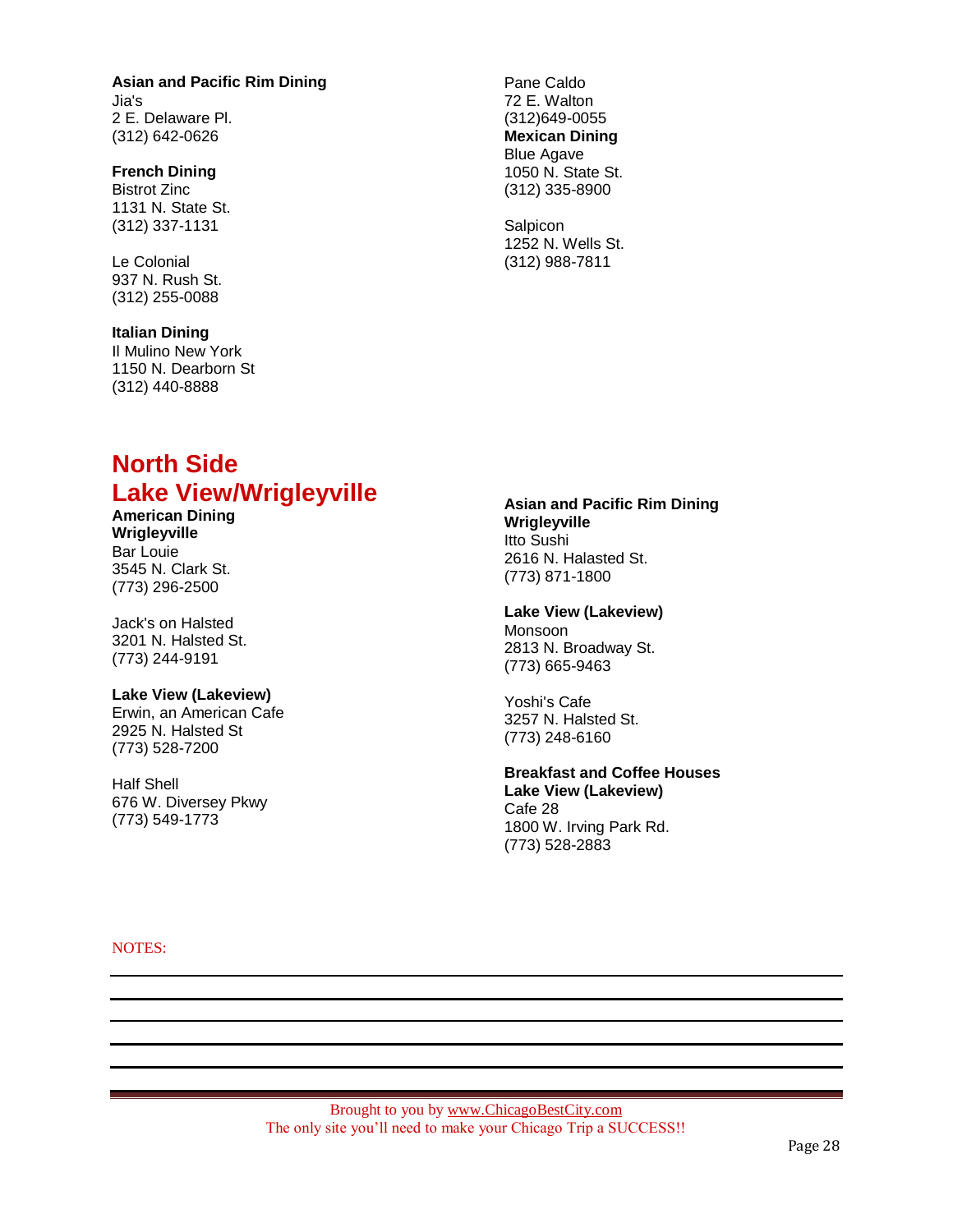**Lake View (Lakeview)** Ann Sather's 929 W. Belmont Ave. (773) 348-2378

Intelligentsia Coffee Roasters 3123 N. Broadway St. (773) 348-8058

Julius Meinl 3601 N. Southport Ave (773) 868-1857

**Greek Dining Wrigleyville** Anthenian Room 807 W. Webster Ave. (773) 348-5155

**Italian Dining Wrigleyville** Angelina Ristorante

# **North/Near North Side Lincoln Park**

**American Dining** Alinea 1723 N. Halsted (312) 867-0110

Boka 1729 N. Halsted St. (312) 337-6070

Charlie Trotter's 816 W. Armitage Ave (773) 248-6228

North Pond 2610 N. Cannon Dr. (773) 477-5845

3561 N. Broadway (773) 935-5933

**Lake View (Lakeview)** Lucca's 2834 N. Southprot Ave (773) 477-2565

## **Spanish Dining**

**Wrigleyville** Arco de Cuchilleros 3445 N. Halsted St. (773) 296-6046

Tango Sur 3763 N. Southport Ave (773) 477-5466

**Twist** 3412 N. Sheffield Ave (773) 388-2727

Salt and Pepper Diner 2575 N. Lincoln Ave. (773) 525-8788

sola 3868 Lincoln Ave. (773) 327-3868

## **Asian Pacific Rim Dining**

Dee's Mandarin 1114 Armitage Ave (773)477-1500

Ringo 2507 N. Lincoln (773) 248-5788

Sai Cafe 2010 N. Sheffield Ave (773) 472-8080

NOTES: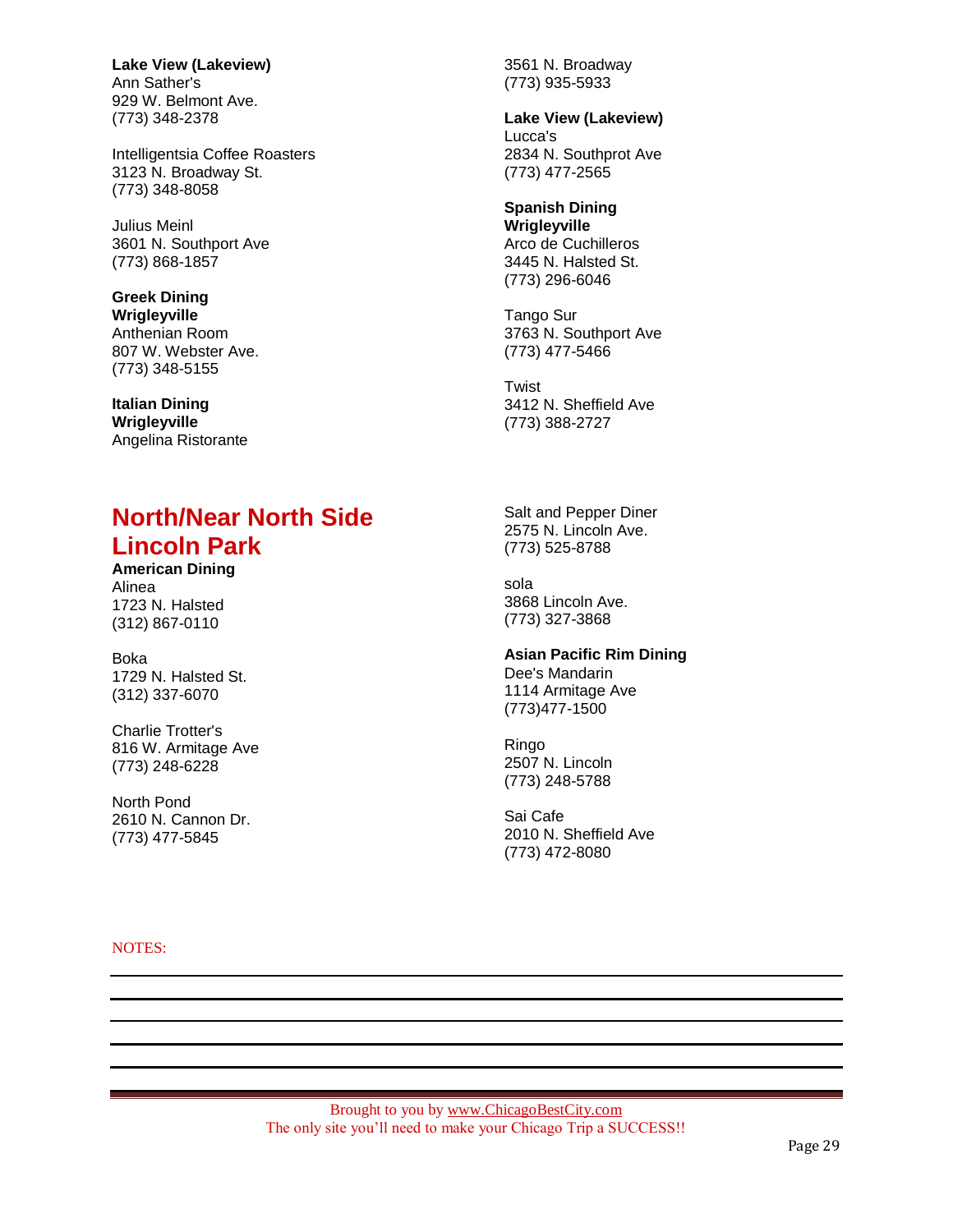Shine & Morida 901 W. Armitage Ave (773)296-0101

## **Breakfast and Coffee Houses**

Nookies 1746 N. Wells St (312) 337-2454

Sweet Mandy B's 1208 W. Webster Ave (773) 244-1174

## **French Dining**

Ambria 2300 N. Lincoln Park West Belden-Stratford Hotel (773) 472-5959

Cafe Bernard 2100 N. Halsted St. (773) 871-2100

Mon Ami Gabi 2300 N. Lincoln Park West (773) 348-8886

**Italian Dining** Filippo's 2211 N. Clybourn Ave. (773)528-2211

Via Carducci Trattoria 1419 W. Fullerton Ave. (773)665-1981

## **Mediterranean Dining**

Cafe Ba-Ba-Reeba! 2024 N. Halsted St. (773) 935-5000

Emilio's Tapas 444 W. Fullerton Pkwy (773) 327-5100

Las Tablas 2965 N. Lincoln Ave. (773) 871-2414

### **Pizza**

Bricks Chicago 1909 N. Lincoln Ave. (312) 255-0851

Lou Malnati's Pizzeria 958 W. Wrightwood (773) 832-4030

My Pie Pizzeria 2417 N. Clark St. (773) 929-3380

O'Frame 750 W. Webster Ave. (773) 929-5111

## **North/Near North Side Magnificent Mile**

**American Dining** Bandera 535 N. Michigan Ave. (312)644-3524

Cape Cod Room 140 E. Walton Pl Drake Hotel (312) 787-2200

NOTES: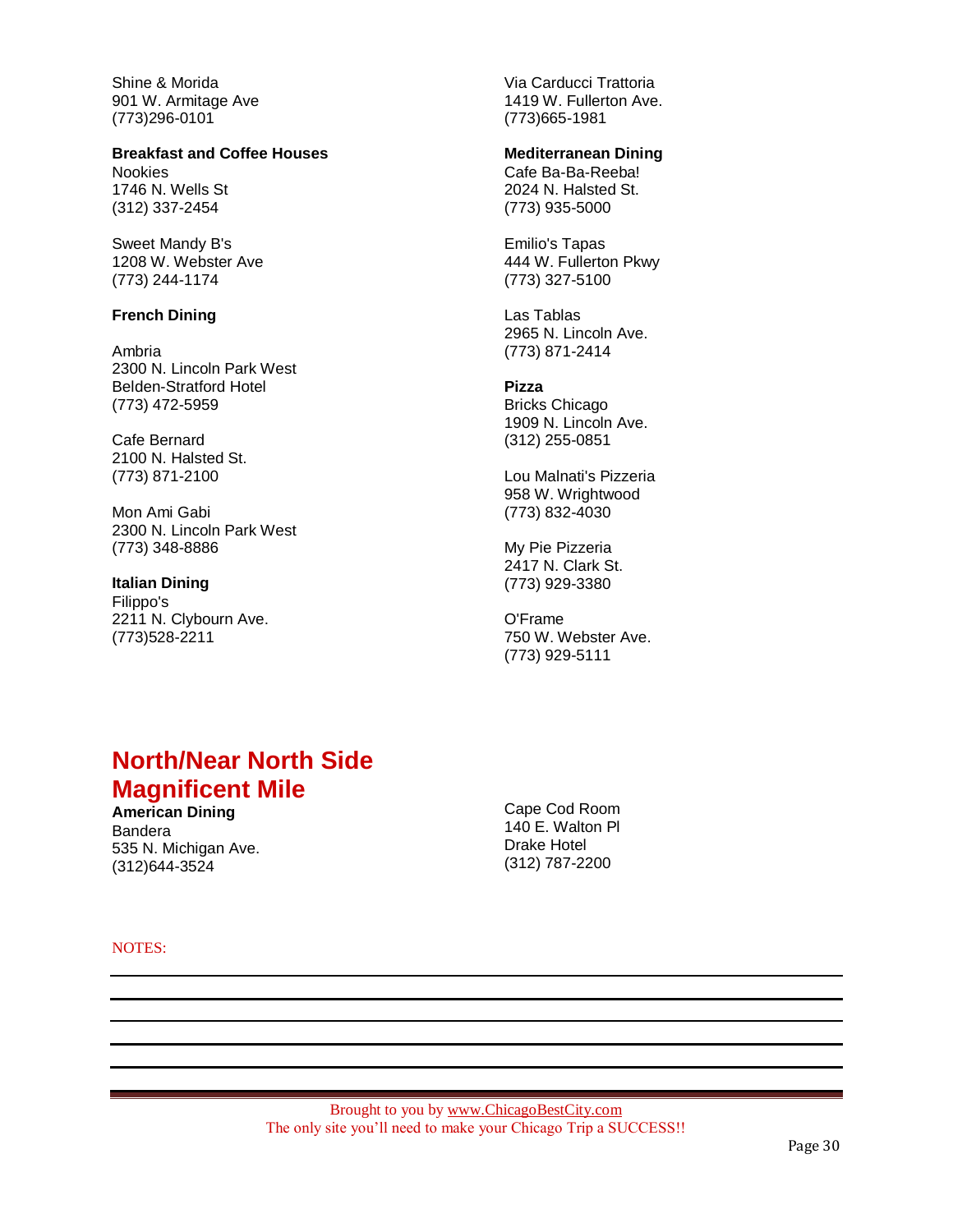The Capital Grille 633 N. Saint Clair St. (312) 337-9400

Cheesecake Factory 875 N. Michigan Ave. (312) 337-1101

CHIC Cafe 361 W. Chestnut St. Institute of Chicago (312) 944-0882

Ghirardelli Chocolate Shop and Soda Fountain 118 E. Pearson St. (312) 337-9330

The Grill on the Alley 909 N. Michigan Ave Westin Michigan (312) 255-9009

Oak Terrace 140 E. Walton St. Drake Hotel (312) 787-2200

Puck's at the Museum of Contemporary Art 220 E. Chicago Ave. (312) 397-4034

RL 115 E. Chicago Ave. (312) 475-1100

Rosebud Steakhouse 192 E. Walton St. (312) 397-1000

Roy's 720 N. State St. (312) 787-7599

NOTES:

Season's Restaurant 120 E. Delaware Pl. Four Season Hotel (7th floor) (312) 280-8800

**Zealous** 419 W. Superior St. (312) 475-9112

## **Asian and Pacific Rim Dining**

Shanghai Terrace 108 E. Superior St. (312) 573-6744

Dao 230 E. Ohio St. (312) 337-0000

## **French Dining**

Bistro 100 110 E. Pearson St. (312) 266-3110

Cerise 521 N. Rush St. Le Meridian Hotel (312) 645-1500

NoMi 800 N. Michigan Ave. Park Hyatt Chicago (7th floor) (312) 239-4030

Tru 676 N. St. Clair St. (312) 202-0001

#### **Italian Dining** Spiaggia 980 N. Michigan Sve. (312) 280-2750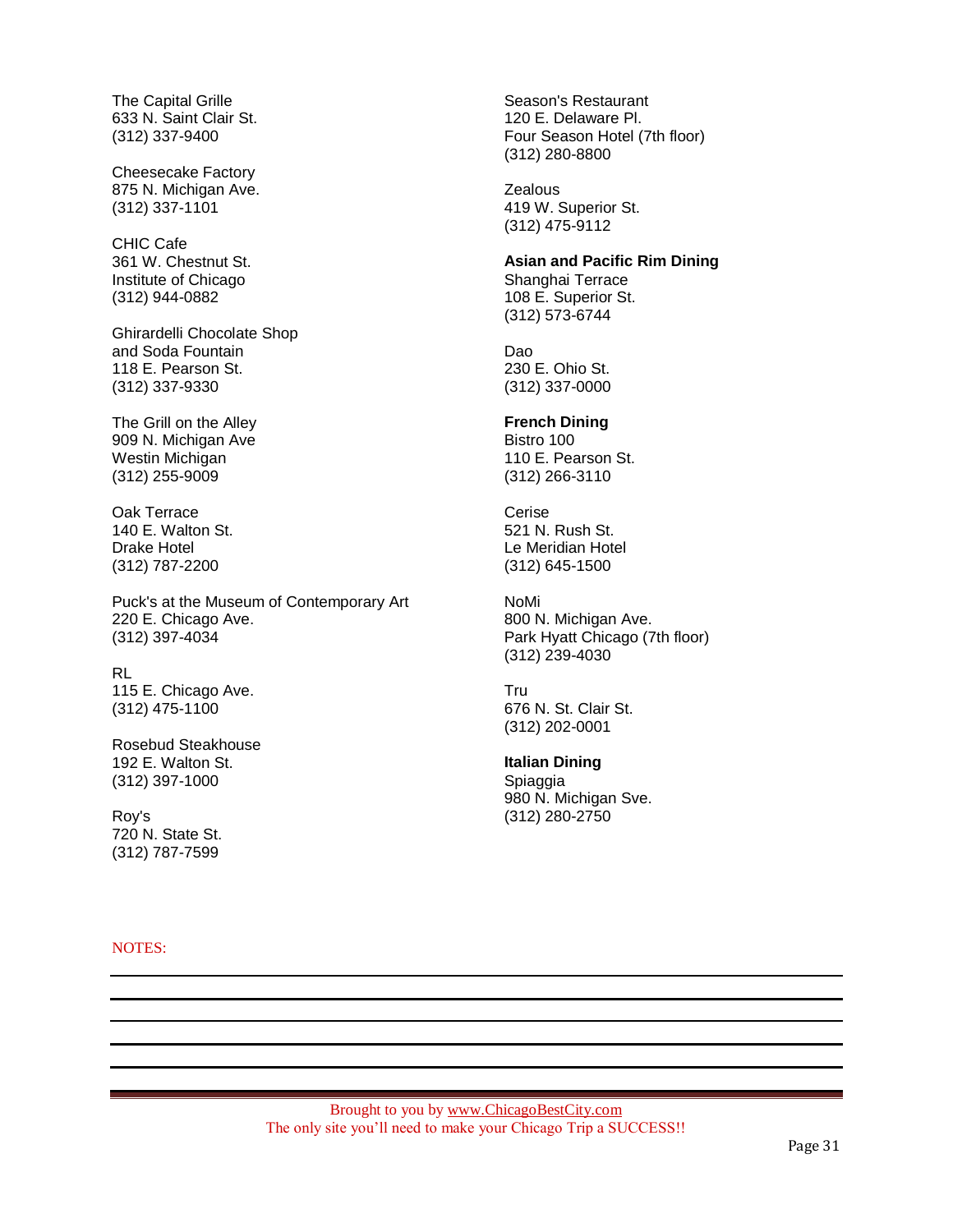Volare 201 E. Grand Ave. (312) 410-9900

Tucci Benucch 900 N. Michigan Ave (5th Floor) (312) 266-2500

# **North/Near North Side Old Town/Streeterville**

**American Dining Old Town** Flat Top Grill 1000 W. Washington Blvd (312) 829-4800

Twin Anchors, Inc. 1655 N. Wedgwick (312) 266-1616

## **Streeterville**

Bandera 535 N. Michigan Ave (312) 644-3524

Boston Blackies 164 E. Grand Ave. (312) 938-8700

Bubba Gump Shrimp Co. 700 E. Grand Ave. (312) 595-5500

Caliterra Bar and Grille 633 N. St. Clair St. Wyndham (312)274-4444

Eli's the Place for Steak 215 E. Chicago Ave (312) 642-1393

NOTES:

**Pizza** Joe Buona's Pizzeria Grille 162 E. Superior St. (312) 943-3337

Pizzeria Uno 29 E. Ohio (312) 321-1000

Fox & Obel Food Market Cafe 401 E. Illinois T. (312) 379-0112

Ritz-Carlton Cafe 160 E. Pearson St. (312) 573-5160

Riva 700 E. Grand Ave Navy Pier (312) 644-7482

Saloon Steakhouse 200 E. Chestnut St. Seneca Hotel (312) 280-5454

**Wave** 644 N. Lake Shore Dr. (312) 255-4460

## **Asian and Pacific Rim Dining Old Town**

Dragonfly Mandarin Restaurant & Lounge 832 W. Randolph St. (312) 787-7600

Heat Sushi 1507 N. Sedgwick St. (312) 397-9818

Kamehachi 1400 N. Wells St. (312)664-3663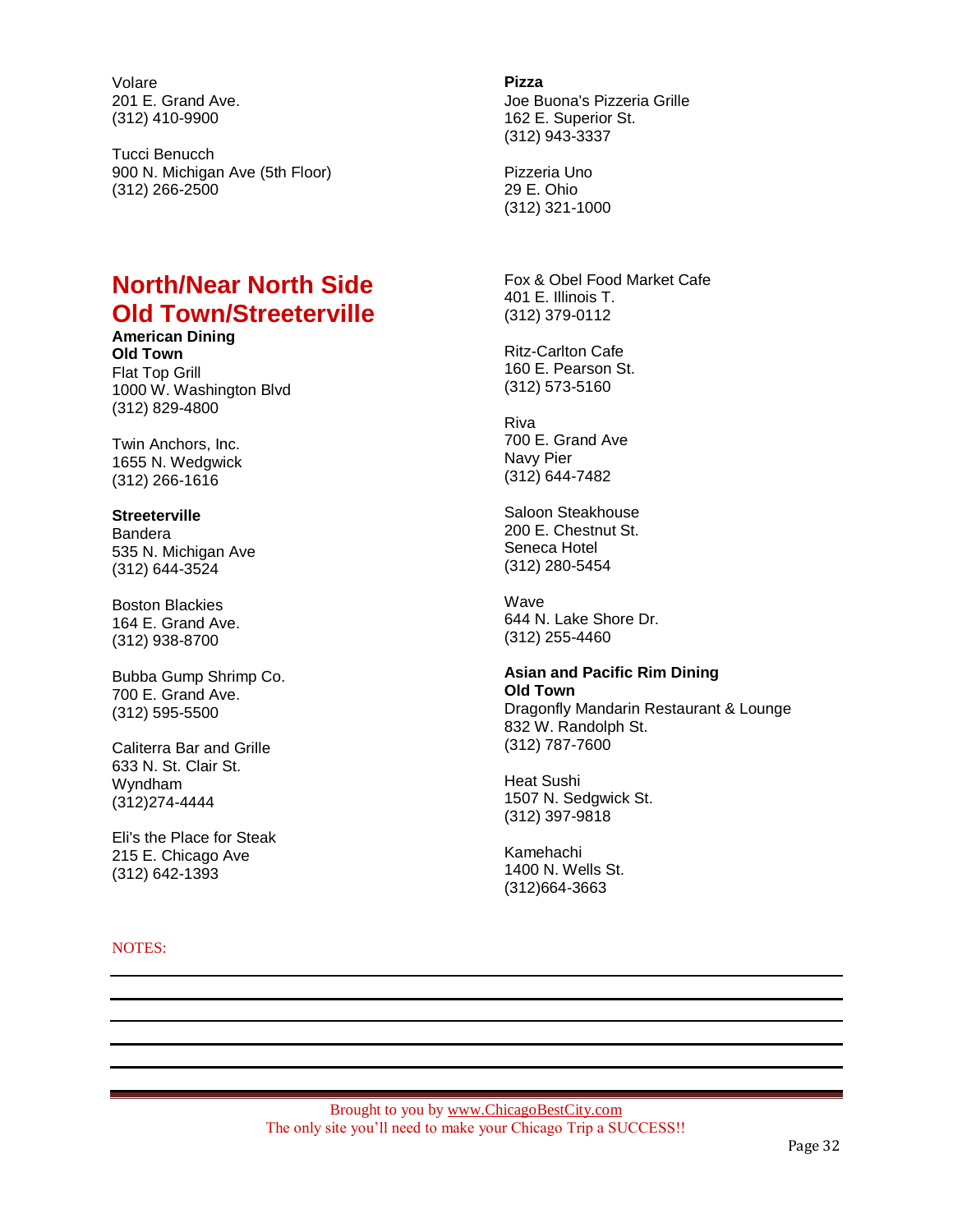Mizu Yakitori 315-317 W. North Ave. (312) 951-8880

#### **Streeterville**

Jin Ju 5203 N. Clark (312) 334-6377

**Szechwan** 625 N. Michigan Ave. (312) 642-3900

Szechwan East Restaurant 340 E. Ohio St. (312) 255-9200

**French Dining Old Town** Bistrot Margot 1437 N. Well St. (312) 587-3660

## **Streeterville**

Les Nomades 222 E. Ontario St. (312) 649-9010

Tru 676 N. St. Clair St. (312) 202-0001

## **Indian Dining**

**Streeterville** Indian Garden 247 E. Ontario St. (312) 280-4910

**Middle Eastern Dining Old Town** Old Jerusalem 1411 N. Wells St. (312) 944-0459

**Italian Dining Old Town** Cucina Bella Osteria 1612 N. Sedgwick Ave. (312) 274-1119

Dinotto Ristorante 215 W. North Ave. (312) 202-0302

**Streeterville** Bice Restaurant & Grill 158 E. Ontario St.

## **Mexican Dining Old Town** Adobo Grill

(312) 664-1474

1610 N. Wells St. (312) 266-7999

Las Pinatas Mexican Food 1552 N. Wells. St. (312) 664-8277

## **Streeterville**

**Salpicon** 1252 N. Wells St (312) 988-7811

NOTES: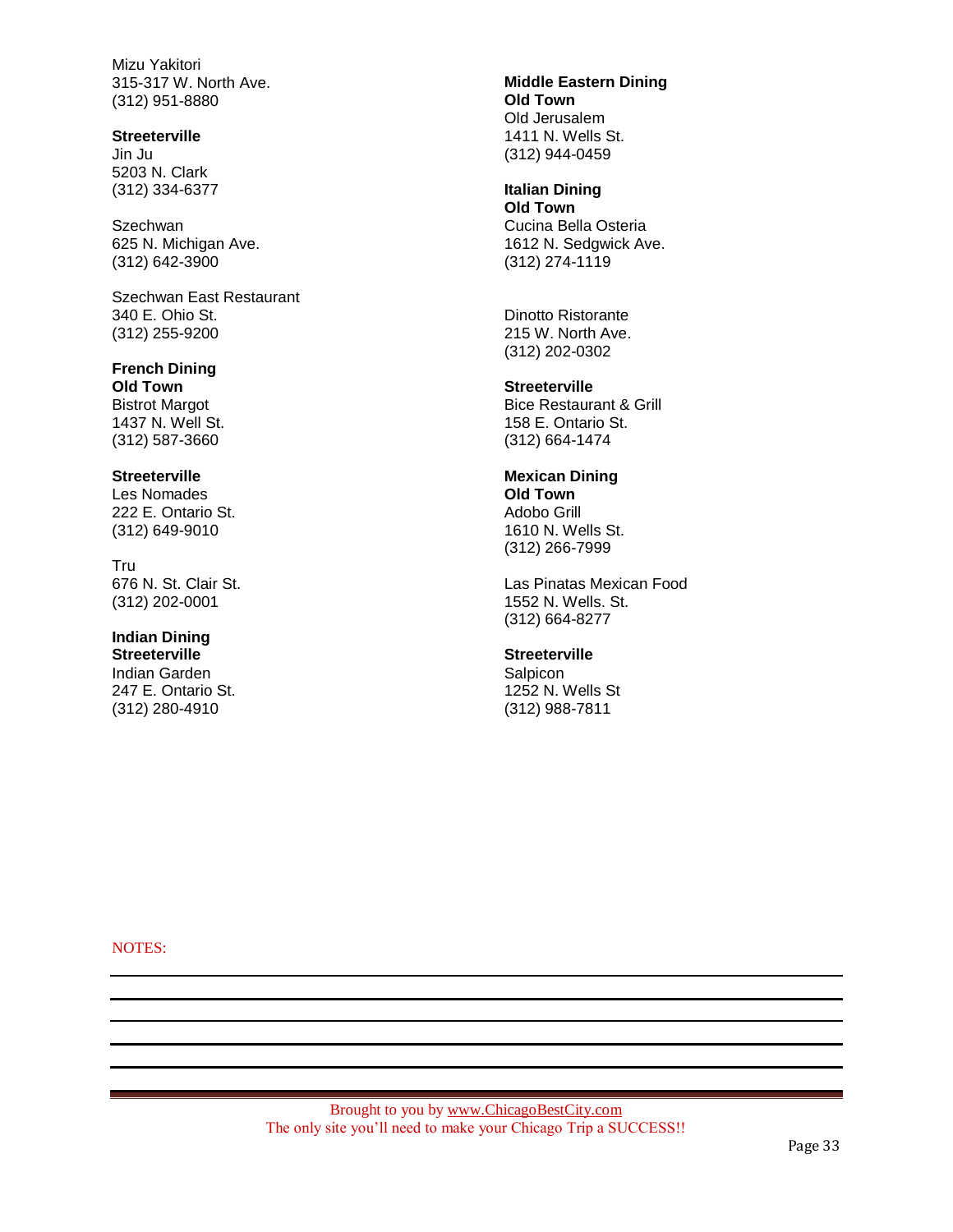## **Far North Side Lincoln Square/Uptown Andersonville/Rogers Park**

**Lincoln Square American Dining** Rockwell's' Neighborhood Grill 4632 N. Rockwell St. (773) 509-1871

**Breakfast & Coffee Houses** The Grind 4613 N. Lincoln Ave (773) 271-4482

## **Asian and Pacific Rim Dining**

Cho Sun Ok Restaurant 4200 N. Lincoln Ave. (773) 549-5555

Opart Thai House 4658 N. Western Ave (773) 989-8517

Royal Thai Restaurant 2209 W. Montrose Ave. (773) 509-0007

Spoon 4608 N. Western Ave. (773) 769-1173

Tank Sushi 4514 N. Lincoln (773) 769-2600

### **French Dining** Bistro Campagne 4518 N. Lincoln Ave (773) 271-6100

**German Dining** Glunz Bavarian Haus 4128 N. Lincoln Ave. (773) 472-4287

#### NOTES:

## **Italian Dining**

LaBocca Della Verita 4618 N. Lincoln Ave. (773) 784-6222

### **Pizza**

Pizza D.O.C. 2251 W. Lawrence Ave (773) 784-8777

## **Mexican Dining**

Campeche on Lincoln 6112 N. Lincoln Ave (773) 583-1680

Los Nopales 4544 N. Western (773) 334-3149

### **Uptown**

**American Dining** Magnolia Cafe 1224 W. Wilson Ave (773) 728-8785

Pho 777 1065 W. Argyle (773) 561-9909

Rayans Restaurant and Lounge 4559 N. Clark St. (773) 334-7204

The Spot 4437 N. Broadway Rd. (773) 728-8933

**Asian and Pacific Rim Dining** Agami 4712 N. Broadway (773) 506-1854

Furama 4936 N. Broadway St. (773) 271-1161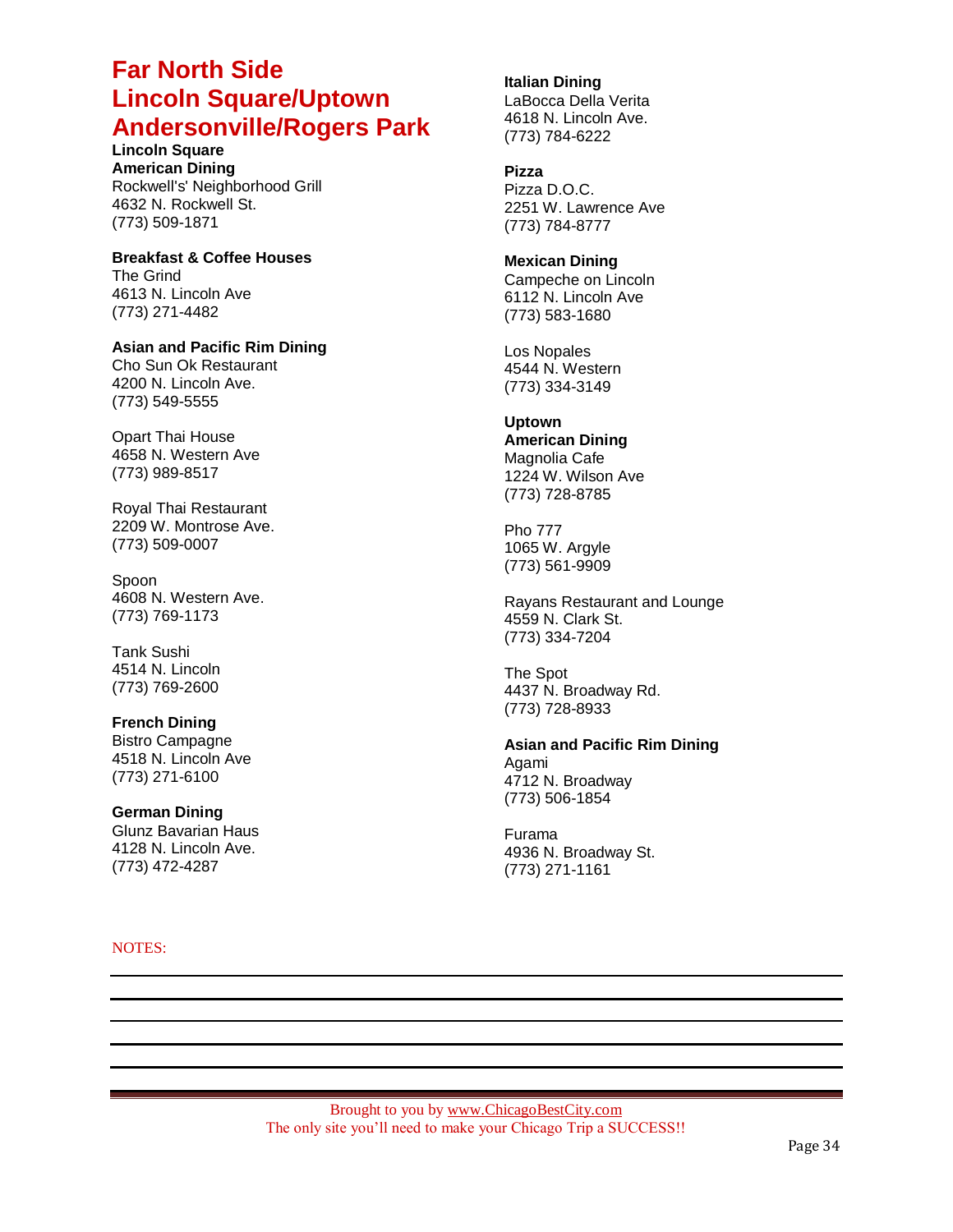Hai Yen Restaurant 1055 W. Argyle (773) 561-4077

Hong Kong House Restaurant 3904 N. Cicero Ave. (773) 777-6612

Siam Cafe 4712 N. Sheridan Rd (773) 769-6602

Thai Pastry 4925 N. Broadway (773) 784-5399

**Breakfast and Coffee Houses** Tweet 5020 N. Sheridan Rd (773) 728-5576

**Indian Dining** Marigold 4832 N. Broadway (773) 293-4653

**Mexican Dining** Rique's Regional Mexican Food 5004 N. Sheridan Rd (773) 728-6200

**Spanish Dining** Andalucia 1820 W. Montrose Ave. (773) 334-6900

**Pizza** Ranalli's 1522 W. Montrose Ave. (773) 506-8800

Uptown Pizza & BBQ Rest 1031 W. Wilson Ave. (773) 275-5390

**Andersonville American Dining** Angel's Restaurant 5403 N. Clark St. (773) 271-1138

East of Edens Carryout 6350 N. Cicero Ave. (773) 545-8888

Kopi Cafe 5317 N. Clark St. (773) 989-5674

Tomboy 5402 N. Clark St. (773) 907-0636 **Asian and Pacific Rim Dining** Hama Matsu 5134 N. Clark St (773) 506-2978

Jin Ju 5203 N. Clark St (773) 334-6377

Sunshine Cafe 5449 W. Balmoral (773) 334-6214

## **Breakfast and Coffee Houses**

A Taste of Heaven 5401 N. Clark Ave. (773) 989-0151

Pauline's 1754 W. Balmoral (773) 561-8573

### **Italian Dining**

Carlo's Restaurant 5203 N. Clark (773) 334-4553

La Donna 5146 N. Clark St. (773) 561-9400

#### NOTES: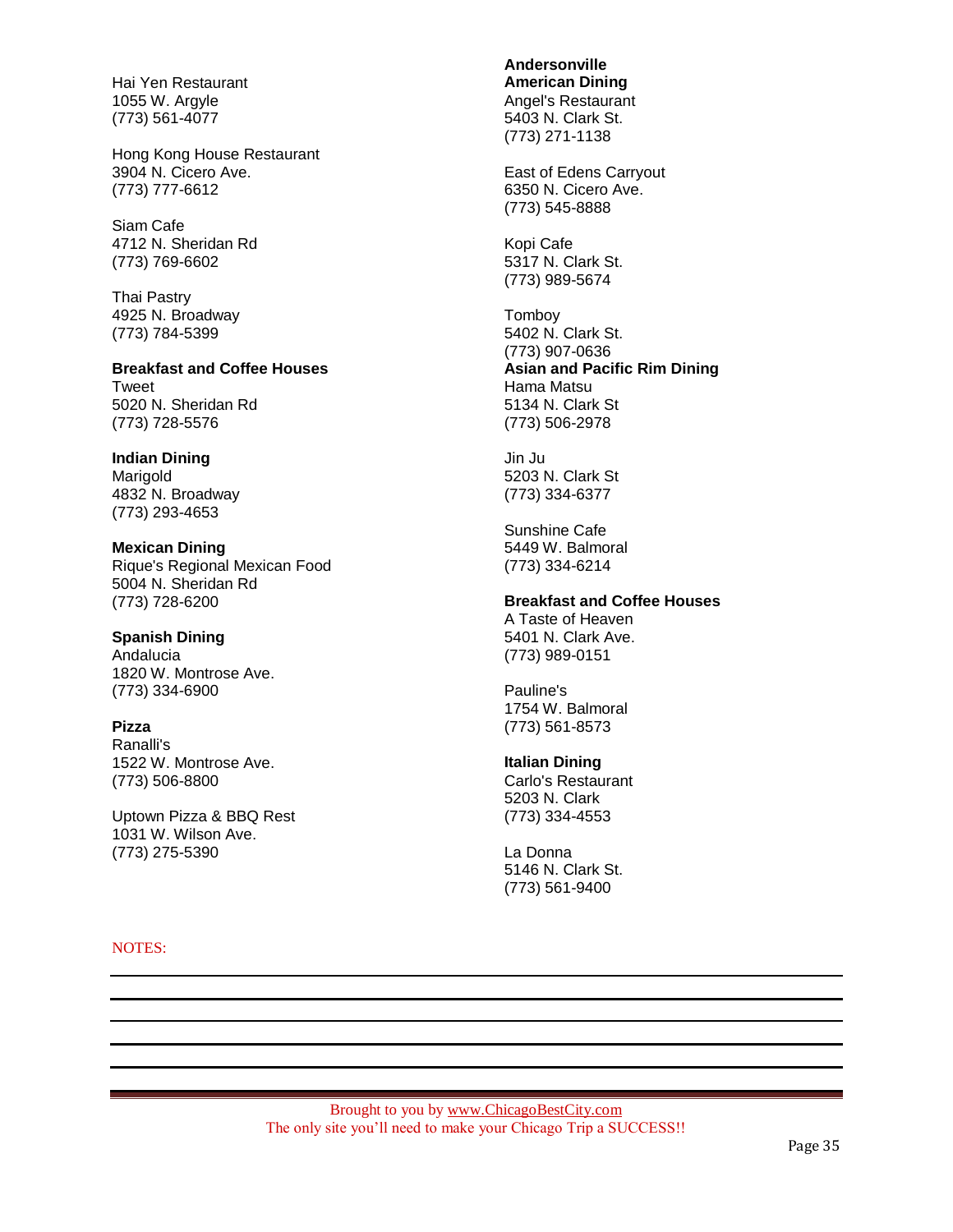Leonardo's Ristorante 5657 N. Clark St. (773) 561-5028

## **French Dining**

La Tache 1475 W. Balmoral Ave (773) 334-7168

**Latin Dining** Ole Ole 5413 N. Clark St. (773) 293-2222

**Mexican Dining** Taco Burrito King 811 W. Jackson Blvd (312) 831-0633

**Swedish Dining** Ann Sather 5207 N. Clark St. (773) 271-6677

**Middle Eastern** Andies Restaurant 5253 N. Clark St. (773) 784-8616

**Resa's Restaurant** 5255 N. Clark St. (773) 561-1898

Zaky Means Delicious 5204 N. Clark St. (773) 506-0191

### **Vegetarian**

M. Henry 5707 N. Clark St. (773) 561-1600

Kopi A Travelers Cafe 5317 N. Clark St. (773) 989-5674

#### NOTES:

**Rogers Park American Dining**

Carson's the Place for Ribs 5970 N. Ridge Ave. (773) 271-4000

Fluky's 6821 N. Western Ave (773) 274-365

### **Asian and Pacific Rim Dining**

Grande Noodles and Sushi Bar 6632 N. Clark St. (773) 761-6666

Siam Pasta 7416 N. Western (773) 274-0579

## **Greek Dining**

Gateway Bar and Grill 7545 N. Clark St. (773) 262-5767

**Italian Dining**

Monastero's 3935 W. Devon Ave (773) 588-2515

## **Indian Dining**

Arya Bhavan 2508 W. Devon Ave. (773) 274-5800

Gandhi Indian Rest. 2601 W. Devon Ave (773) 761-8714

## **Pizza**

Gulliver's 2727 W. Howard St. (773) 338-2166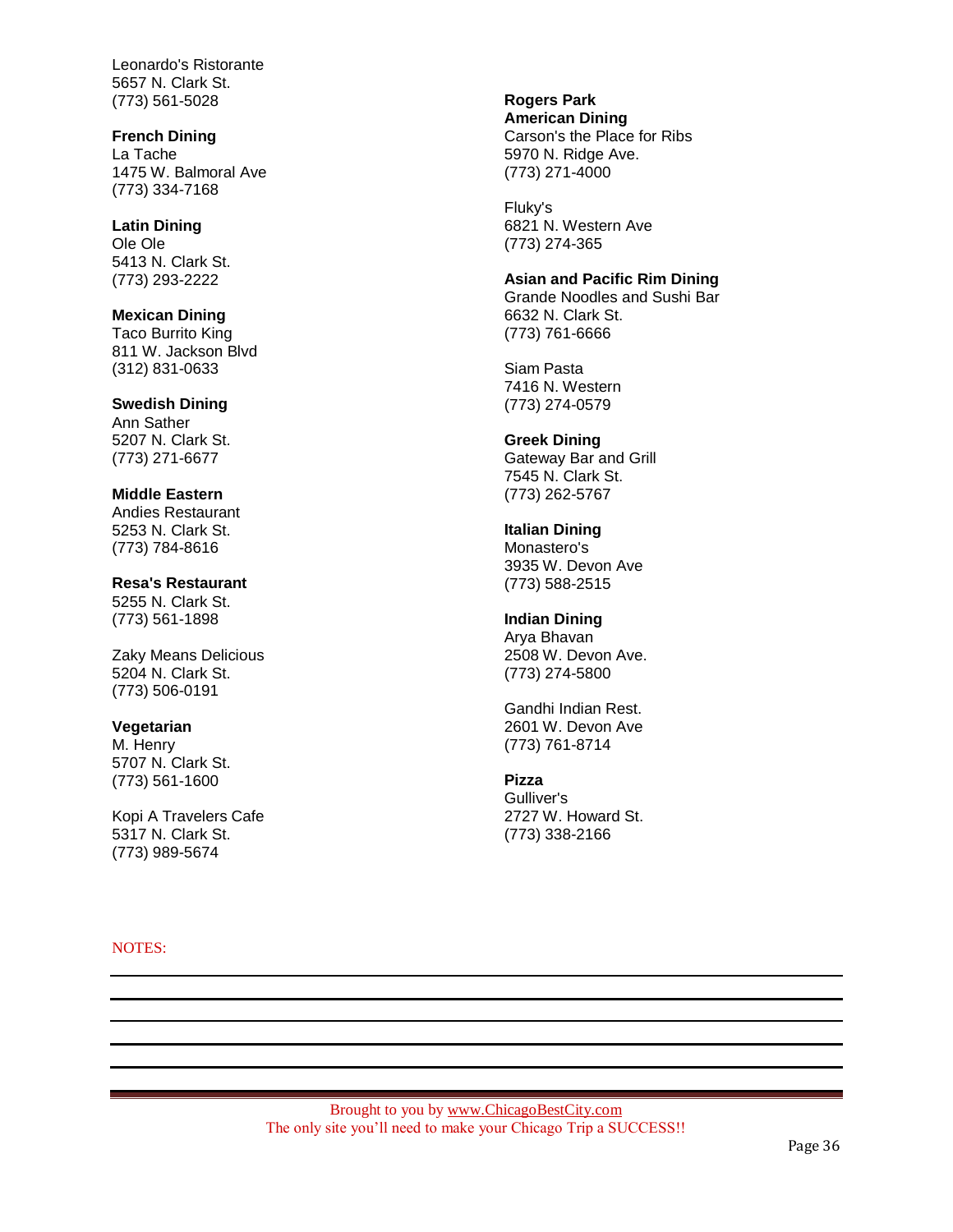Leona's 6935 N. Sheridan Rd (773) 764-5757

## **West Town Wicker Park/Bucktown**

**Wicker Park American Dining** Andrzej Grill & Restaurant 1022 N. Western Ave. (773) 489-3566

Blue Line Club Car 1548 N. Damen Ave (773) 395-3700

Cafe Absinthe 1954 W. North Ave. (773) 278-4488

Earwax Cafe 1564 N. Milwaukee Ave (773) 772-4019

Parlor 1745 W. North Ave (773) 782-9000

Silver Cloud Bar & Grill 1700 N. Damen Ave. (773) 489-6212

Soul Kitchen 1576 N. Milwaukee Ave. (773) 342-9742

**Asian and Pacific Rim Dining** Bob San 1805 W. Division St. (773) 2235-8888

**Vegetarian** Red Lion Tap 7000 N. Glenwood Ave (773) 465-8005

Hi Ricky Asia Noodle Shop 1852 W. North Ave (773) 276-8300

Kudo's 1635 N. Milwaukee Ave (773) 252-2233

Mirai Sushi 2020 W. Division St (773) 862-8500

Roong Thai 1633 N. Milwaukee (773) 252-3488

Souk 1552 N. Milwaukee Ave (773) 227-1818

Spring 2039 W. North Ave (773) 395-7100

#### **Breakfast and Coffee Houses** Ann Sather

1448 N. Milwaukee (773) 394-1812

Bongo Room 1470 N. Milwaukee Ave (773) 489-0690

**Italian Dining**

Settimana Cafe 1056 W. Division (773) 394-1629

NOTES: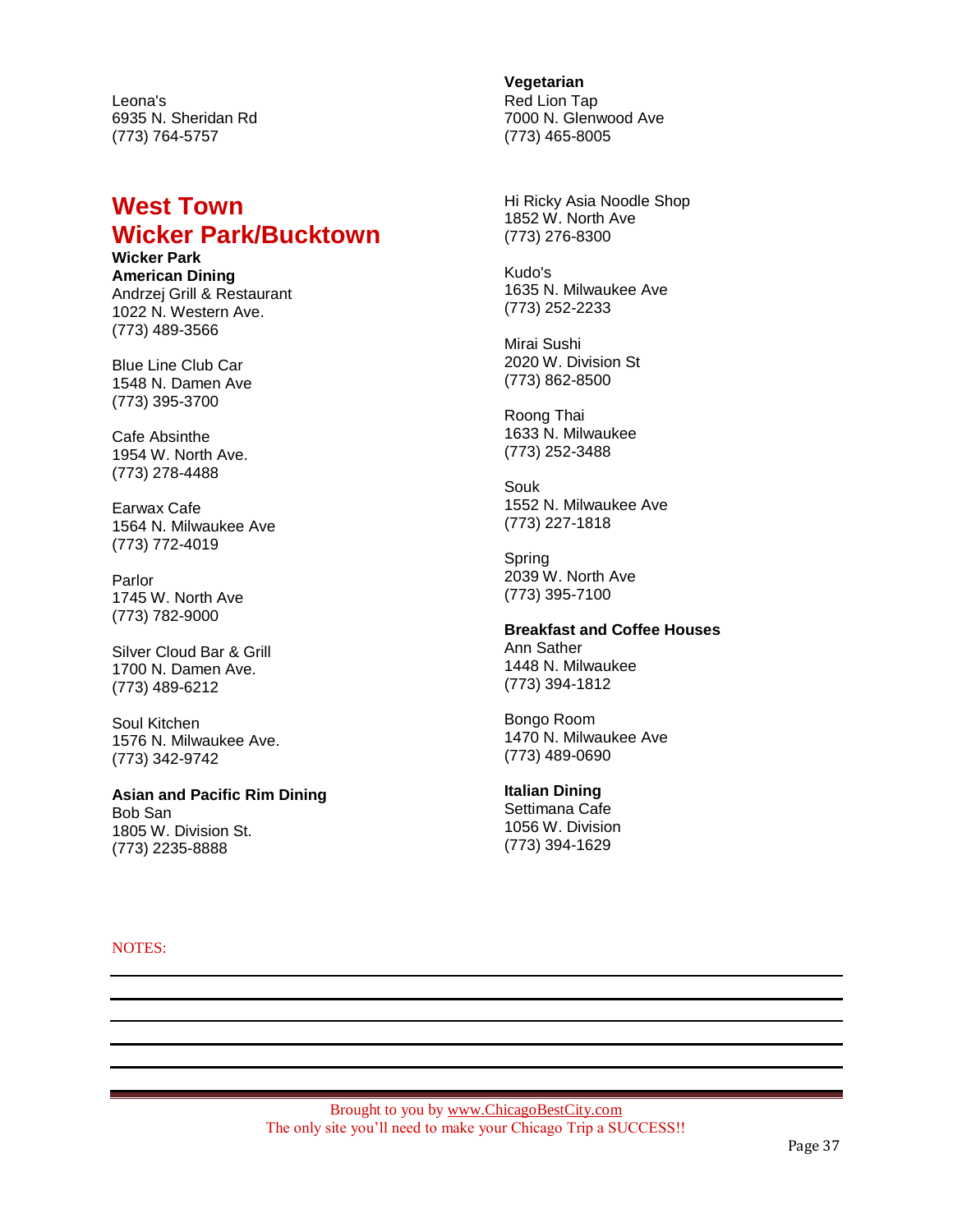**Latin Dining** Mas Nueva Latina Cocina 1670 W. Division St. (773) 276-8700

**Mexican Dining** Adobo Grill 2005 W. Division (773) 252-9990

Flo 1434 W. Chicago Ave (312) 243-0477

Taqueria El Gusto 1408 N. Milwaukee Ave (773) 276-8670

**Pizza** Big Tony's Pizza 1393 N. Milwaukee (773) 489-6262

**Spanish Dining** People Lounge 1560 N. Milwaukee Ave (773)227-9339

**Bucktown American Dining** Bar Louie 1704 N. Damen Ave. (773) 645-7500

Cold Comfort Cafe & Deli 2211 W. North Ave (773) 772-4552

**Glory** 1952 N. Damen Ave. (773) 235-7400

Janes 1655 W. Cortland St (773) 862-5263

NOTES:

Margie's Candies 1960 N. Western Ave (773) 384-1035

Meritage Cafe & Wine Bar 2118 N. Damen Ave. (773) 235-6434

**Asian and Pacific Rim Dining** Bluefin 1952 W. North Ave (773) 394-7373

Coast Sushi Bar 2045 N. Damen Ave (773) 235-5775

**Cuban Dining**

Cafe Laguardia 2111 W. Armitage Ave. (773) 862-5996

## **French Dining**

Cafe Matou 1846 N. Milwaukee Ave. (773) 384-8911

Le Bouchon 1958 N. Damen Ave (773) 862-6600

## **Italian Dining**

The Babaluci 2152 N. Damen Ave (773) 486-5300

Club Lucky 1822 W. Wabansia Ave 24 (773) 227-2300

Il Covo 2152 N. Damen Ave. (773) 862-5555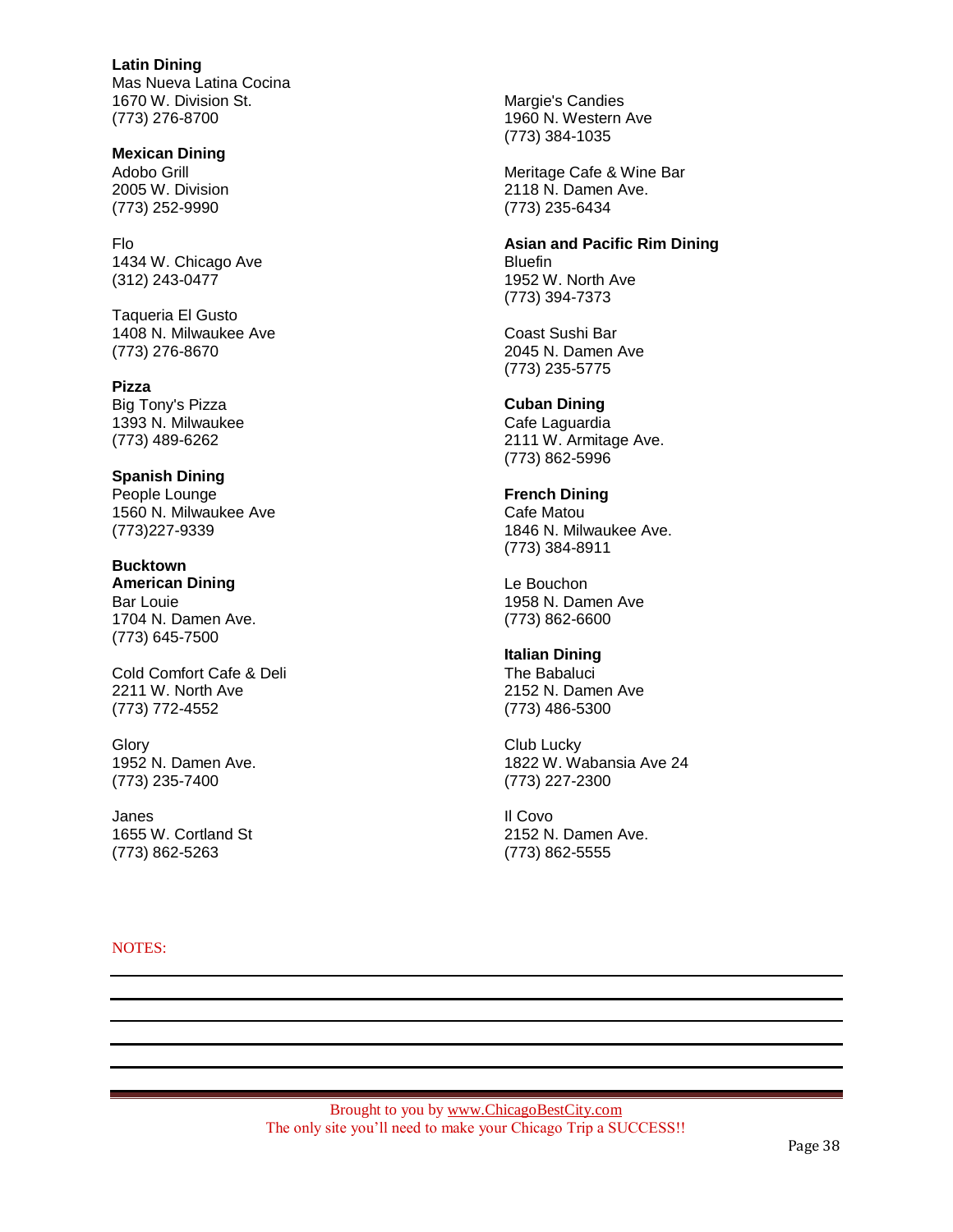Think Cafe 2235 N Western Ave. (773) 394-0537

**Latin Dining** Rinconcito Sudamericano 1954 W. Armitage Ave (773) 489-3126

**Mediterranean Dining Scylla** 1952 N. Damen Ave (773) 227-2995

## **Lower West Side Pilsen**

**Breakfast and Coffee Houses** Cafe Jumping Bean 1439 W. 18th St. (312) 455-0019

Cafe Mestizo 1646 W. 18th St. (312) 421-9250

Caribou Coffee 811 W. Maxwell St. (312) 738-3570

Lalo's 733 W. Maxwell St. (312) 455-9380

#### **Mexican Dining**

Azteca Mexican Restaurant 1836 S. Blue Island Ave (312) 733-0219

Birreria Reyes de Octolan 1322 W. 18th St. (312) 733-2613

**Mexican Dining**

Arturo's Tacos 2001 N. Western Ave (773) 772-4944

#### **Pizza**

My Pie 2010 N. Damen (773) 6900

Carnitas Uruapan 1725 W. 18th St. (312) 226-2654

**Cuernavaca** 1160 W. 18th St. (312) 829-1147

Nuevo Leon Restaurant 3659 W. 26th St. (773) 522-1515

Nuevo Leon Restaurant 1515 W. 18th St. (312) 421-1517

**Latin Dining** Mundial Cocina Mestiza 1640 W. 18th St. (312) 491-9908

**Spanish Dining**

Haro 2436 S. Oakley St. (773) 847-2400

NOTES: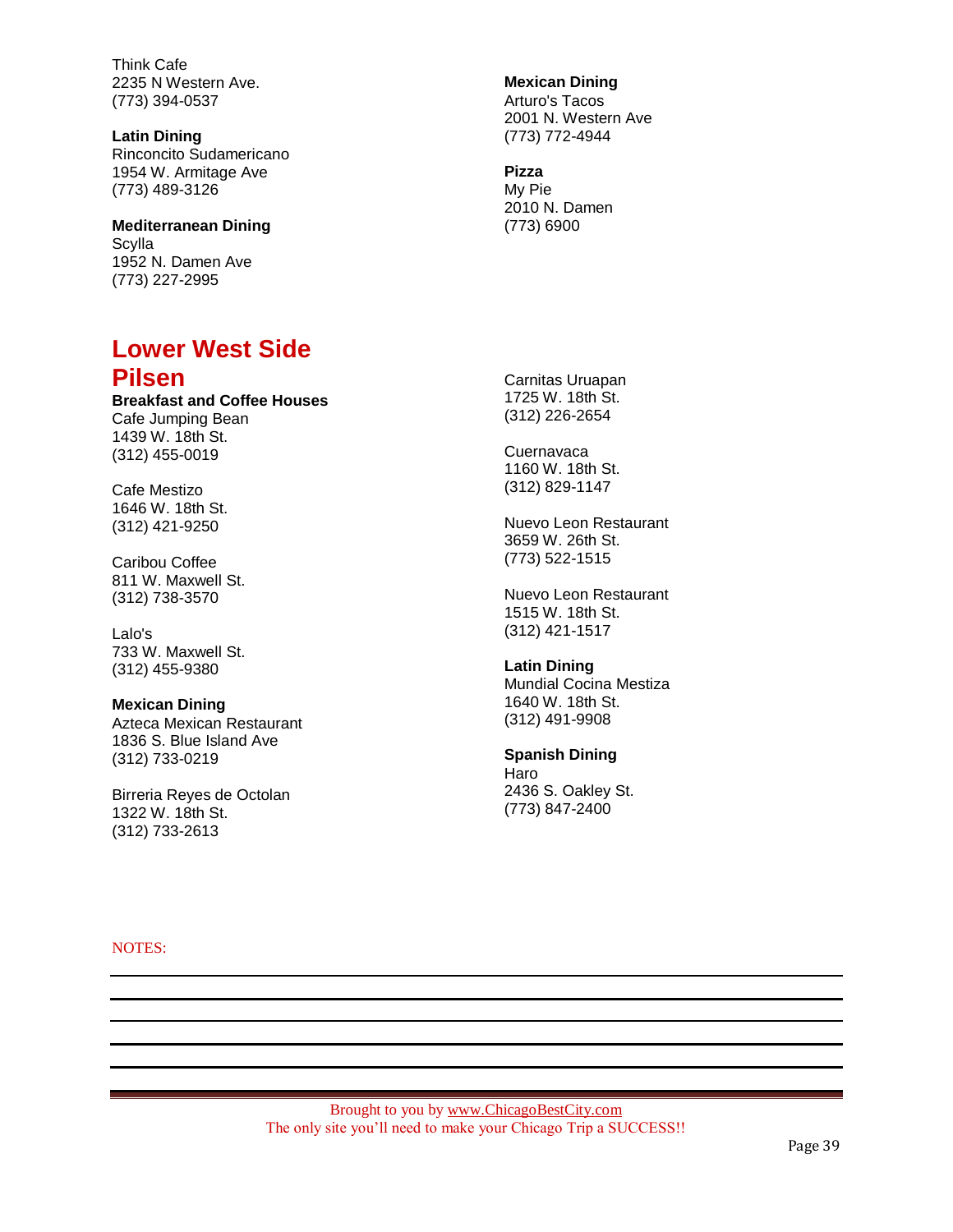# **CHICAGO: Nightclubs**

## **The Loop**

**Cactus** 404 S. Wells St (312) 922-3830 Tex-Mex Style with Interesting Drinks

Cardozo's Pub 170 W. Washington St (312) 236-1573 In the basement with the local politicians

Cavanaugh's Bar & Restaurant 53 W. Jackson Blvd Monadnock Bldg. (312) 939-3125 Where the local Business folks gather. Govnor's Pub 220 N. Randall Rd (847) 658-4700

Miller's Pub 134 S. Wabash Ave (312) 645-5377 Since 1935!

South Loop Club 701 S. State St (312) 427-2787

1023 S. State St. (312) 939-9160 Mean Martinis!

**Tantrum** 

Neighborhood Sports Bar

Monk's Pub 205 W. Lake St (312) 357-6665 Locals, peanuts and loud music!

# **South Loop**

Alcock's Inn 411 S. Wells St. (312) 922-1778 Great Sports Bar

Buddy Guy's Legends 754 S. Wabash Ave (312) 427-0333 Mellow Blues

**HotHouse** 31 E. Balbo Dr (312) 362-9707 Not for profit Live Music

# **Far North Side**

Aragon Ballroom Uptown 1106 W. Lawrence Ave (773) 561-9500 Beautiful 1926 dance hall.

The Green Mill Uptown 4802 N. Broadway Ave (773) 878-5552 Trendy spot for poets and jazz afficionados.

NOTES: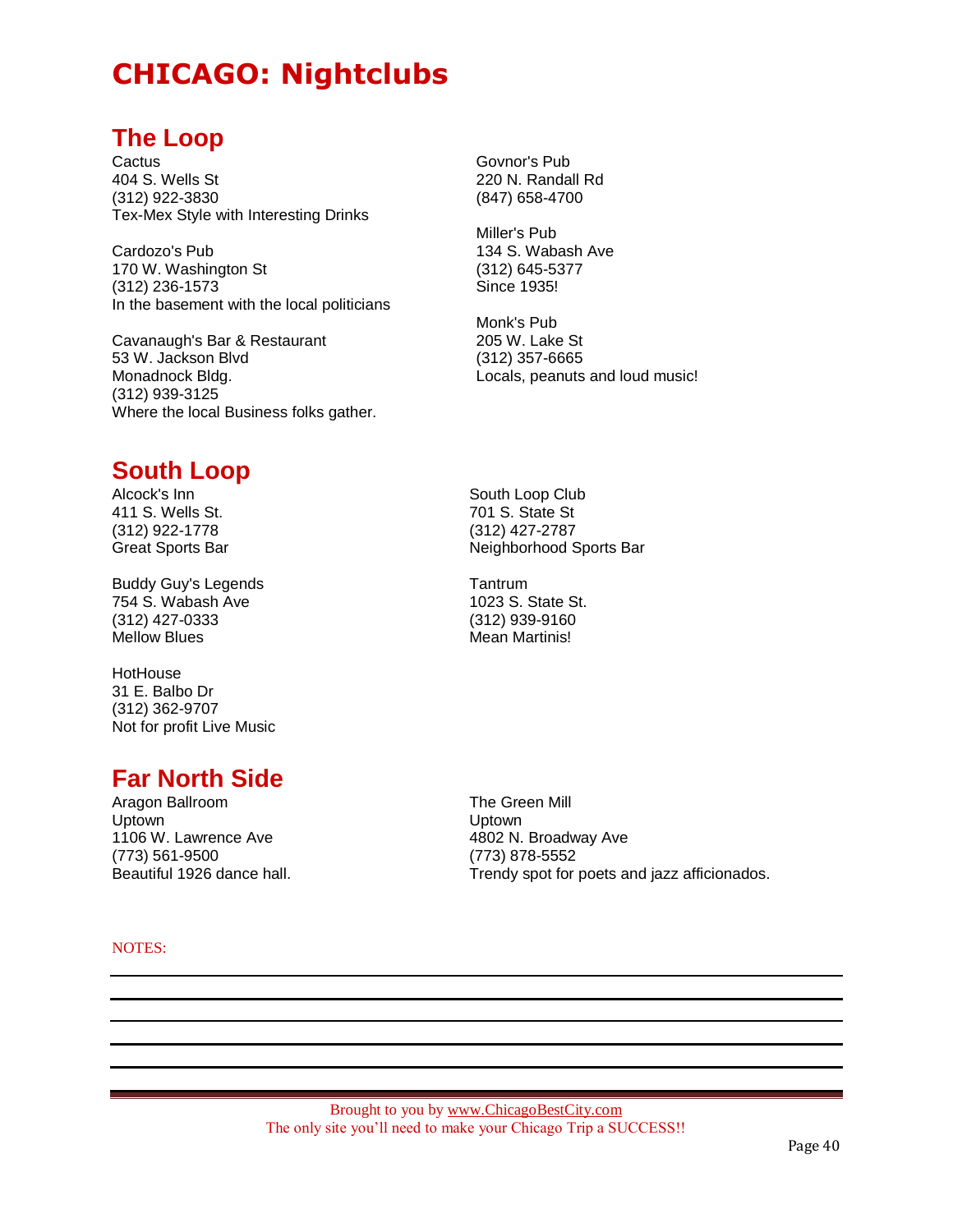Charmers Cafe Rogers Park 1502 W. Jarvis Ave. (773) 743-2233 Primarily gay but welcoming to everyone.

## **West Side**

Betty's Blue Star Lounge 1600 W. Grand Ave. (312) 243-8778 With a 5am liquor license!

Club Foot 1824 W. Augusta St. (773) 489-0379 Young dance spot

Danny's Tavern 1951 W. Dickens Ave (773) 489-6457 Versatile DJ!

Gold Star Lounge 1755 W. Division St (773) 227-8700 Many well priced beers!

Lemmings 1850 N. Damen Ave (773) 862-1688 Your dog is welcome (believe it!)

Matchbox 770 N. Milwaukee Ave (312) 666-9292 Tiny and PACKED!

Rainbo Club 1150 N. Damen Ave. (773) 489-5999 The Artists Bar...

Silver Cloud Bar & Grill 1700 N. Damen Ave (773) 489-6212 Great microbrews and wines by the glass

**Sonotheque** 1444 W. Chicago Ave (312) 226-7600 Quiet, calm and great acoustics!

**Transit** 1431 W. Lake St. (312) 491-8600 Upscale luxury

Tuman's Alcohol Abuse Center 2201 W. Chicago Ave. (773) 782-1400 For the serious drinker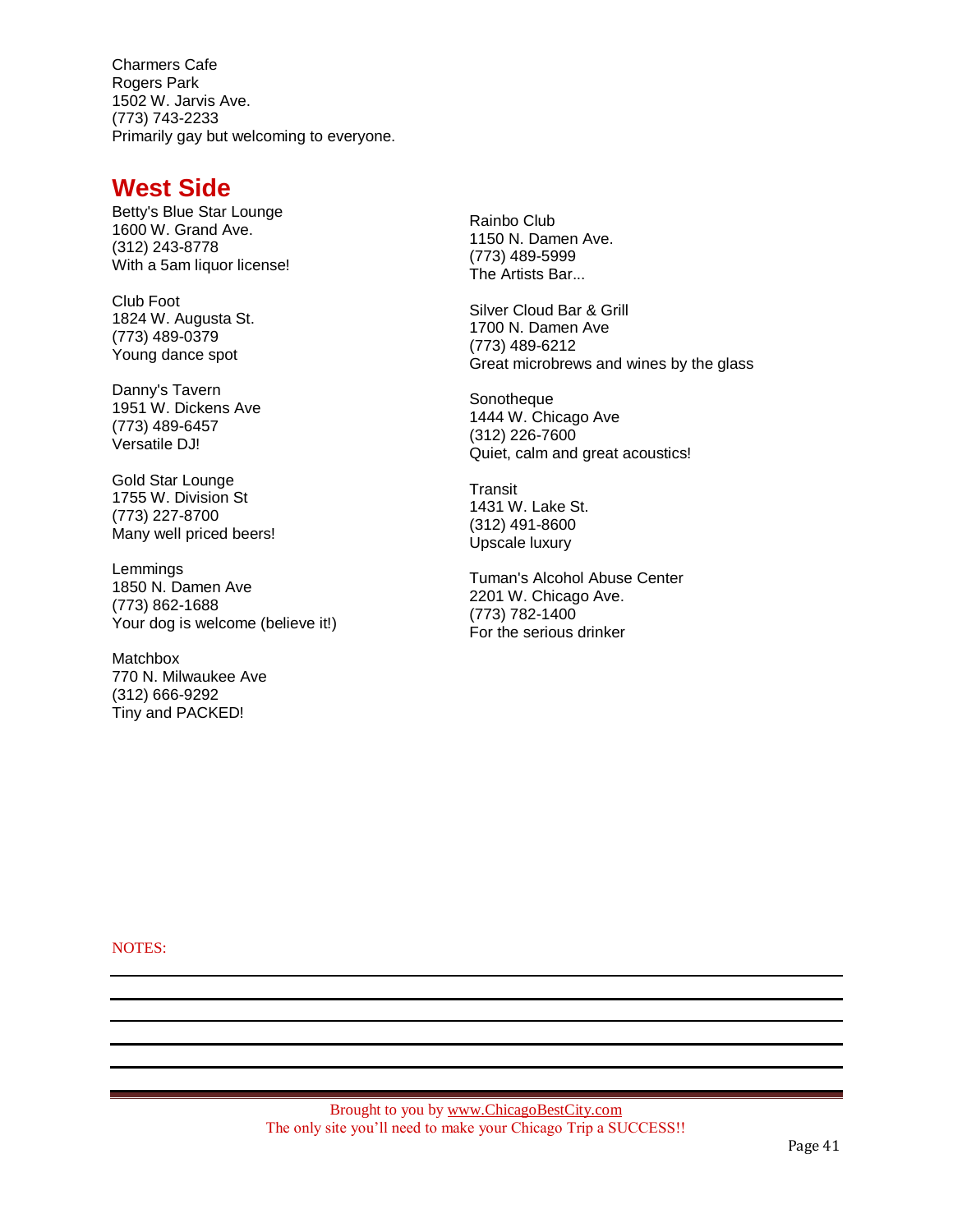## **West Town**

**Cans Bucktown** 1640 N. Damen Ave (773) 227-2277 Nostalgic spot with 27 varieties of canned beer

Estelle's Cafe & Pub **Bucktown** 2013 W. North Ave (773) 782-0450 Neighborhood rock and roll bar

Green Dolphin Street **Bucktown** 2200 N. Ashland Ave (773) 395-0066 Elegant ballroom for the classy crowd

The Hideout Bucktown 1354 W. Wabansia (773) 227-4433 They made country music hip in Chicago!

Map Room **Bucktown** 1949 N. Hoyne Ave (773) 252-7636 The Travelers' Tavern with beers from around the world

Marie's Rip Tide Lounge **Bucktown** 1745 W. Armitage Ave (773) 278-7317 Seventy-something Marie runs the place. She looks like your grandmother but acts like a truck driver.

Rosa's Lounge **Bucktown** 3420 W. Armitage Ave (773) 493-3477 Tony and his mom Rosa moved here from Italy out of their love for the blues. She works the bar, he works the crowd

Silver Cloud Bar & Grill Bucktown 1700 N. Damen Ave (773) 489-6212 Champagne cocktails and Sloppy Joes? Why NOT?

Davenport's Wicker Park 1383 N. Milwaukee Ave (773) 278-1830 Piano Lounge and separate Cabaret Room.

Double Door 1572 N. Milwaukee Ave (773) 489-3160 Up and coming national and local talent with a great beer selection

Funky Buddha Lounge Wicker Park An intimate bar and dark dance floor guarded by a big metal Buddha at the front door

Nick's Beer Garden Wicker Park 1516 N. Milwaukee Ave. (773) 252-1155 Late night live R&B, blues, jazz, soul and funk!

NOTES: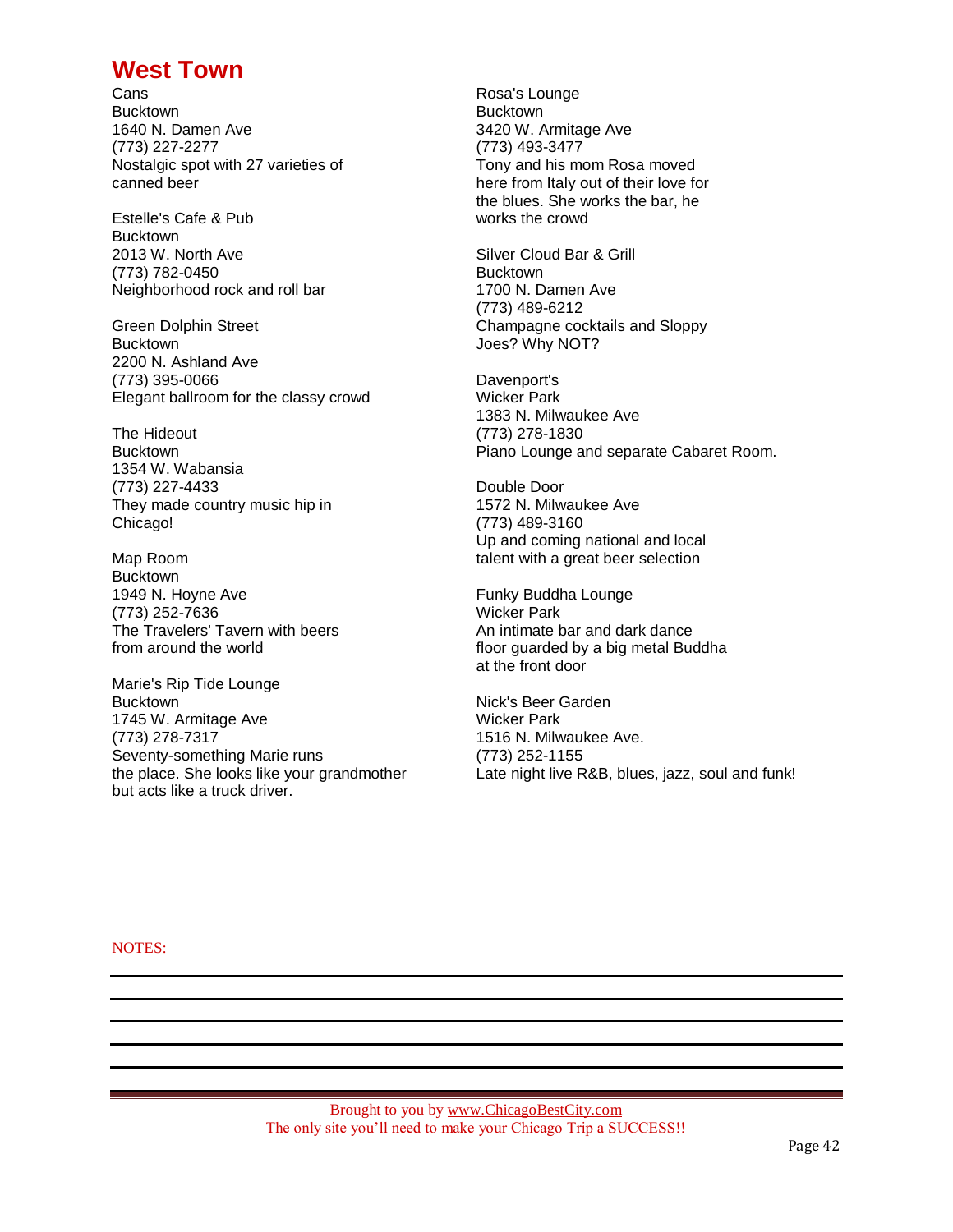Northside Bar & Grill Wicker Park 1635 N. Damen Ave (773) 384-3555 Eat, drink and shoot pool with an enclosed indooroutdoor patio.

Plan B Bar & Kitchen Wicker Park 1635 N. Milwaukee Ave. (773) 252-2680 OUTRAGEOUS New Club

Salud Tequila Lounge Wicker Park 1471 N. Milwaukee Ave (773) 235-5577 75 Premium of 'the world's most misunderstood spirits'

# **North Side Nightclubs Gold Coast**

Blue Agave Gold Coast 1050 N. State St. (312) 335-8900 Locals enjoy the strong tequila!

Dublins Gold Coast 1030 N. State St. (312) 266-6340 Casual, homey, fun pub

Le Passage Gold Coast 1 Oak Pl (312) 255-0022 Cover charge, dress code and well worth it!

Melvin B's Gold Coast 1114 N. State St. (312) 751-9897 Patio hot spot!

## NOTES:

The Note Wicker Park 1565 N. Milwaukee Ave (773) 365-9000 Wicker Park's favorite live music spot.

Vintage Wine Bar Wicker Park 1943 W. Division St (773) 772-3400 Relaxing affordable wine bar with a working fireplace in the lounge.

PJ Clarke's Pump Room Gold Coast 1301 N. State Pkwy Omni Ambassador (312) 266-0360 When you want to impress!

Signature Lounge at the 96th Gold Coast 875 N. Michigan Ave. John Hancock Bldg (312) 787-9596 Best views of the city

The Lounge at Le Colonial Gold Coast 937 N. Rush St (312) 255-0088 Quiet candlelit lounge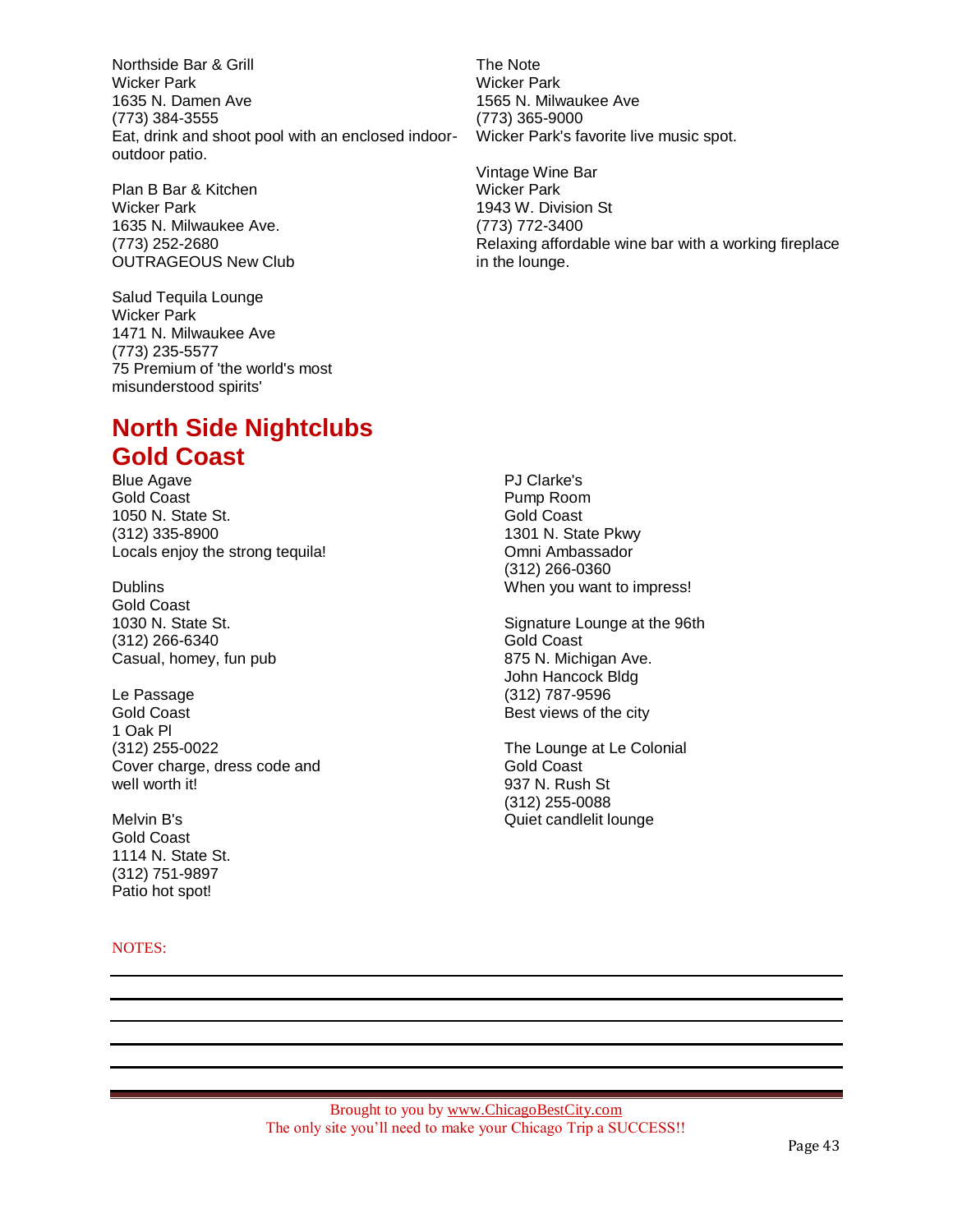The Underground Wonder Bar Gold Coast 10 E. Walton St. (312) 266-7761 Live music 365 days a year

The Whiskey Bar and Grill Gold Coast 1015 N. Rush St Sutton Place Hotel (312) 475-0300 Reservations required!

The Zebra Lounge Gold Coast 1220 N. State Pkwy (312) 642-5140 For 65 years with zebra wallpaper and leather booths

# **River North**

Andy's Jazz Club River North 11 E. Hubbard St. (312) 642-6805 Say no more... THE place for Jazz

Blue Chicago at Ohio River North 536 N. Clark St (312) 661-0100 Female vocalists who know how to sing the blues!

Blue Frog Bar & Grill River North 676 N. La Salle Dr (312) 943-8900 Karaoke neighborhood bar

Boss Bar River North 420 N. Clark St (312) 527-1203 Meet Chicago's former 'boss'

Boston Blackie's River North 164 E. Grand Ave (312) 938-8700 Beer and burgers!

NOTES:

Brehon Pub River North 731 N. Wells St. (312) 642-1071 Irish pub with an antique bar

Celtic Crossings River North 751 N. Clark St (312) 337-1005 Authentic Iris Pub!

Club 720 River North 720 N. Wells St (312) 397-0600 4 Dance Floors!

Coyote Ugly Saloon River North 316 W. Erie St (312) 642-2400 No pretty girls throwing drinks but absolute classic bartenders!

ESPN Zone River North 43 E. Ohio St (312) 644-3776 All sports, all the time.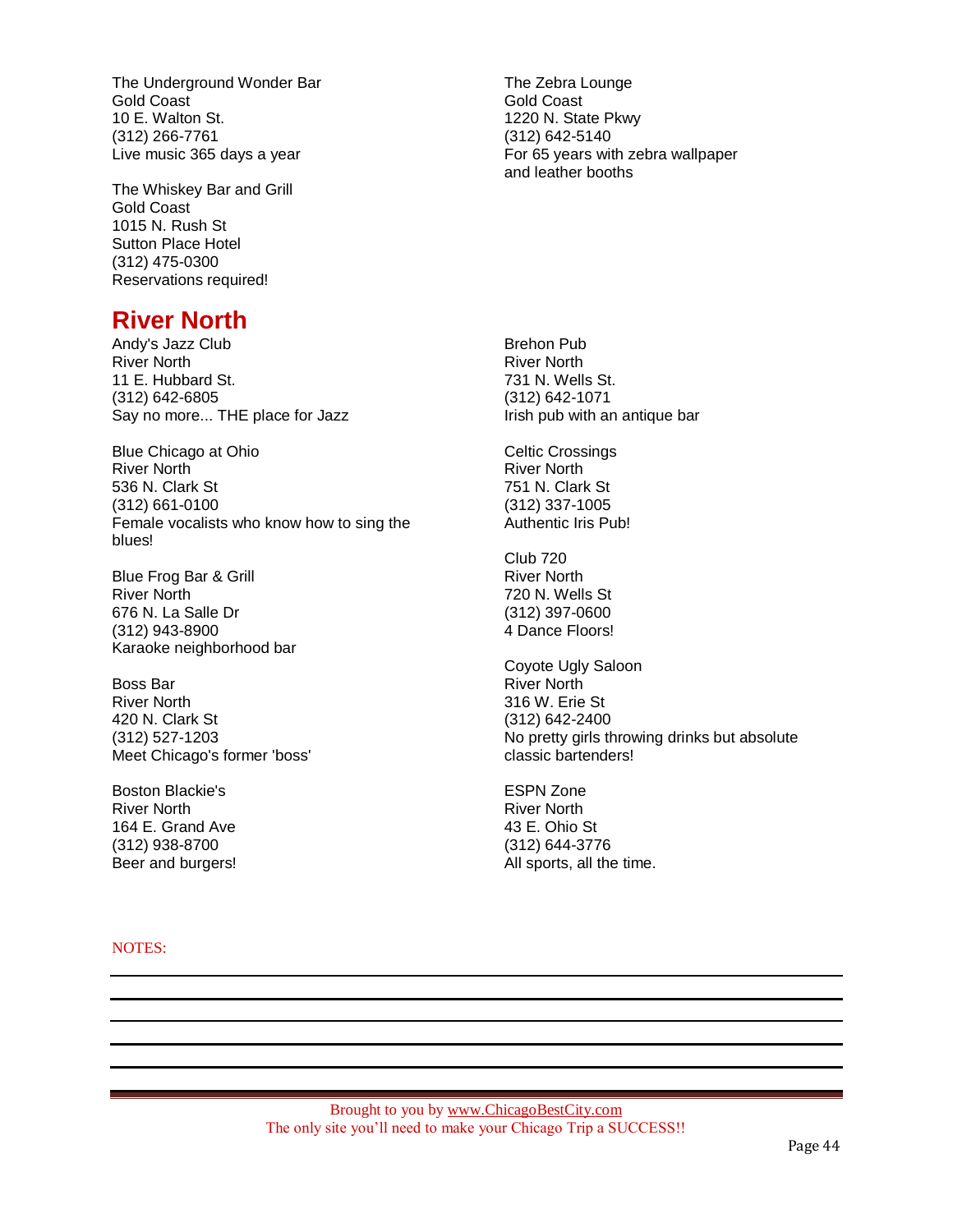Fado Irish Pub River North 100 W. Grand Ave (312) 836-0066 A River North hotspot

Green Door Tavern River North 678 N. Orleans St. (312) 664-5496 Antiques and memorabilia

House of Blues River North 329 N. Dearborn St. (312) 923-2000 Local, national and international music with live blues every nite at 10pm

Jazz Showcase River North 59 W. Grand Ave (312) 670-2473 National and international entertainment from the 2nd oldest jazz club in the country.

Kaz Bar River North 333 N. Dearborn St House of Blues Hotel (312) 245-0333 Funk to blues to pop.

Lizzie McNeil's River North 400 N. McClurg Ct (312) 467-1992 Harp, Guinness and a jukebox.

Moda River North 25 W. Hubbard St. (312) 670-2200 Killer cocktail menu. Nacional 27 River North 325 W. Huron St (312) 664-2727 Latin American Treasure!

**Narcisse** River North 710 N. Clark St (312) 787-2675 Decadence at it's best.

Pippins Tavern River North 806 N. Rush St (312) 787-5435 Small pub who know how to make you feel at home.

Redhead Piano Bar River North 16 W. Ontario St (312) 640-1000 Upscale piano, martini bar.

Rockit Bar and Grill River North 22 W. Hubbard St. (312) 645-6000 The place to see and be seen.

Sound-bar River North 226 W. Ontario St. (312) 787-4480 A 4,000 sq ft dance floor with state of the art light and sound systems.

The Baton River North 436 N. Clark St (312) 644-5269 Chicago's best cabaret drag revue!

NOTES: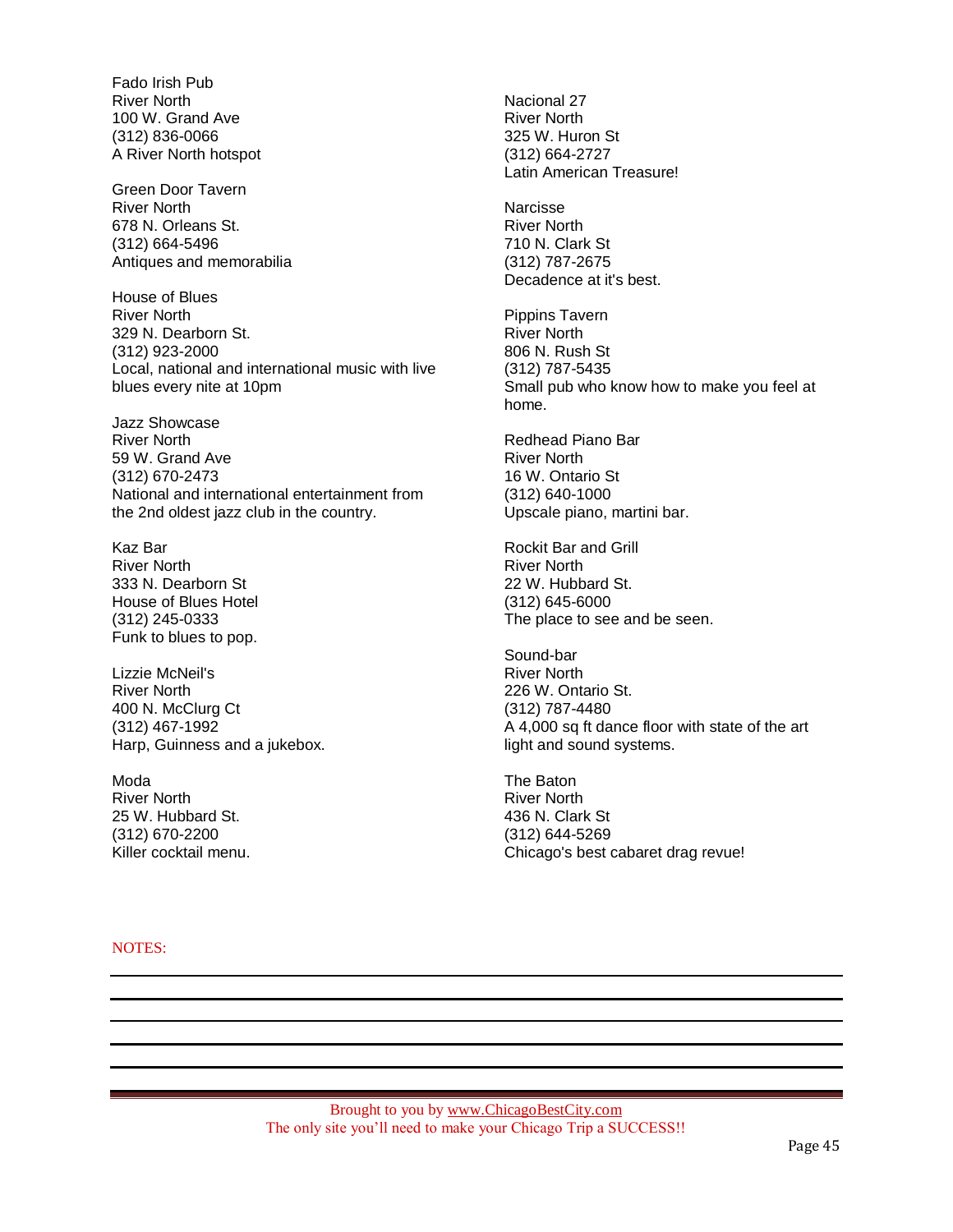Vision River North 632 N. Dearborn St. (312) 266-1944 Dancing or lounging with a cocktail. Take your pick!

## **Lake View**

Berlin Lake View 954 W. Belmont Ave (773) 348-4975 'Best Dance Club' In Chicago

Bungalow Loungebar Lake View 1622 W. Belmont Ave (773) 244-0400 Mellow, quiet and reasonably priced.

Charlie's Lake View 3726 N. Broadway (773) 871-8887 Country and Western Dance Club

**Circuit** Lake View 3641 N. Halsted St (773) 325-2233 Gay and lesbian dance club with lights, sounds and parties!

Cullen's Bar & Grill Lake View 3741 N. Sousthport Ave (773) 975-0600 Not just another Chicago Irish Bar.

Elbo Room Lake View 2871 N. Lincoln Ave (773) 549-5549 Live music that covers the gamut.

NOTES:

Gingerman Tavern Lake View 3740 N. Clark St (773) 549-2050 More than a 'sports' bar. Serious beer (100 bottles) and billiards

Green Dolphin Street Lake View 2200 N. Ashland Ave (773) 395-0066 Glamorous upscale 1940's club and restaurant.

Hopleaf Bar Lake View 5148 N. Clark St. (773) 334-9851 If you want beer, they have BEER!!!

**Hydrate** Lake View 3458 N. Halsted St. (773) 975-9244 Tireless DJs rock all nite.

Joie deVine Lake View 1744 W. Balmoral Ave (773) 989-6846 Enjoy wine, olives and cheese with reasonably priced flights at a sidewalk table.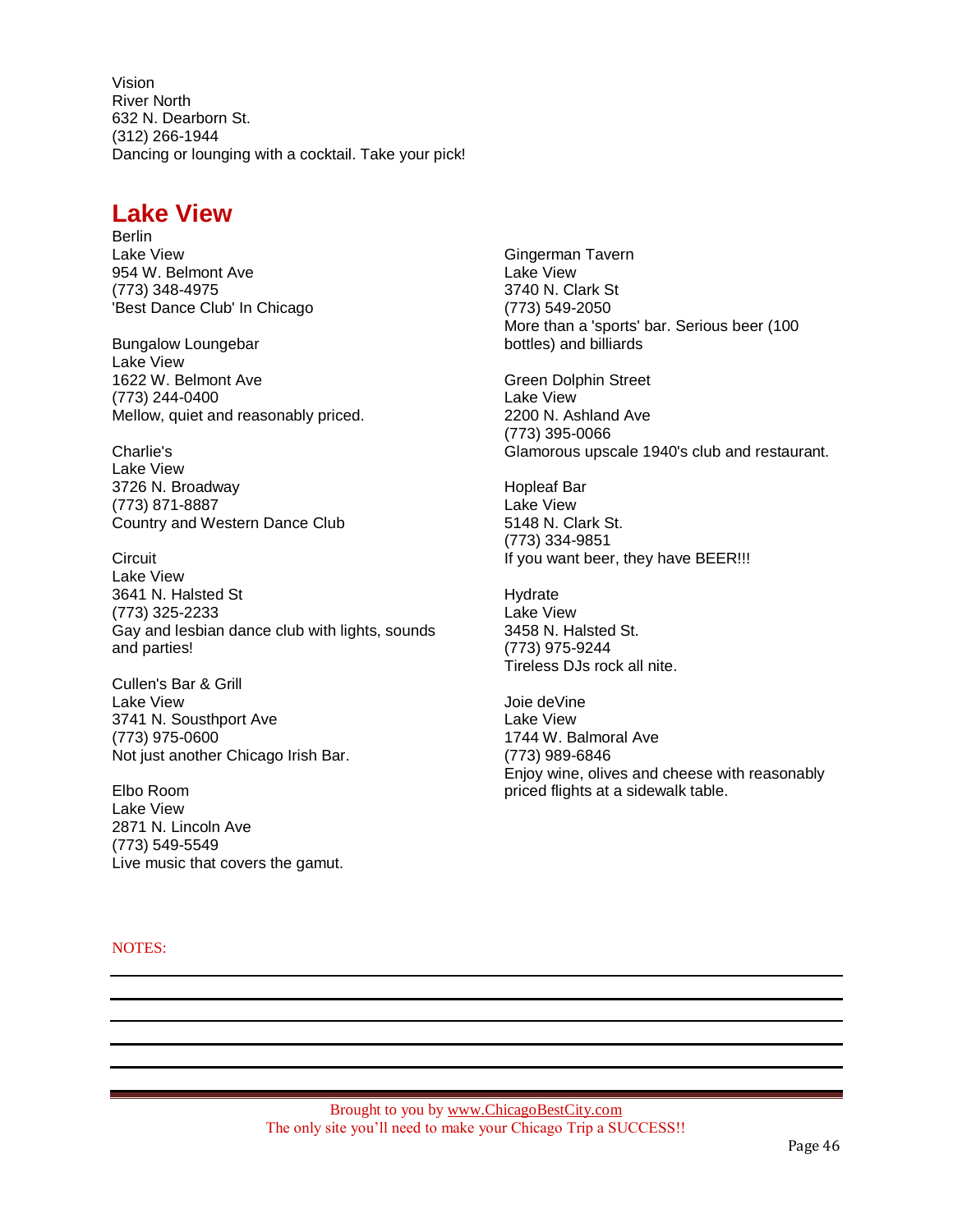Mad River Bar and Grille Lake View 2909 N. Sheffield Ave (773) 935-7500 American favorite food, great beer and flat screen TVs!

Pops for Champagne Lake View 601 N. State St. (312) 266-7677 25 year old Champagne Bar with Live Music.

Schoolyard Tavern Lake View 3258 N. Southport Ave (773) 528-8226 Upscale pub for sports afficionados

Schubas Tavern and the Harmony Grill Lake View 3159 N. Southport Ave (773) 525-2508 Rich refurbished historical building.

Sheffield's Beer & Wine Garden Lake View 3258 N. Sheffield Ave (773) 281-4989 There's an antique bar with great people watching views from their elevated booths.

**Sidetrack** Lake View 3349 N. Halsted St (773) 477-9189 Crowed gay and lesbian hangout with great cocktails

Vic Theatre Lake View 3145 N. Sheffield Ave (773) 472-0449 Former theater has concert goers thrilled!

## **Lincoln Park**

Beaumont Lincoln Park 2020 N. Halsted St (773-281-0177 Bring a friend and a pool cue

B.L.U.E.S. Lincoln Park 2519 N. Halsted St (773) 538-1012 Tiny, smoky and crowded-perfect for live blues.

Burwood Tap Lincoln Park 724 W. Wrightwood Ave. (773) 525-2593 Since 1933 welcoming all groups of people from everywhere.

## NOTES:

Charlie's Ale House Lincoln Park 1224 W. Webster Ave. (773) 871-1440 House microbrews!

**Clybar** Lincoln Park 2417 N. Clybourn Ave (773) 338-1877 Great spot for groups of 4 or more with great martinis ('Shaken. Not stirred')

Delilah's Lincoln Park 2771 N. Lincoln Ave. (773) 472-2771 Your basic 'rock and roll!'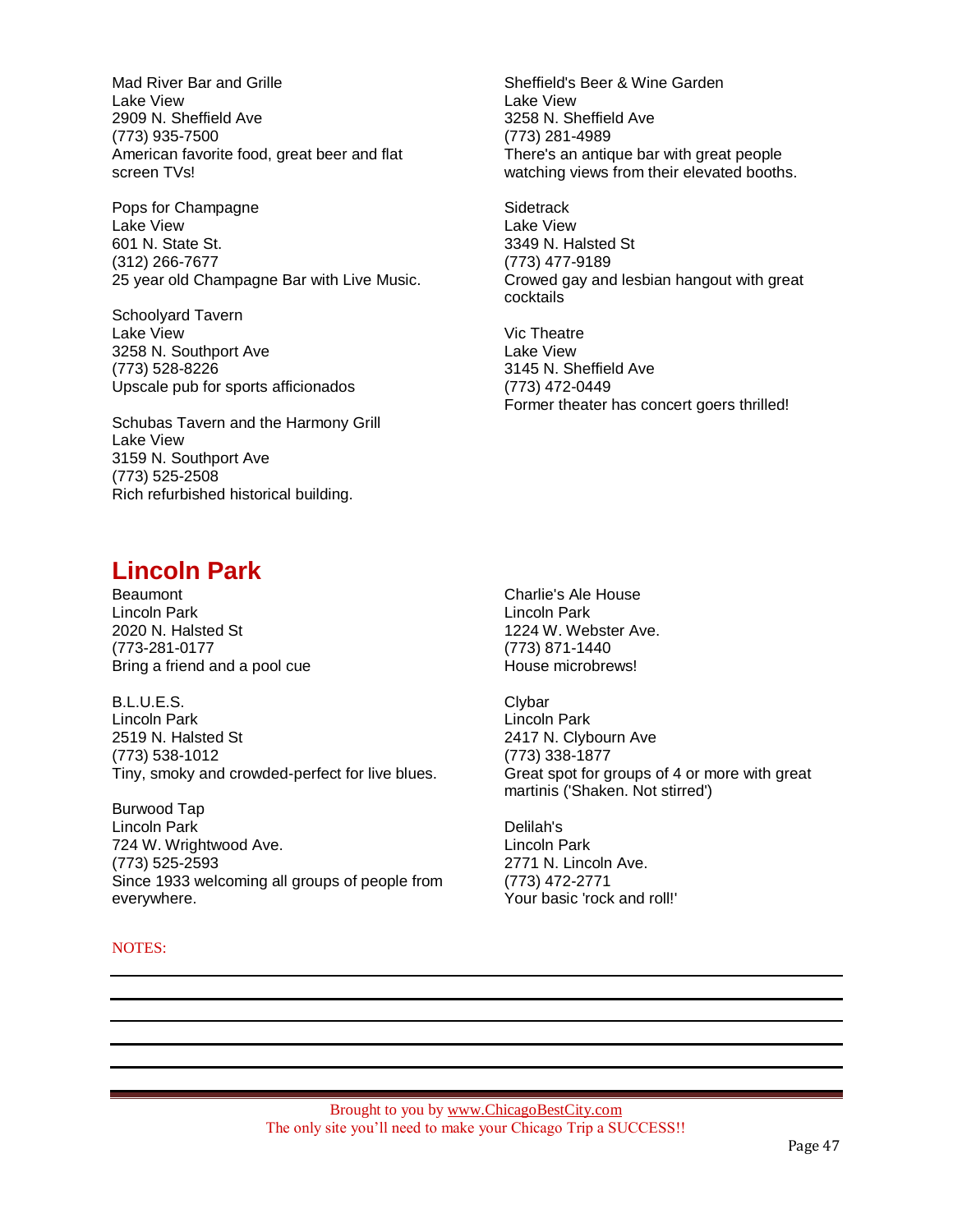Gamekeeper's Tavern & Grill Lincoln Park 1971 N. Lincoln Ave. (773) 549-0400 Over 35 Big Screen TVs!

John Barleycorn Memorial Pub Lincoln Park 658 W. Belden Ave. (773) 348-8899 Classical music and Art everywhere.

Kincade's Lincoln Park 950 W. Armitage Ave. (773) 348-0010 VERY serious sports Bar!

Kingston Mines Lincoln Park 2548 N. Halsted St (773) 477-4646 Music, booze and talking 'loud'

McGee's Lincoln Park 950 W. Webster Ave. (773) 549-8200 Neighborhood spot for both students and professionals.

North Beach Chicago Lincoln Park 1551 N Sheffield Ave. (312) 266-7842 Large screen TVs, volleyball courts, pool tables and 4 bowling lanes.

Park West Lincoln Park 322 W. Armitage Ave. (773) 929-5959 Wonderful small venue theater.

Raven's Lincoln Park 2326 N. Clark St (773) 348-1774 Dart, poker and a jukebox!

Red Lion Pub Lincoln Park 2446 N. Lincoln Ave. 9773) 348-2695 Authentic British Pub with a great selection of scotch.

Seven Ten Lounge Lincoln Park 2747 N. Lincoln (773) 549-2695 Bowling, pool tables and video games!

The Gramercy Lincoln Park 2438 N. Lincoln Ave. (773) 477-8880 Mod, minimalist decor

The Store Lincoln Park 2002 N. Lincoln Ave (773) 327-7766 Sports bar that closes at 4am.

Webster's Wine Bar Lincoln Park 1480 W. Webster Ave. (773) 868-0608 Wines by candlelight.

NOTES: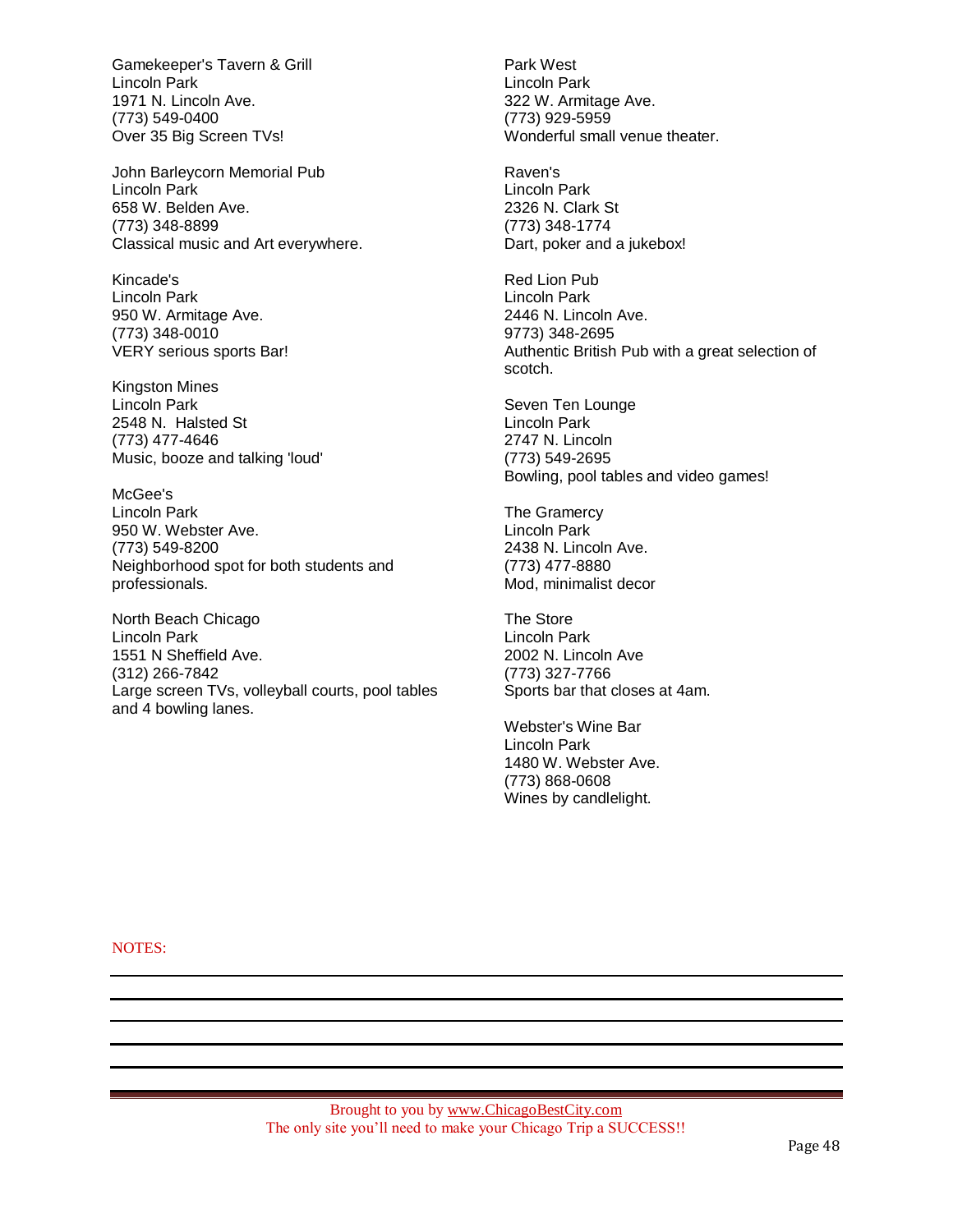## **Magnificent Mile**

Billy Goat Tavern Magnificent Mile 430 N. Michigan Ave. (312) 222-1525 'cheezborger, cheezborger, cheesborger'

## **Old Town**

Burton Place Old Town 1447 N. Wells St. (312) 664-4699 A 3 level hot spot that fills up quickl

Dragonfly Mandarin Lounge Old Town 832 W. Randolph St. (312) 787-7600 Martini's and Chinese appetizers

Old Town Ale House Old Town 219 W. North Ave (312) 944-7020 Offbeat library with used toys.

Old Town Pizza Pub Old Town 1339 N. Wells St (312) 266-6789 Pizza and a well-poured drink

Roadhouse Old Town 1653 N. Well St (312) 440-0535 Cheap drinks and a large dance floor is the draw for this country western saloon

Coq d'Or Magnificent Mile 140 E. Walton Pl. Drake Hotel (312) 787-2200 A Chicago Martini Landmark

Second City Old Town 1616 N. Wells St (312) 337-3992 Producers of some of the biggest names in the business

Spoon Old Town 1240 N. Wells St (312) 642-5522 One of Old Town's hippest nightspots

Twin Anchors, Inc. Old Town 1655 N. Sedgwick (312) 266-1616 BBQ and Beer!

Zanies Comedy Nite Club Old Town 1548 N. Wells St. (312) 337-4027 Stand up comedy since 1978

NOTES: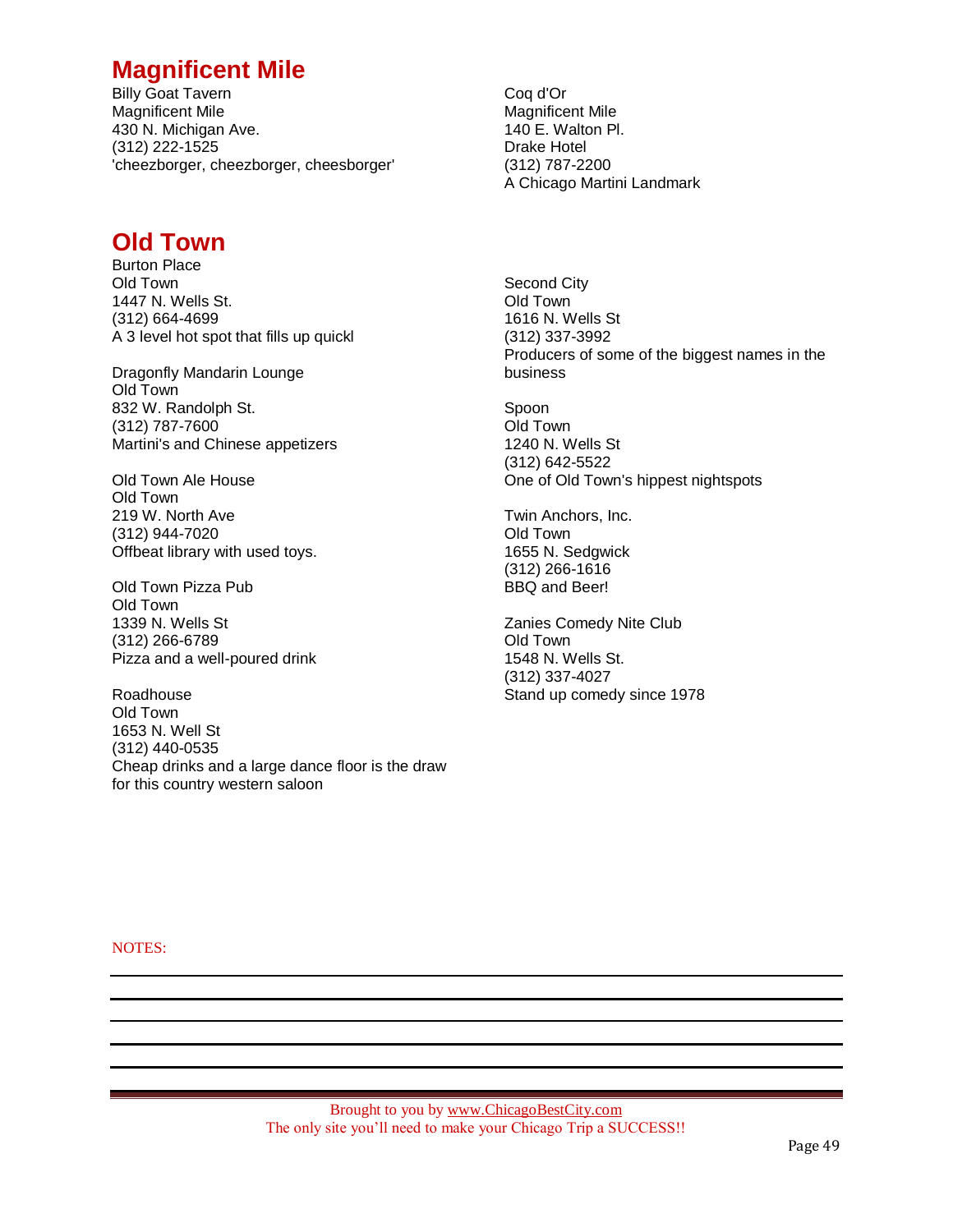## **Streeterville**

Timothy O'Toole's Pub **Streeterville** 622 N. Fairbanks Ct. (312) 642-0700 Lots and lots to do!

## **Wrigleyville**

Cubby Bear Lounge Wrigleyville 1059 W. Addison St (773) 327-1662 Across from Wrigley Field with live music

Duke of Perth Wrigleyville 2913 N. Clark St (773) 477-1741 Scottish bar with 75 types of single malt whiskey

Full Shilling Public House **Wrigleyville** 3724 N. Clark St (773) 248-3330 Relaxed spot for the die-hard Cubs fan

Ginger Man **Wrigleyville** 3740 N. Clark St (773) 549-2050 A GREAT local bar

Goose Island Wrigleyville Brew Pub Wrigleyville 3535 N. Clark St (773) 832-9040 10 home brews on tap

ImprovOlympic Theater Wrigleyville 3541 N. Clark St (773) 880-0199 Improv Comedy theater and training center

## NOTES:

Irish Oak Restaurant & Pub **Wrigleyville** 3511 N. Clark St (773) 935-6669 After 20 years experience, this family owned and operated bar treats you right.

Metro **Wrigleyville** 3730 N. Clark St. (773) 549-0203 Hip musical style talent

Murphy's Bleachers **Wrigleyville** 3655 N. Sheffield Ave (773) 281-5356 Roof-top seating overlooking Wrigley Field (say NO more!)

Sluggers World Class Sports Bar & Grill **Wrigleyville** 3540 N. Clark St (773) 248-0055 Dart boards, pool tables and big screen

Smart Bar Wrigleyville 3730 N. Clark St (773) 559-1212 A mix of techno, rave, funk and acid jazz

Southport Lanes & Billiards Wrigleyville 3325 N. Southport Ave. (773) 472-6600 Since 1922, it's the place for bowling